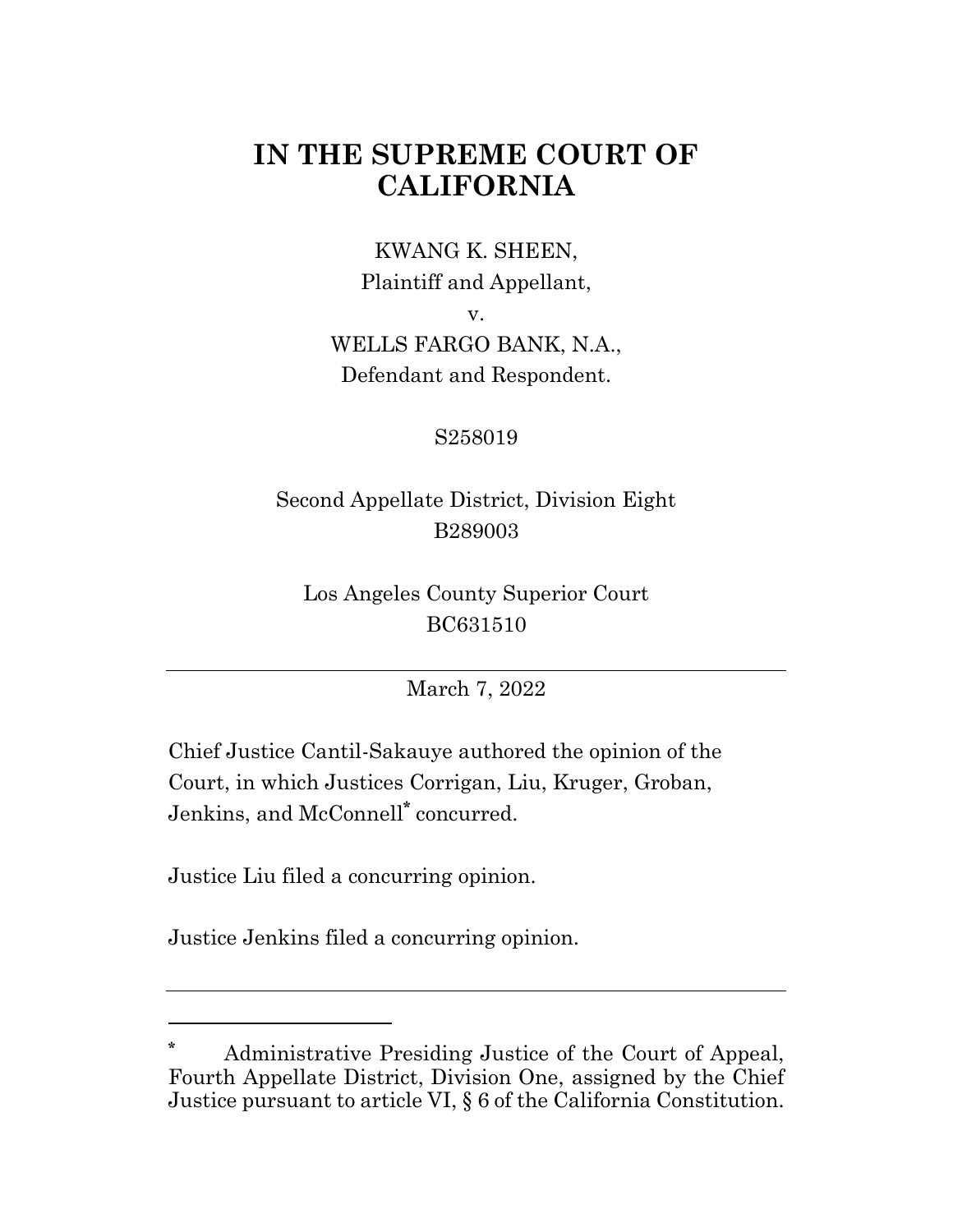## SHEEN v. WELLS FARGO BANK, N.A. S258019

#### Opinion of the Court by Cantil-Sakauye, C. J.

Several years after purchasing his house, plaintiff Kwang K. Sheen used the home as collateral for two loans he took from defendant Wells Fargo Bank, N.A. (Wells Fargo). Plaintiff subsequently suffered financial setbacks and missed payments on these junior loans. He submitted applications to Wells Fargo to modify the loans, but Wells Fargo did not respond. Instead, it sent plaintiff letters informing him of the actions it might take because of the delinquency of his accounts. The letters did not specifically mention foreclosure. Plaintiff alleges that because "Wells Fargo did not provide [him] with a written determination regarding his eligibility for modification" of the loans prior to sending him the letters, plaintiff "believed the letters meant that the . . . Loans had been modified such that they were unsecured loans" and his house "would never be sold at a foreclosure auction." Eventually, Wells Fargo sold plaintiff's debt. Four years later, the owner of the debt foreclosed on plaintiff's home. Plaintiff sued Wells Fargo.

Specifically, plaintiff asserted a negligence claim against Wells Fargo, alleging that the bank "owed Plaintiff a duty of care to process, review and respond carefully and completely to the loan modification applications Plaintiff submitted." Plaintiff alleged that Wells Fargo breached this duty, causing him to "forgo alternatives to foreclosure," and hence Wells Fargo is liable for monetary damages relating to the loss of his house, including the value of the home, the hotel and storage costs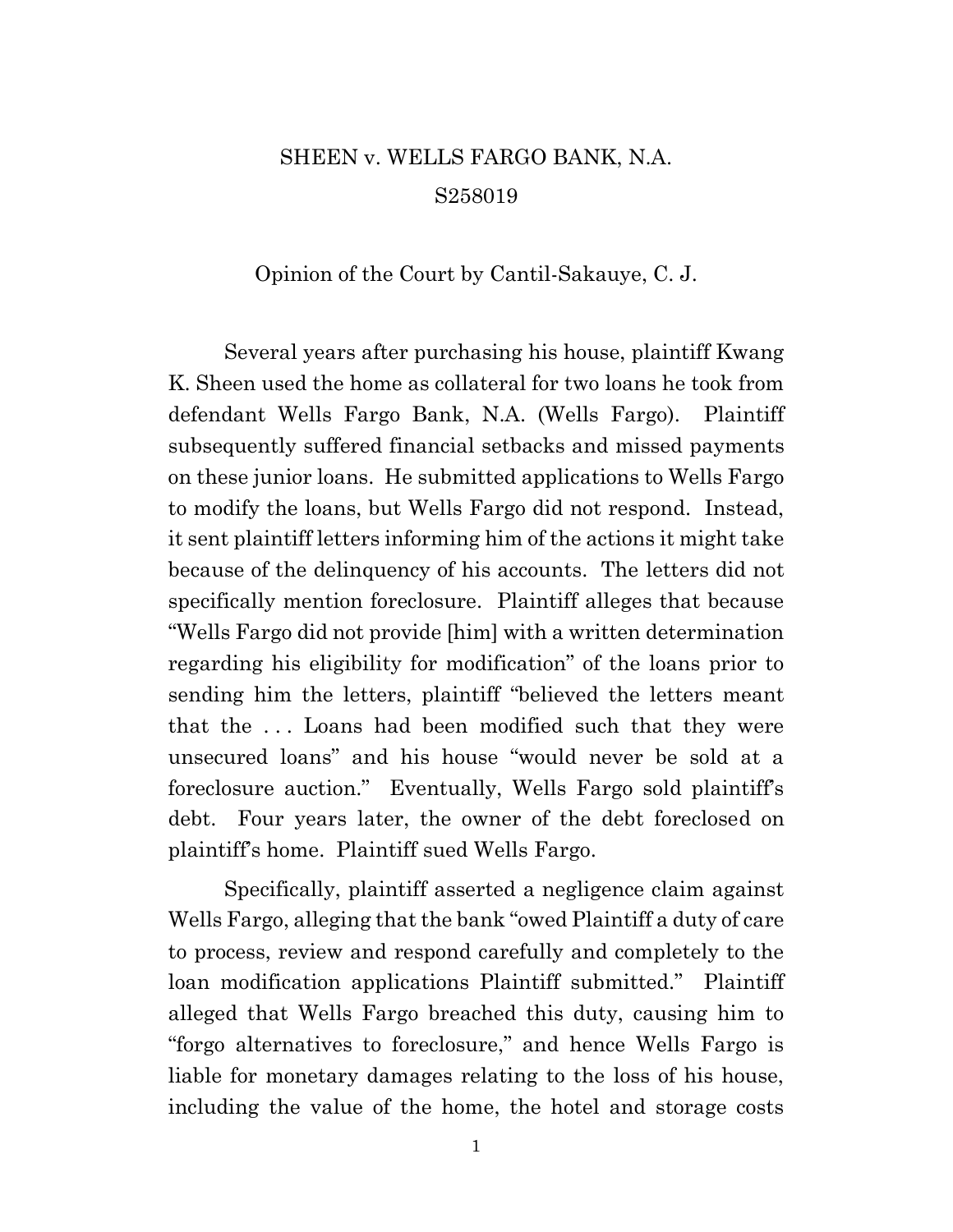plaintiff incurred when he had to vacate the property, and the damage to his credit rating. Wells Fargo demurred, arguing that it owed plaintiff no such duty. The Court of Appeal affirmed the lower court's decision to sustain the demurrer but noted that "[t]he issue of whether a tort duty exists for mortgage modification has divided California courts for years." (*Sheen v. Wells Fargo Bank, N.A.* (2019) 38 Cal.App.5th 346, 348 (*Sheen*).)

In this case, we address the issue dividing the lower courts: Does a lender owe the borrower a tort duty sounding in general negligence principles to (in plaintiff's words) "process, review and respond carefully and completely to [a borrower's] loan modification application," such that upon a breach of this duty the lender may be liable for the borrower's economic losses — i.e., pecuniary losses unaccompanied by property damage or personal injury? (See, e.g., *Southern California Gas Leak Cases* (2019) 7 Cal.5th 391, 398 (*Gas Leak Cases*).) We conclude that there is no such duty, and thus Wells Fargo's demurrer to plaintiff's negligence claim was properly sustained.

Neither plaintiff's assertion of a "special relationship" between himself and Wells Fargo nor his invocation of the factors articulated in *Biakanja v. Irving* (1958) 49 Cal.2d 647, 650 (*Biakanja*) provides a compelling basis to recognize such a duty. Plaintiff's claim arises from the mortgage contract he had with Wells Fargo, and as such, falls within the ambit of the economic loss doctrine. That judicially created doctrine bars recovery in negligence for pure economic losses when such claims would disrupt the parties' private ordering, render contracts less reliable as a means of organizing commercial relationships, and stifle the development of contract law. (See, e.g., *Robinson Helicopter Co., Inc. v. Dana Corp.* (2004)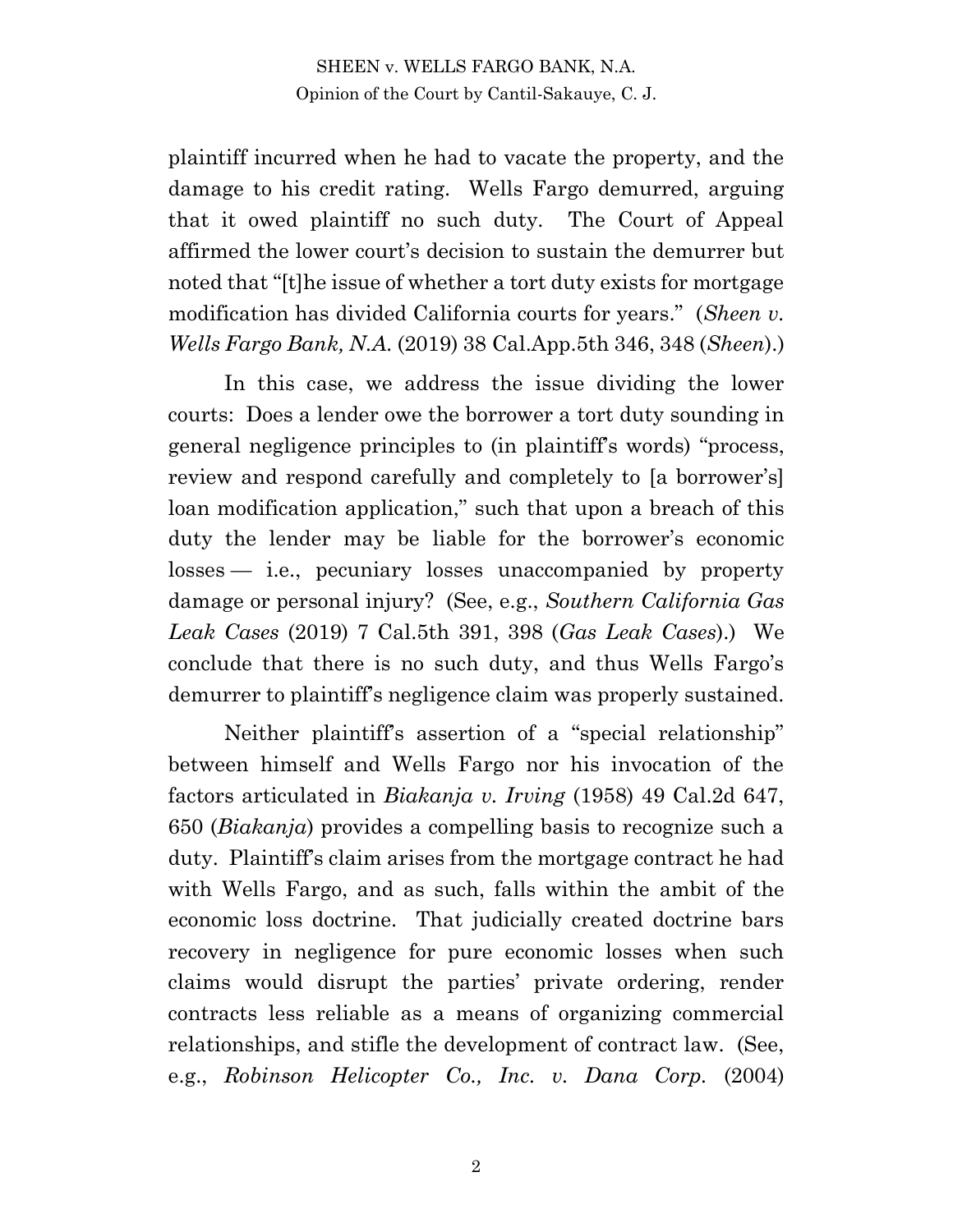34 Cal.4th 979, 988–989 (*Robinson*); Rest.3d Torts, Liability for Economic Harm (June 2020) § 3, com. b., p. 3 (Restatement).)

There is good reason to adhere to the economic loss rule in this case, given the nature of the parties' contractual relationship and how that relationship might be disrupted by recognition of the duty plaintiff advances. In addition, we recognize the role of the Legislature, which is better positioned to act in this extensively regulated area. Plaintiff's rationale for imposing a duty cannot easily be cabined to the mortgage context and there are real costs associated with the duty plaintiff proposes — costs that, among other things, pit the interests of homeowners in default against those seeking affordable home loans. Such a balancing of interests, and more generally of the "social costs and benefits" (*Aas v. Superior Court* (2000) 24 Cal.4th 627, 652 (*Aas*)) implicated by plaintiff's contentions, is best performed by the Legislature.

Meanwhile, because plaintiff does not assert an action for negligent misrepresentation nor one for promissory estoppel, we have no reason to consider whether either or both of these claims might be viable given the facts he alleges. More generally, nothing we say in this opinion should be understood to categorically preclude those claims in the mortgage modification context.

The Court of Appeal came to the same conclusion that we do — there is no duty of the sort pressed by plaintiff. We therefore affirm the judgment below.

#### **I. BACKGROUND**

Because this case comes to us after the trial court sustained Wells Fargo's demurrer, we take as true all properly pleaded material facts, but not conclusions of fact or law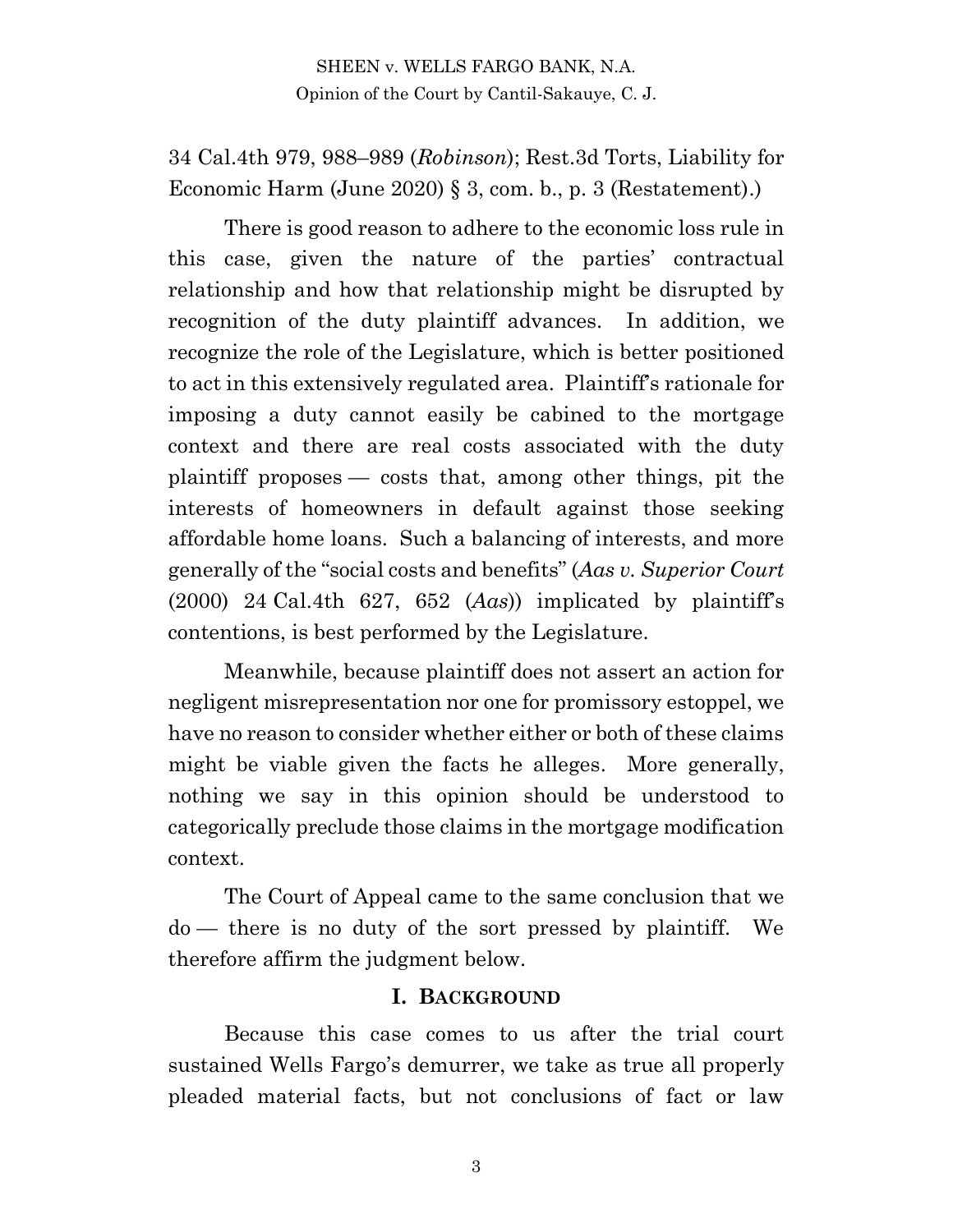asserted in the complaint. (See, e.g., *Gas Leak Cases*, *supra*, 7 Cal.5th at p. 395; *Moore v. Regents of University of California* (1990) 51 Cal.3d 120, 125.)

Plaintiff alleges that in 1998, he purchased a home ("the Property") in Los Angeles using a "first-lien mortgage loan . . . secured by the Property." That loan is not at issue in this case. Seven years later, plaintiff obtained two loans from Wells Fargo secured by the same property. These two loans, which the complaint refers to as the "Second Loan" and the "Third Loan," were in the amounts of \$167,820 and \$82,037.14, respectively.

Beginning in 2008 or 2009, plaintiff missed a number of payments on the Second and Third Loans because of financial difficulties he experienced "in the wake of the global financial crisis." Wells Fargo recorded notices of default in connection with the loans and scheduled a foreclosure sale of the Property for early February 2010.

Plaintiff and his legal representative subsequently contacted Wells Fargo "regarding the possibility of cancelling the foreclosure sale . . . so that Plaintiff could apply and be considered for modification for the Second and Third Loans." In late January 2010, plaintiff submitted applications to modify the Second and Third Loans. About a week thereafter, Wells Fargo cancelled the February foreclosure sale date.

Plaintiff alleges that "Wells Fargo never contacted Plaintiff about the status of his mortgage applications" nor informed him "whether his applications for modification of the Second and Third Loans had been approved or rejected." On or about March 17,  $2010 - a$  month and a half after plaintiff submitted his applications — Wells Fargo sent plaintiff two almost identical letters, one in connection with each of the loans.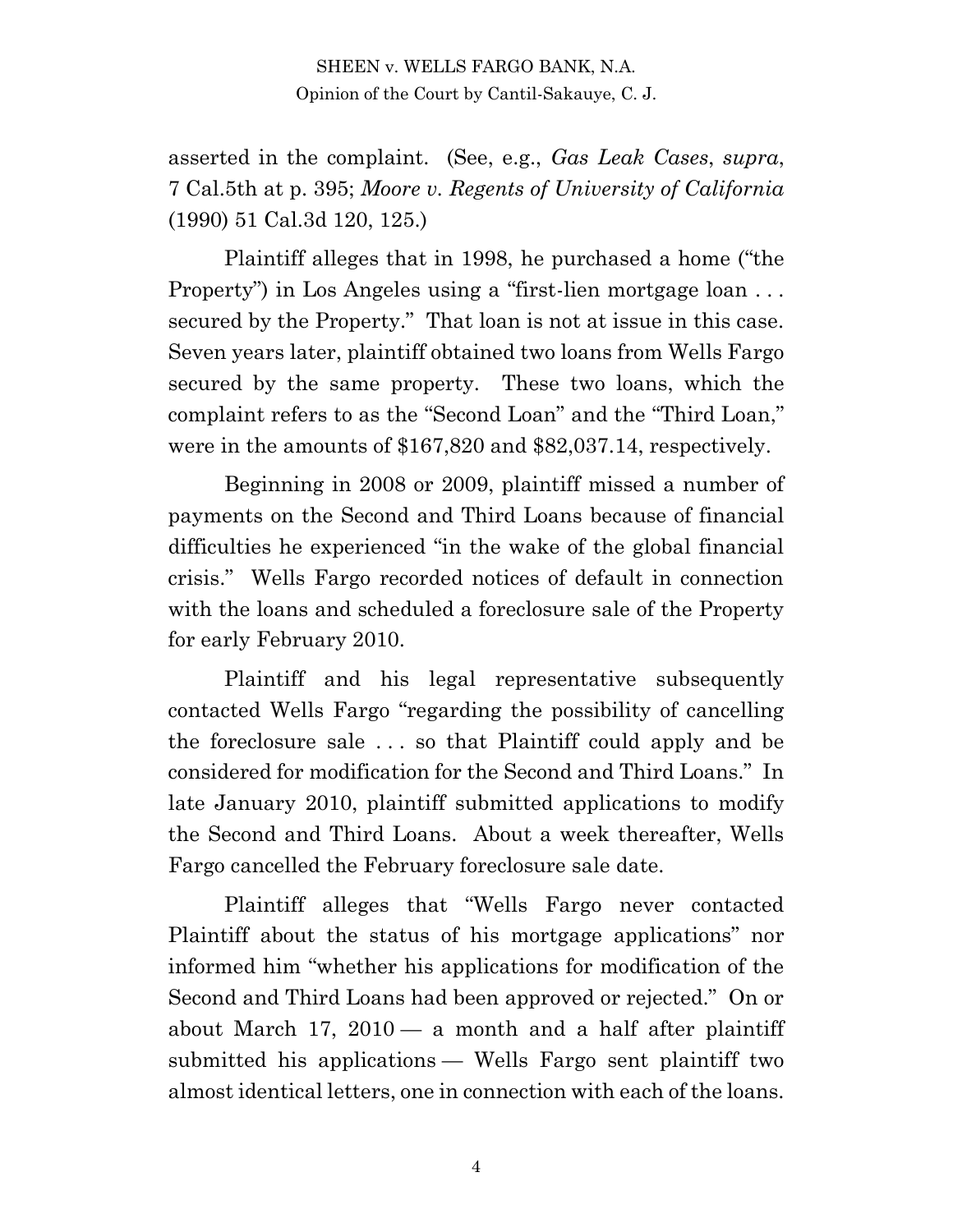Although the complaint does not attach a copy of the letters, it does quote a paragraph from the communications, which reads:

"Due to the severe delinquency of your account, it has been charged off and the entire balance has been accelerated. Accordingly, your entire balance is now due and owing. In addition, we have reported your account as charged off to the credit reporting agencies to which we report. As a result of your account's charged off status, we will proceed with whatever action is deemed necessary to protect our interests. This may include, if applicable, placing your account with an outside collection agency or referring your account to an attorney with instructions to take whatever action is necessary to collect this account. Please be advised that if Wells Fargo elects to pursue a legal judgment against you and is successful, the amount of the judgment may be further increased by court costs and attorney fees."

Also pursuant to the complaint, the letters advised plaintiff "to call Wells Fargo immediately if he had any questions."

Plaintiff alleges he "believed the letters meant that the Second and Third Loans had been modified such that they were unsecured loans . . . and that the Property would never be sold at a foreclosure auction in connection with either the Second or the Third Loan as a result of these modifications." Plaintiff based this belief not just on the letters themselves, but also on the fact that they had been sent when Wells Fargo had not yet responded to his mortgage modification applications. According to plaintiff, he "received the March 17, 2010 letters while his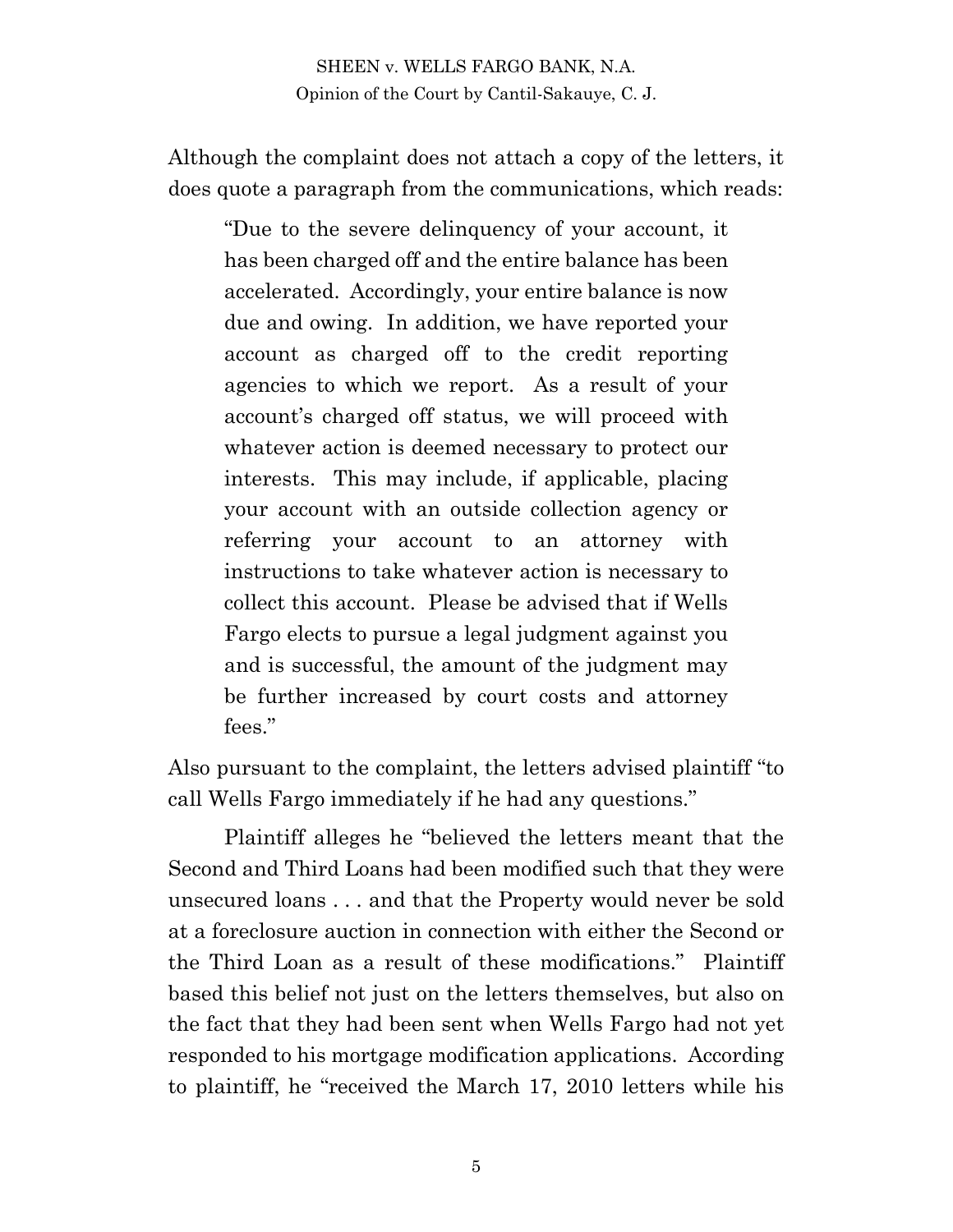applications for mortgage modification were still pending, as Wells Fargo did not provide Plaintiff with a written determination regarding his eligibility for modification of the Second and Third Loans prior to March 17, 2010. [¶] Plaintiff therefore believed that Wells Fargo sent the March 17, 2010 letters in response to the applications for mortgage modification that he had submitted to Wells Fargo in or about January 2010. He believed that the letters meant that the Second and Third Loans had been modified such that . . . the Property would never be sold at a foreclosure auction."

Plaintiff alleges that subsequent events corroborated his understanding of the letters. First, sometime in March 2010, Wells Fargo called plaintiff's wife. According to plaintiff, "During this phone call, a Wells Fargo representative told Ms. Sheen that there would be no . . . foreclosure sale of Plaintiff's home but that Wells Fargo would continue to attempt to collect money Plaintiff owed to Wells Fargo." Second, Wells Fargo sent plaintiff a letter offering to reduce by half the amount owing on the Second Loan if plaintiff would pay the entire amount. Because the letter "made no direct mention of a possible foreclosure sale and instead referred directly to the intervention of a collection agency in connection with the Second Loan," it "further confirmed Plaintiff's understanding that the Second Loan had been modified such that it was now unsecured." Third, five years after these communications — in November 2015 — Wells Fargo informed plaintiff that it had cancelled (discharged) the Third Loan. Per the complaint, "The November 16, 2015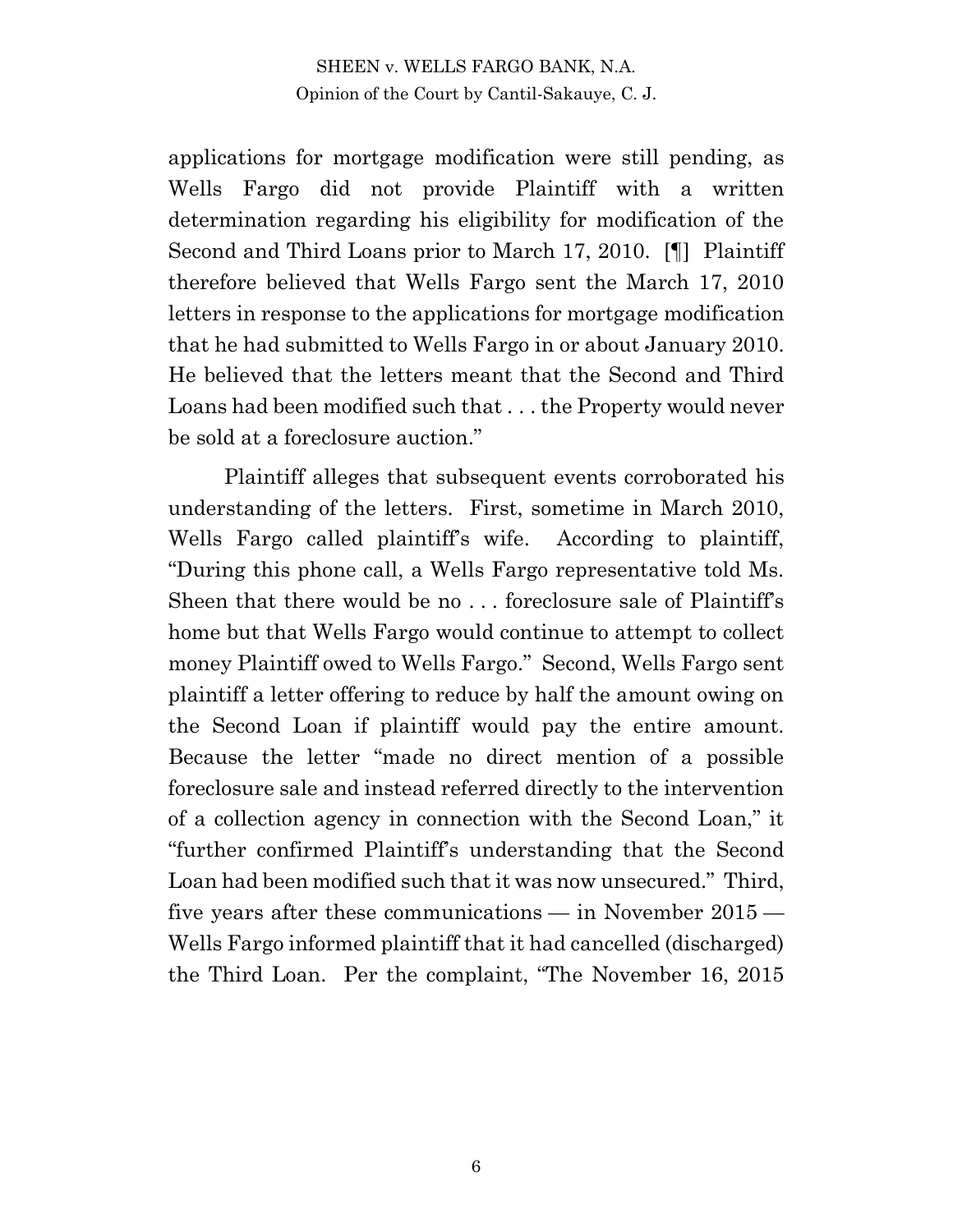letter . . . indicated to Plaintiff that . . . the Second Loan, like the Third Loan, had been modified in some way."**<sup>1</sup>**

In November 2010, Wells Fargo sold plaintiff's Second Loan to another entity. Specifically, it assigned away both its beneficial (ownership) interest and servicing rights.**<sup>2</sup>** Plaintiff makes no further allegations of improper conduct by Wells Fargo after it sold the loan.

In 2014, four years after Wells Fargo sold plaintiff's Second Loan, the new owner of the loan — Mirabella Investment Group, LLC — foreclosed on the Property. Plaintiff sued, naming both Mirabella and the entity servicing the loan at the time of foreclosure — FCI Lender Services, Inc. (FCI) as defendants, along with Wells Fargo. In addition to his

**<sup>1</sup>** Wells Fargo had cancelled the Third Loan a year prior, in March of 2014, and informed plaintiff of the fact at that time. It conveyed the same message again in 2015 "in response to a complaint Plaintiff had submitted to the Consumer Financial Protection Bureau." Plaintiff offers no explanation concerning how a letter that was sent after plaintiff's house was foreclosed upon (see *post*) corroborated his belief that both the Second and Third Loans had become unsecured.

<sup>&</sup>lt;sup>2</sup> The entity holding the servicing rights to a mortgage loan is known as a servicer. A servicer is "responsible for account maintenance activities such as sending monthly statements to mortgagors, collecting payments from mortgagors, keeping track of account balances, handling escrow accounts, calculating interest-rate adjustments on adjustable-rate mortgages, reporting to national credit bureaus, and remitting funds collected from mortgagors to the [owners of the beneficial interest in the loans]." (Levitin & Twomey, *Mortgage Servicing* (2011) 28 Yale J. on Reg. 1, 23 (Levitin).) "Servicers also are responsible for handling defaulted loans, including prosecuting foreclosures and attempting to mitigate investors' losses." (*Ibid*.)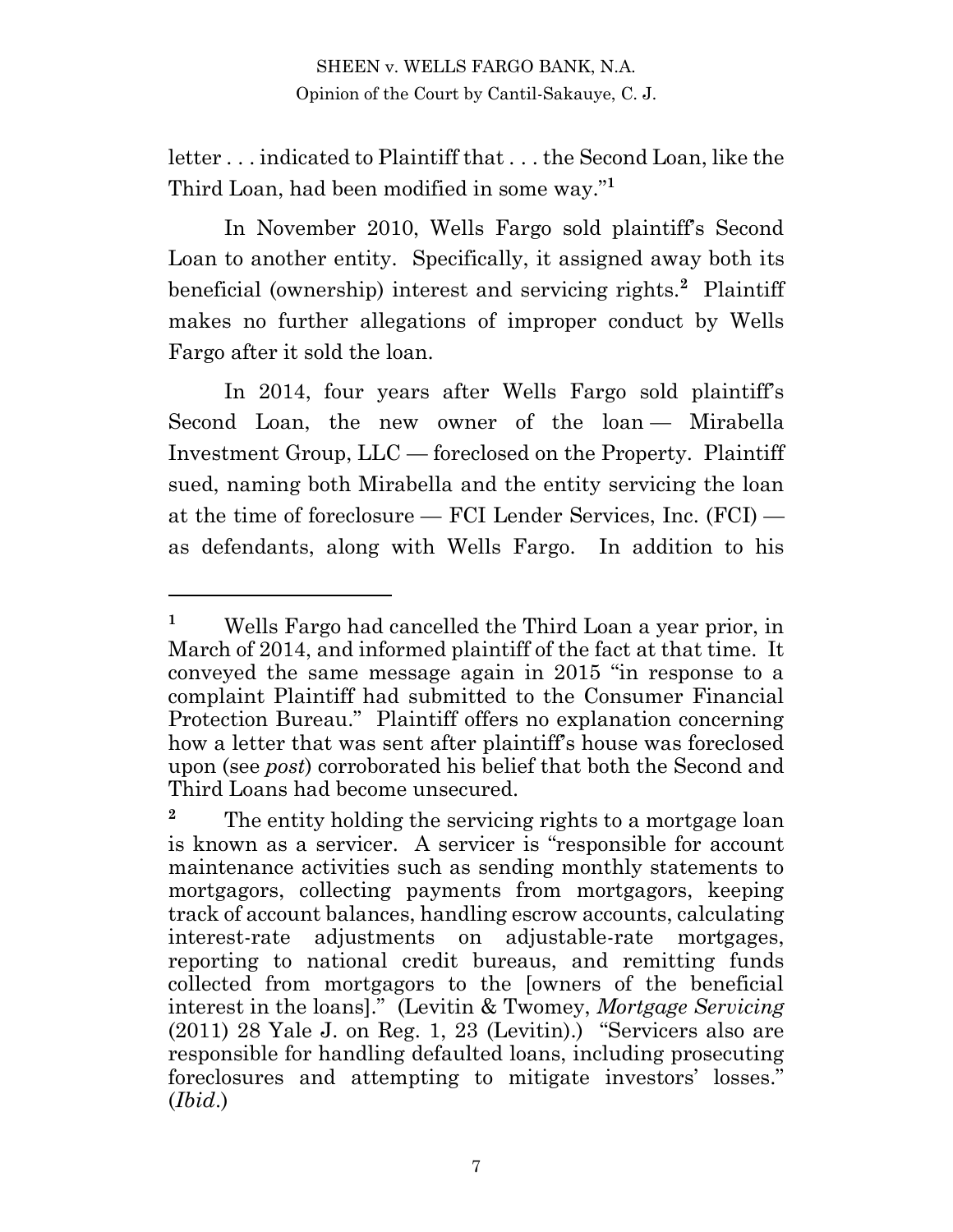negligence claims, plaintiff advanced causes of action for promissory estoppel (against Mirabella and FCI), intentional infliction of emotional distress, and violation of the unfair competition law (Bus. & Prof. Code, § 17200 et seq.).

Defendants demurred. The trial court sustained Wells Fargo's demurrer to plaintiff's negligence claim, finding that there was no duty on the part of the bank to "respond timely to [plaintiff's] request to modify the second trust deed."

The Court of Appeal affirmed. The court concluded that the relevant authorities "decisively weigh against extending tort duties into mortgage modification negotiations." (*Sheen*, *supra*, 38 Cal.App.5th at p. 348.) It found instructive the position taken by other states and the fact that "the most recent Restatement counsels against this extension because other bodies of law breach of contract, negligent misrepresentation, promissory estoppel, fraud, and so forth — are better suited to handle contract negotiation issues." (*Ibid.*)

We granted review.

#### **II. DISCUSSION**

As previously explained, the specific question we address in this case is whether Wells Fargo owes plaintiff a duty "to process, review and respond carefully and completely to [his] loan modification applications" so as to avoid causing plaintiff pure monetary loss through a lack of care in handling his applications. Plaintiff does not point to any specific language in his contract — which evidently contains no provisions obligating Wells Fargo to review or respond to plaintiff's modification application — as the source of this duty. Instead, he claims that the duty arises as a matter of law when a borrower submits a loan modification application to a lender, and that a lender's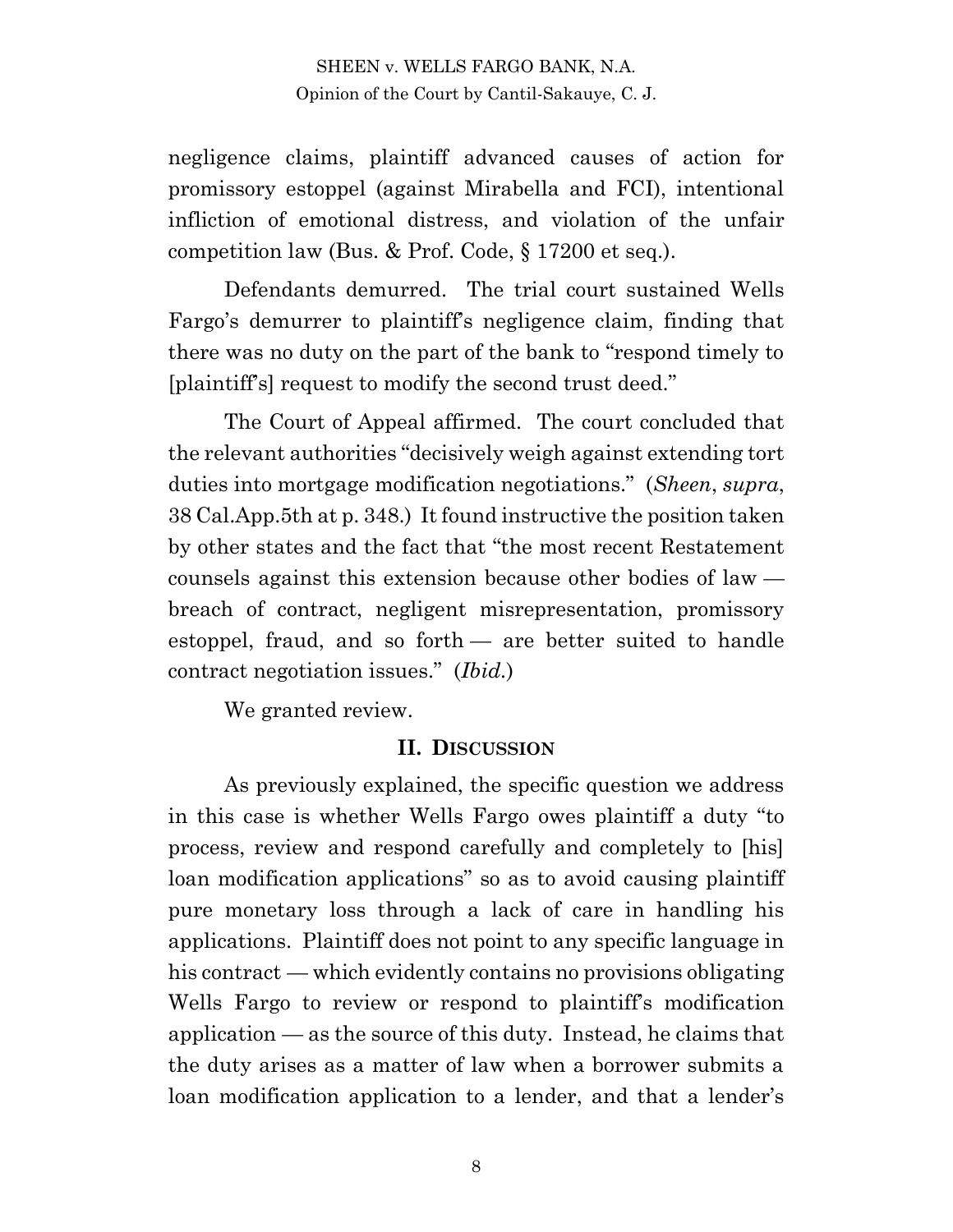failure "to process, review and respond carefully and completely" to the application is actionable in tort.

Whether such a tort duty exists is an issue upon which the Courts of Appeal are divided. (Compare *Sheen*, *supra*, 38 Cal.App.5th at p. 358, and *Lueras v. BAC Home Loans Servicing, LP* (2013) 221 Cal.App.4th 49, 68 (*Lueras*) [concluding that the defendants "did not have a common law duty of care to offer, consider, or approve a loan modification"] with *Weimer v. Nationstar Mortgage, LLC* (2020) 47 Cal.App.5th 341, 347–348 (*Weimer*) [recognizing a duty of care in handling a loan modification application]; *Rossetta v. CitiMortgage, Inc.* (2017) 18 Cal.App.5th 628, 641 (*Rossetta*) [same, at least when the lender allegedly is "making default a condition of being considered for a loan modification"]; *Daniels v. Select Portfolio Servicing, Inc.* (2016) 246 Cal.App.4th 1150, 1183 (*Daniels*) [recognizing a duty of care]; *Alvarez v. BAC Home Loans Servicing, L.P.* (2014) 228 Cal.App.4th 941, 944, 948 (*Alvarez*) [recognizing a duty owed by the defendant financial institutions to "exercise reasonable care in the review of [the borrower's] loan modification applications" when the "defendants allegedly agreed to consider modification of the plaintiffs' loans"]; see also, e.g., *Hernandez v. Select Portfolio Servicing, Inc.* (C.D.Cal., June 25, 2015, No. CV 15-01896 MMM (AJWx)) 2015 U.S.Dist. Lexis 82922, pp. \*54–\*56 [documenting a similar split within the federal district courts applying California law]; see also *Jolley v. Chase Home Finance, LLC* (2013) 213 Cal.App.4th 872, 901–906 (*Jolley*) [in a construction loan appeal, court expressed in dicta skepticism regarding "a no-duty rule" within the home residential lending context].)

"Duty is not universal; not every defendant owes every plaintiff a duty of care. A duty exists only if ' "the plaintiff's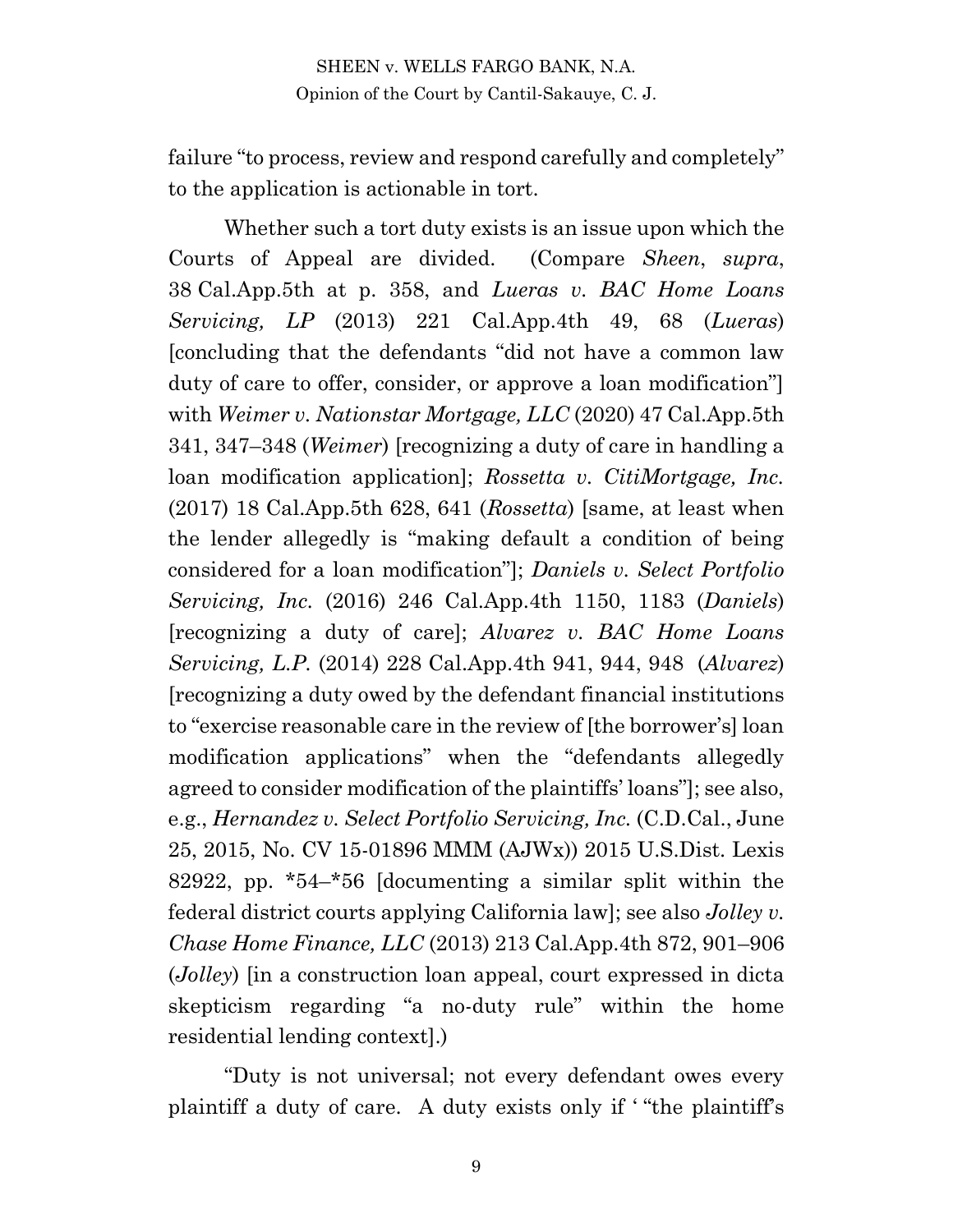interests are entitled to legal protection against the defendant's conduct." ' [Citation.] Whether a duty exists is a question of law to be resolved by the court." (*Brown v. USA Taekwondo* (2021) 11 Cal.5th 204, 213 (*Brown*).) "A duty of care may arise through statute" or by operation of the common law. (*J'Aire Corp. v. Gregory* (1979) 24 Cal.3d 799, 803 (*J'Aire*).) Below, we consider whether either of these sources of law recognizes a duty "to process, review and respond carefully and completely to . . . loan modification applications" as urged by plaintiff.

#### **A. Statutory Law**

Plaintiff does not identify any statute or regulation that requires Wells Fargo to treat his modification applications with due care. Plaintiff does not rely on the language of Civil Code section 1714, which sets out the "'general rule' governing duty" (*Brown*, *supra*, 11 Cal.5th at p. 213), as establishing this duty. Despite its broad language, section 1714 does not impose a general duty to avoid purely economic losses. In relevant part, that provision states, "Everyone is responsible, not only for the result of his or her willful acts, but also for an injury occasioned to another by his or her want of ordinary care or skill in the management of his or her property or person . . . ." (Civ. Code, § 1714, subd. (a).) As we have recently explained, "liability in negligence for purely economic losses . . . is 'the exception, not the rule,' under our precedents. [Citation.] And that holds true even though Civil Code section 1714 does not, by its terms, 'distinguish among injuries to one's person, one's property or one's financial interests.' " (*Gas Leak Cases*, *supra*, 7 Cal.5th at p. 400 [so observing in the context of local businesses' suit for damages reflecting the income lost due to the defendant's alleged negligence in allowing a massive gas leak to occur, driving away the businesses' customers]; see also *id.* at p. 399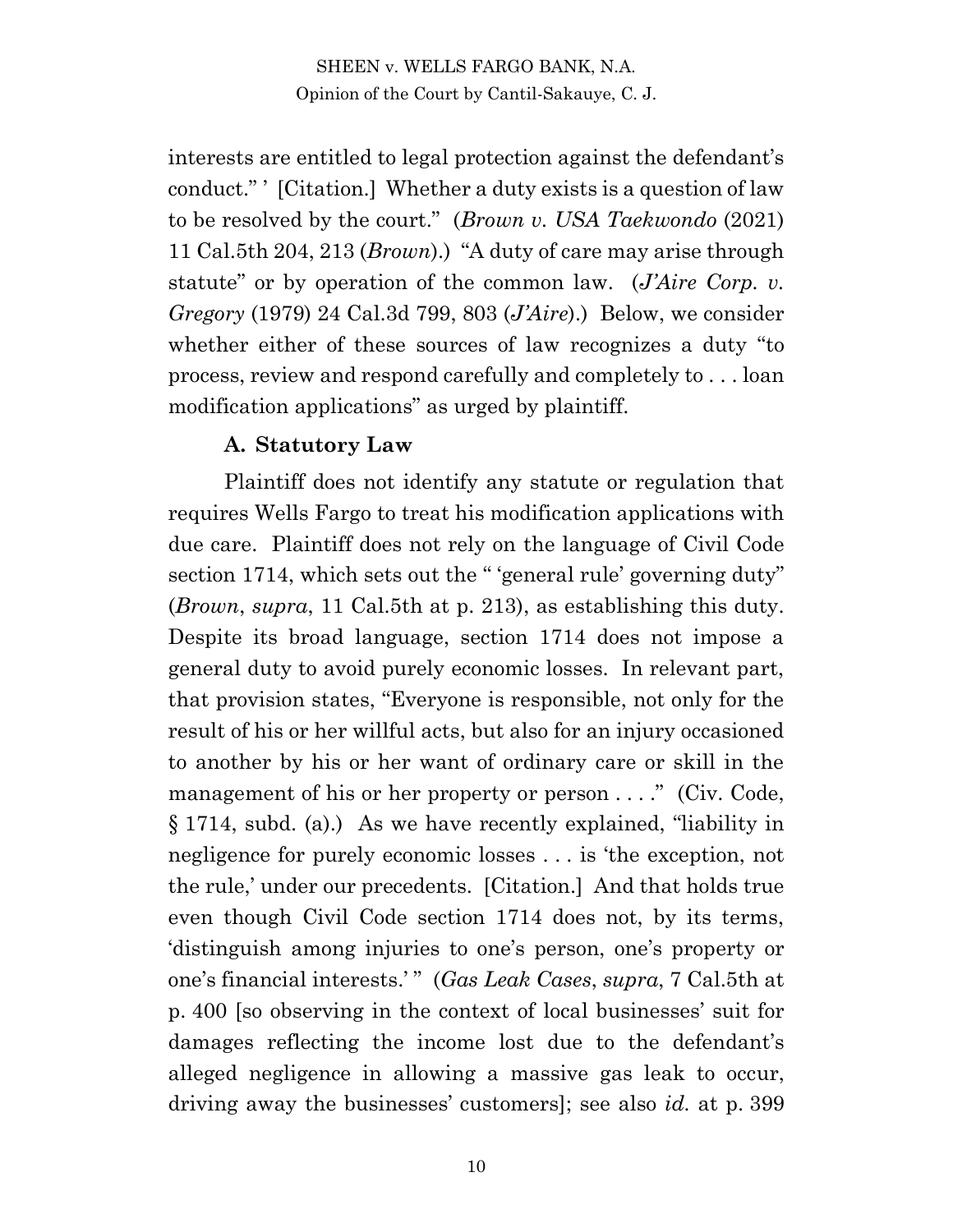["What Civil Code section 1714 does not do is impose a presumptive duty of care to guard against any conceivable harm that a negligent act might cause"]; accord, *Quelimane Co. v. Stewart Title Guaranty Co.* (1998) 19 Cal.4th 26, 58 (*Quelimane*).)

Nor does plaintiff identify any other statute or regulation as imposing the duty he asks us to recognize. He does not ground such a duty in the extensive body of state and federal legislation and regulations that address mortgage servicing and, more specifically, the process mortgage servicers must follow with regard to handling modification applications, including the California Homeowner Bill of Rights (HBOR). (Civ. Code, § 2923.4 et seq.) As Wells Fargo points out, "where they apply," HBOR and complementary federal legislation specify various affirmative actions a servicer is obligated to take when receiving modification applications. For example, HBOR specifies that upon receiving certain modification applications, "the mortgage servicer shall provide written acknowledgment of the receipt of the documentation" and must include in that acknowledgement "an estimate of when a decision on the loan modification will be made," "deadlines to submit missing documentation," "[a]ny expiration dates for submitted documents," and "[a]ny deficiency in the ... modification application." (Civ. Code,  $§ 2924.10, \quad \text{subd.} \quad \text{(a)}(1)–(4); \quad \text{see} \quad \text{also} \quad 12 \quad \text{C.F.R.}$  $§ 1024.41(b)(2)(i)(B), (c)(3)(2013).)$  In addition, the servicer is required to apprise the borrower of any foreclosure prevention alternative it offers before foreclosing, cannot foreclose while a modification application is pending (Civ. Code, §§ 2924.9, subd. (a), 2923.6, subd. (c)), and must give "written notice to the borrower identifying the reasons" for denying an application if it does so (Civ. Code, § 2923.6, subd. (f)).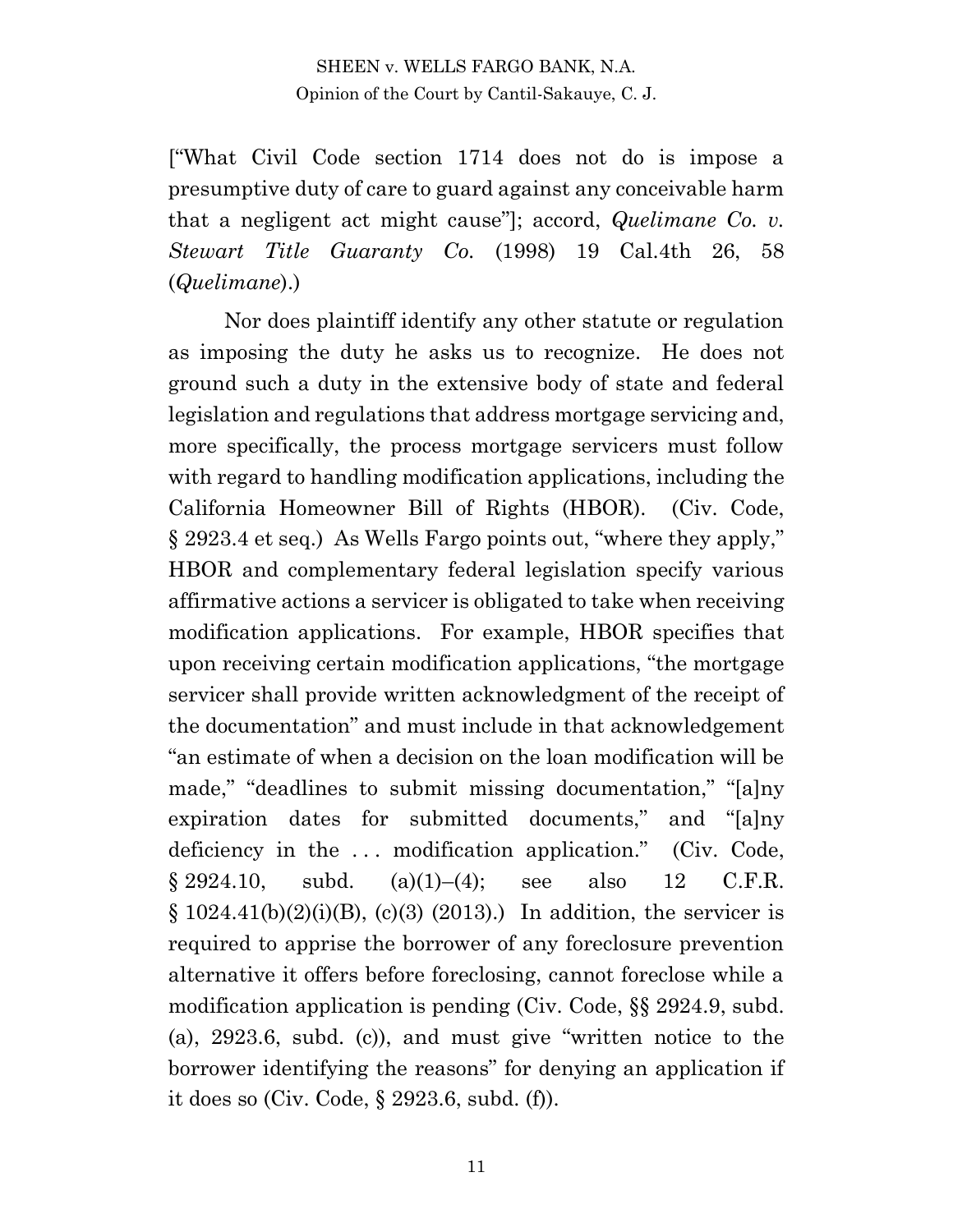Yet neither HBOR nor any other state or federal statute or regulation applies here to impose a duty along the lines sketched by plaintiff. By its plain terms, HBOR's provisions apply only to *first lien* mortgages. (See Civ. Code, § 2924.15, subd. (a) ["Unless otherwise provided, paragraph (5) of subdivision (a) of Section 2924, and Sections 2923.5, 2923.55, 2923.6, 2923.7, 2924.9, 2924.10, 2924.11, and 2924.18 shall apply only to a first lien mortgage or deed of trust that meets either of the following criteria"]; see also, e.g., Civ. Code, § 2924.10, subd. (a) [specifying requirements applicable "[w]hen a borrower submits a complete first lien modification application or any document in connection with a first lien modification application"].) Because the loans at issue in this case were junior loans — the second and third loans that plaintiff secured using the Property as collateral — HBOR does not apply. Likewise, plaintiff does not bring a claim under any other state or federal law governing mortgage loan modifications, such as the California Foreclosure Prevention Act (Civ. Code, § 2924 et seq.), the Real Estate Settlement Procedures Act (12 U.S.C. § 2601 et seq.), or the Home Affordable Modification Program (12 U.S.C. § 5201 et seq.). Plaintiff has determined that these laws "did not or could not offer him the type of relief he wanted" (*Sheen*, *supra*, 38 Cal.App.5th at p. 352), and we have no reason to revisit this assessment.

#### **B. Common Law**

Rather than focusing on any statute, plaintiff grounds his negligence claim in the common law. We conclude that this effort fails in light of the economic loss rule. Nor can a duty to "process, review, and respond carefully and completely to Plaintiff's loan modification applications" be justified by reference to the *Biakanja* factors. Those factors are commonly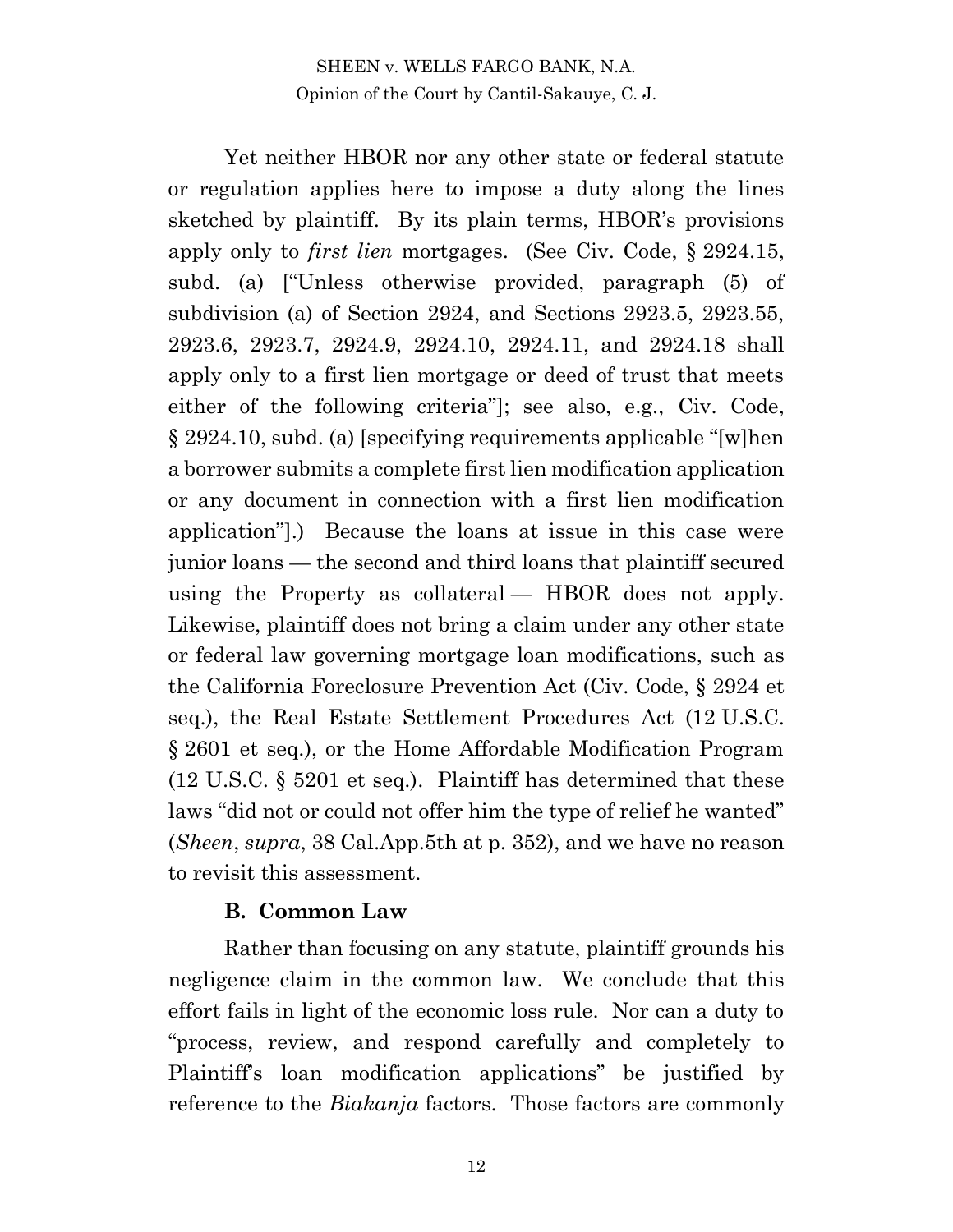employed to ascertain whether a court should recognize a duty, but are useful and appropriate for that purpose only in situations involving parties that are *not* in privity with one another. Finally, the policy justifications plaintiff advances for the recognition of a duty are unpersuasive — and in any event, the policy considerations implicated here are better left to the Legislature.

## *1. Economic Loss Rule*

We begin with a review of the contours of the economic loss rule. The rule itself is deceptively easy to state: In general, there is no recovery in tort for negligently inflicted "purely economic losses," meaning financial harm unaccompanied by physical or property damage. (*Gas Leak Cases*, *supra*, 7 Cal.5th at p. 400; see also *Aas*, *supra*, 24 Cal.4th at p. 636 ["In actions for negligence, a manufacturer's liability is limited to damages for physical injuries; no recovery is allowed for economic loss alone. [Citation.] This general principle [is] the so-called economic loss rule"]; *Seely v. White Motor Co.* (1965) 63 Cal.2d 9, 18 (*Seely*) [similar]; Rest., § 1 ["An actor has no general duty to avoid the unintentional infliction of economic loss on another"].)

The economic loss rule has been applied in various contexts. First, it carries force when courts are concerned about imposing " 'liability in an indeterminate amount for an indeterminate time to an indeterminate class.'" (*Gas Leak Cases*, *supra*, 7 Cal.5th at p. 414, quoting *Ultramares Corp. v. Touche* (N.Y. 1931) 174 N.E. 441, 444.)

In another recurring set of circumstances, the rule functions to bar claims in negligence for pure economic losses in deference to a contract between litigating parties. (See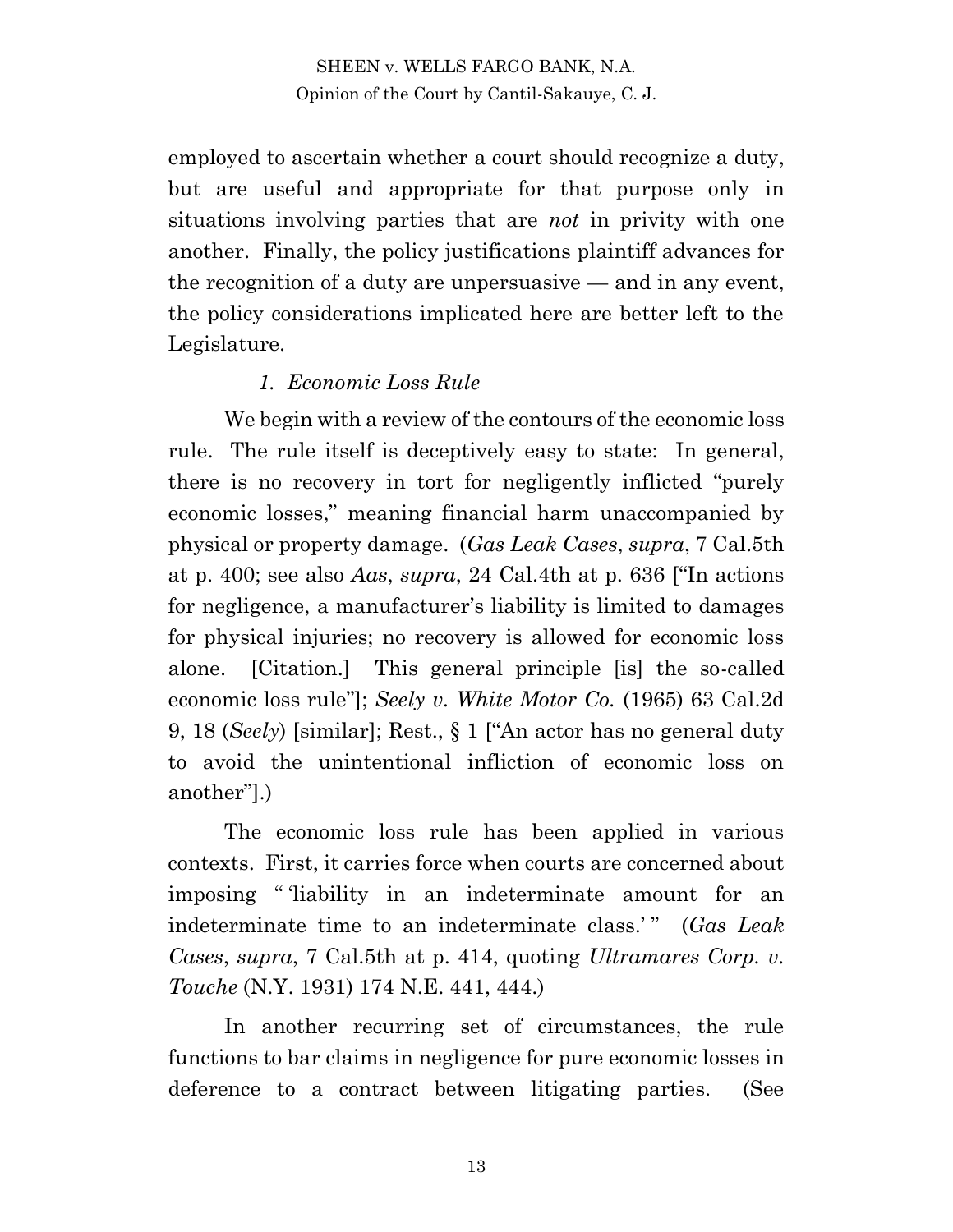*Robinson*, *supra*, 34 Cal.4th at p. 988 ["Quite simply, the economic loss rule 'prevent[s] the law of contract and the law of tort from dissolving one into the other' "]; *Aas*, *supra*, 24 Cal.4th at pp. 635–636; accord, *Erlich v. Menezes* (1999) 21 Cal.4th 543, 550–551 (*Erlich*); *Bily v. Arthur Young & Co.* (1992) 3 Cal.4th 370, 398 (*Bily*); *Foley v. Interactive Data Corp.* (1988) 47 Cal.3d 654, 683 (*Foley*).) Regarding this latter branch of the doctrine, one scholar has stated, "Using contract law to govern commercial transactions lets parties and their lawyers know where they stand and what they can expect to follow legally from the words they have written. But if a disappointed buyer has the option of abandoning the contract and suing in tort, the significance of the contract is diminished and the doctrines that protect the integrity of the contractual process are reduced in importance. Parties wrangle over integration clauses to make clear that their obligations are the ones stated in the contract and nothing else; the point of bothering about such matters becomes unclear if a disappointed party can later invoke an outside set of obligations that are imposed on the promisor and defined by the law of tort." (Farnsworth, *The Economic Loss Rule* (2016) 50 Val.U. L.Rev. 545, 553–554 (Farnsworth).) The Restatement states this form of the economic loss rule thusly: "[T]here is no liability in tort for economic loss caused by negligence in the performance or negotiation of a contract between the parties." (Rest.,  $\S 3$ .)

Because it involves parties who are in contractual privity, this strand of the economic loss rule is sometimes referred to as the "contractual economic loss rule," "contractual rule," or "consensual paradigm." (See, e.g., Sharkey, *In Search of the Cheapest Cost Avoider: Another View of the Economic Loss Rule* (2018) 85 U.Cin. L.Rev. 1017, 1018–1019 (Sharkey); Dobbs, *An*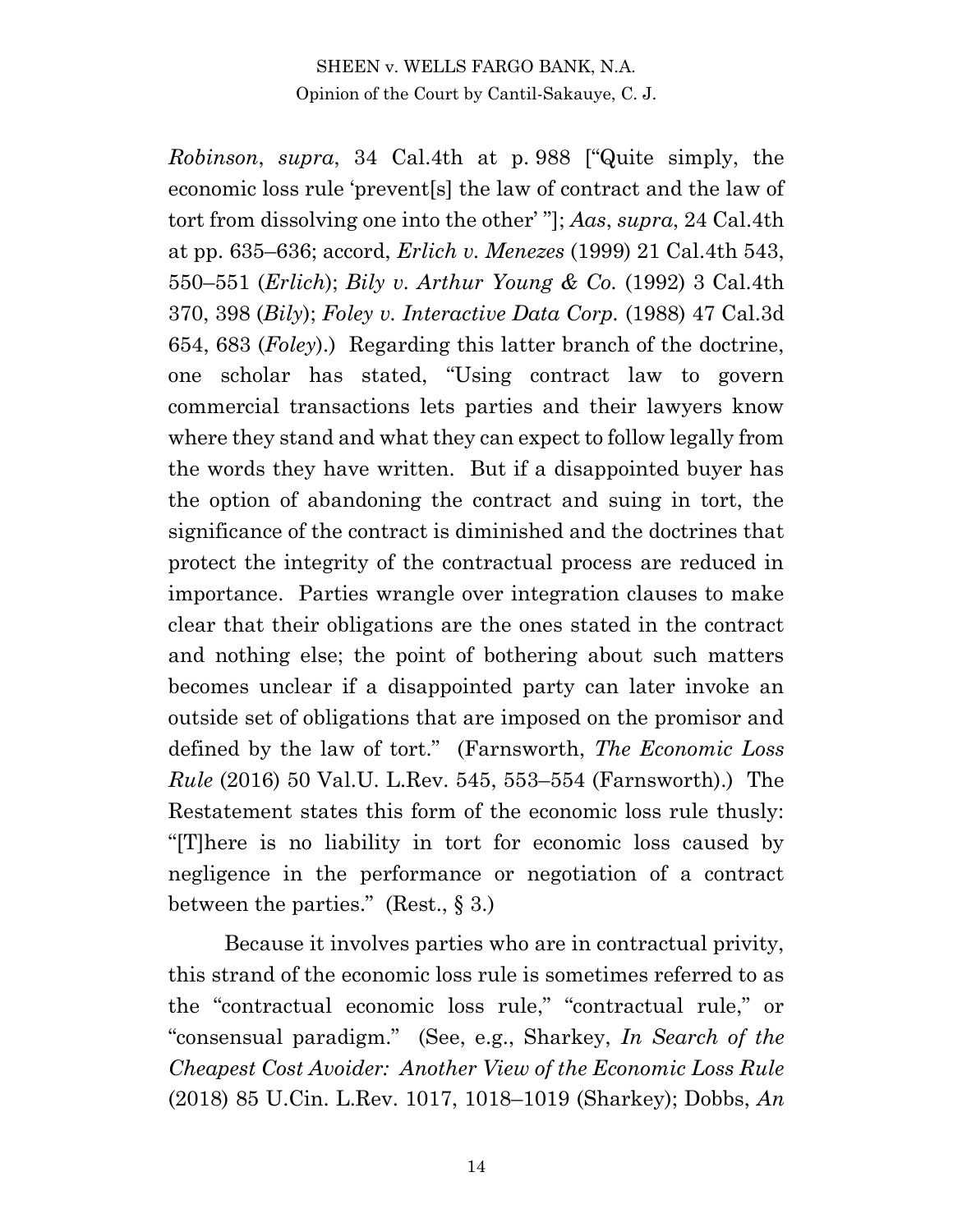*Introduction to Non-Statutory Economic Loss Claims* (2006) 48 Ariz. L.Rev. 713, 714.) The Restatement offers an illuminating explanation of this form of the economic loss rule. According to the Restatement, the principle that "there is no liability in tort for economic loss caused by negligence in the performance or negotiation of a contract between the parties" (Rest., § 3 at p. 2) "serves several purposes." (*Id.*, com. b., p. 3.) For one, it "protects the bargain the parties have made against disruption by a tort suit." (*Ibid.*) For another, "the rule allows parties to make dependable allocations of financial risk without fear that tort law will be used to undo them later." (*Ibid.*) "Viewed in the long run," therefore, "the rule prevents the erosion of contract doctrines by the use of tort law to work around them." (*Ibid.*)

Not all tort claims for monetary losses between contractual parties are barred by the economic loss rule. But such claims are barred when they arise from — or are not independent of — the parties' underlying contracts. (See *Robinson*, *supra*, 34 Cal.4th at p. 991 [holding that "the economic loss rule does not bar [the plaintiff's] fraud and intentional misrepresentation claims because they were independent of [the defendant's] breach of contract"]; *Erlich*, *supra*, 21 Cal.4th at pp. 551, 552 [explaining that "[t]ort damages have been permitted in contract cases" when "the duty that gives rise to tort liability is either completely independent of the contract or arises from conduct which is both intentional and intended to harm"].) Plaintiff's claim here arises from, and is not independent of, the mortgage contract.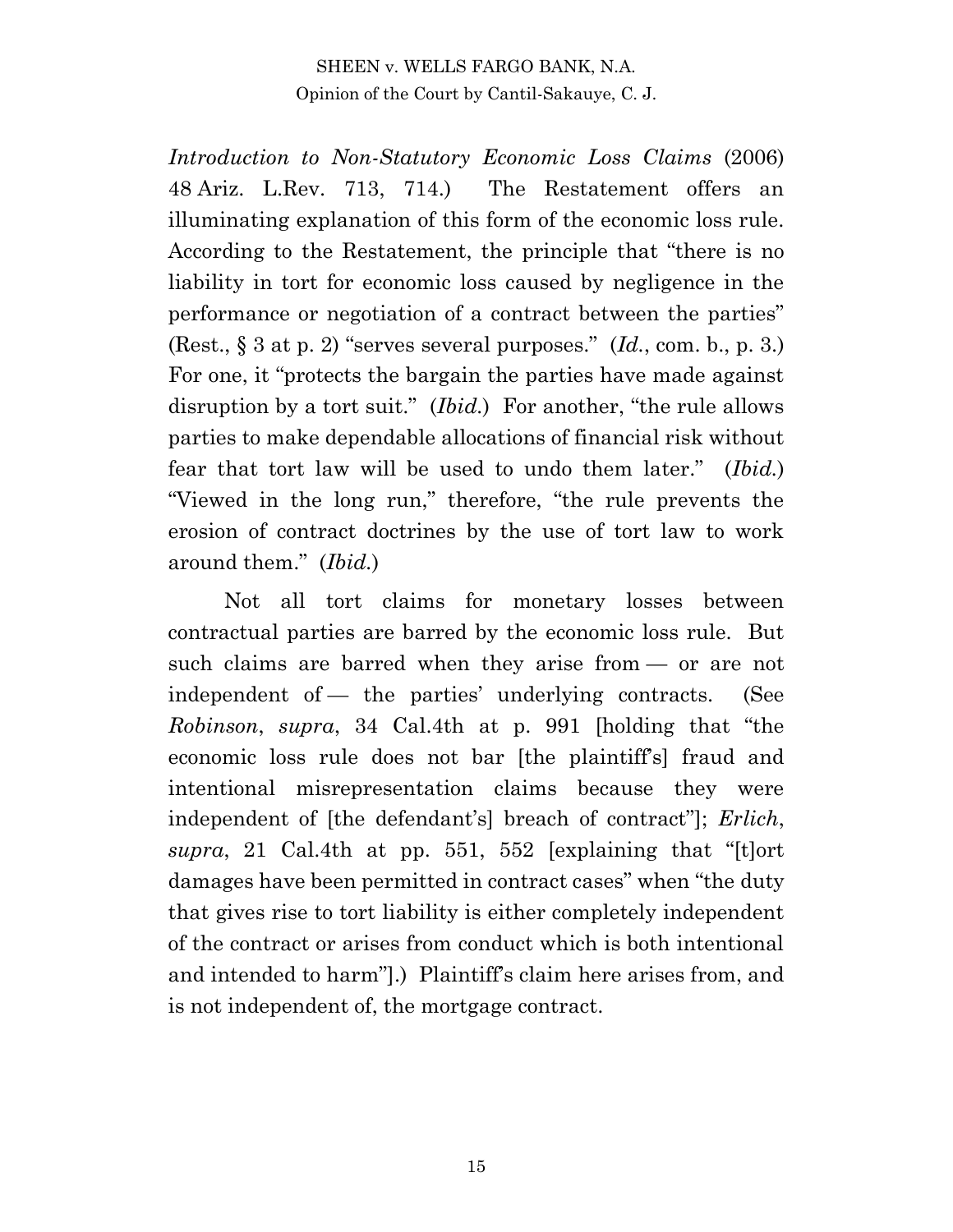## *a. The Economic Loss Rule Bars Plaintiff's Negligence Claim*

Plaintiff and Wells Fargo had a contract. Plaintiff's complaint alleges that he "obtained a second-lien residential mortgage from Wells Fargo" that was "secured by the Property pursuant to a deed of trust."**<sup>3</sup>** Plaintiff thus had an agreement with Wells Fargo that specified the parties' rights and obligations with respect to the mortgage loan and the collateral securing the loan. In particular, the fact that the mortgage was "secured by the Property pursuant to a deed of trust" (impliedly with the power of sale) means the parties agreed that Wells Fargo would have the right to seize and sell the property in satisfaction of the debt should plaintiff stop making payments on the loan. (See, e.g., *Trustors Security Service v. Title Recon Tracking Service* (1996) 49 Cal.App.4th 592, 595; 5 Miller & Starr, Cal. Real Estate (4th ed.) Deeds of Trusts and Mortgages, § 13.1, p. 13-16.) These were the terms of the parties' agreement.

Plaintiff and Wells Fargo did *not* agree that should plaintiff default and attempt to renegotiate his loan by submitting a modification application, Wells Fargo would "process, review and respond carefully and completely to the . . . applications Plaintiff submitted," and could foreclose only after discharging such obligations.**<sup>4</sup>** (Accord, *Copeland*, *supra*, 96

**<sup>3</sup>** Plaintiff makes similar allegations with respect to the Third Loan, but we focus here on the Second Loan because the Third Loan ultimately was discharged.

**<sup>4</sup>** Plaintiff's briefs at times appear to argue that even if Wells Fargo had no initial obligation to handle the requested loan modifications with due care, such an obligation arose once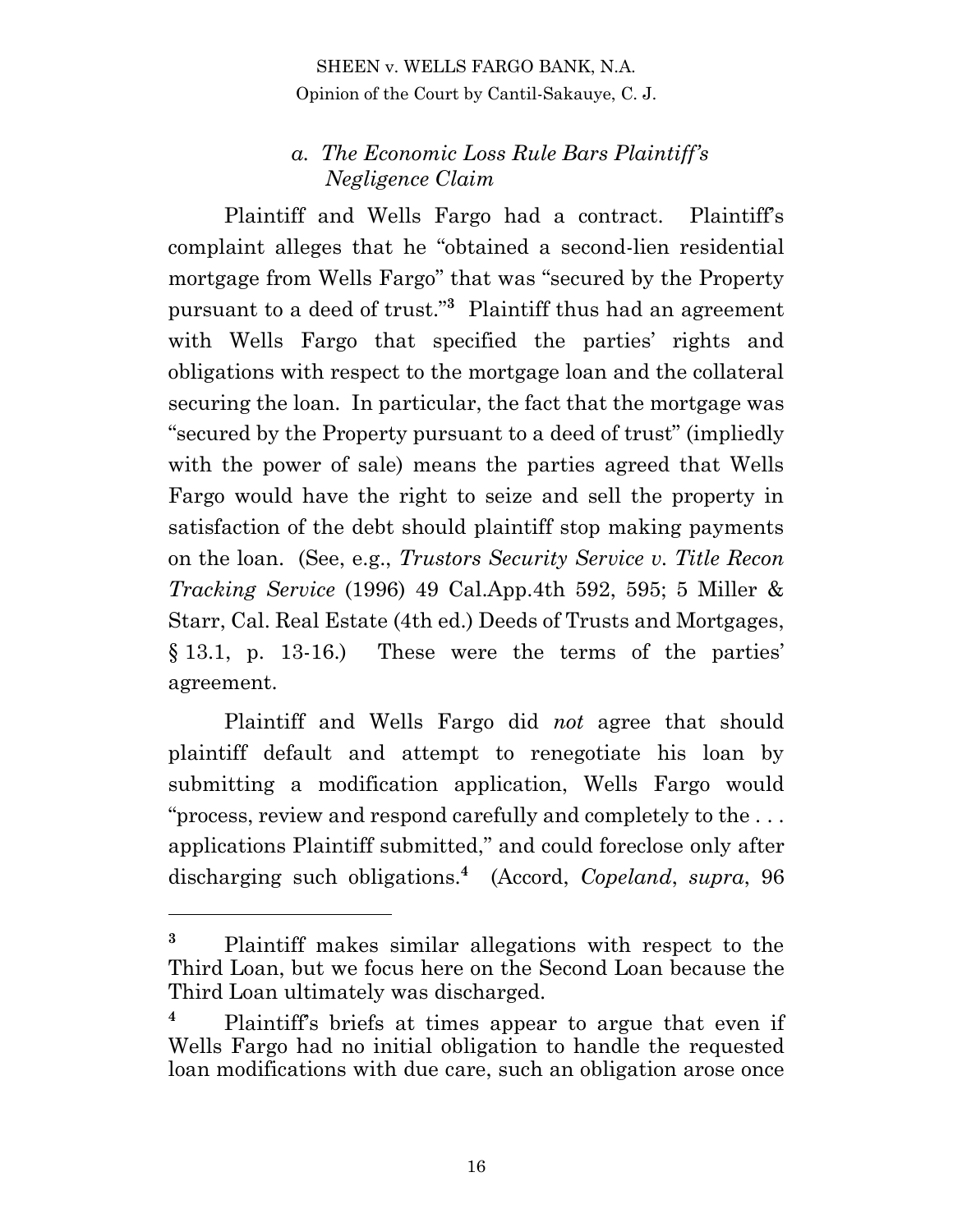Cal.App.4th at pp. 1257–1259 [discussing and upholding the validity of a contract to negotiate, or an agreement to negotiate the terms of a future contract].)<sup>5</sup> To impose a tort duty in such

Plaintiff's complaint, however, is devoid of any allegation that Wells Fargo actually agreed to consider his applications. Plaintiff's pleading merely alleges that he submitted the applications and then did not receive a response or a "written determination" from Wells Fargo. These allegations do not give rise to a reasonable inference that Wells Fargo agreed to "consider a modification of [the] applicant's loan."

Furthermore, even if Wells Fargo did accept the applications for consideration, it is unclear why mere acceptance of the applications would give rise to a tort duty to "process, review, and respond carefully and completely to the loan modification applications." As the Restatement makes clear, even when parties are actively negotiating a contract, "there is no liability in tort for economic loss caused by negligence" during such negotiations. (Rest., § 3; see also *id*., com. b., p. 2; accord, *Copeland v. Baskin Robbins U.S.A.* (2002) 96 Cal.App.4th 1251, 1260 (*Copeland*) ["When two parties, under no compulsion to do so, engage in negotiations to form or modify a contract neither party has any obligation to continue negotiating or to negotiate in good faith. Only when the parties are under a contractual compulsion to negotiate does the covenant of good faith and fair dealing attach"]; *Racine & Laramie, Ltd. v. Department of Parks & Recreation* (1992) 11 Cal.App.4th 1026, 1031 [explaining that, absent an express agreement to the contrary, a defendant had no contractual obligation to "negotiate new terms of the concession contract, [and] that its commencement and continuance of negotiations over a long period of time had no effect upon this lack of obligation"].)

**5** In part II.B.2.b, *post*, we address the Attorney General's argument that due to imperfect rationality, understanding, or attention, a borrower is unlikely to bargain regarding terms that

Wells Fargo "agree[d] to consider a modification of an applicant's loan."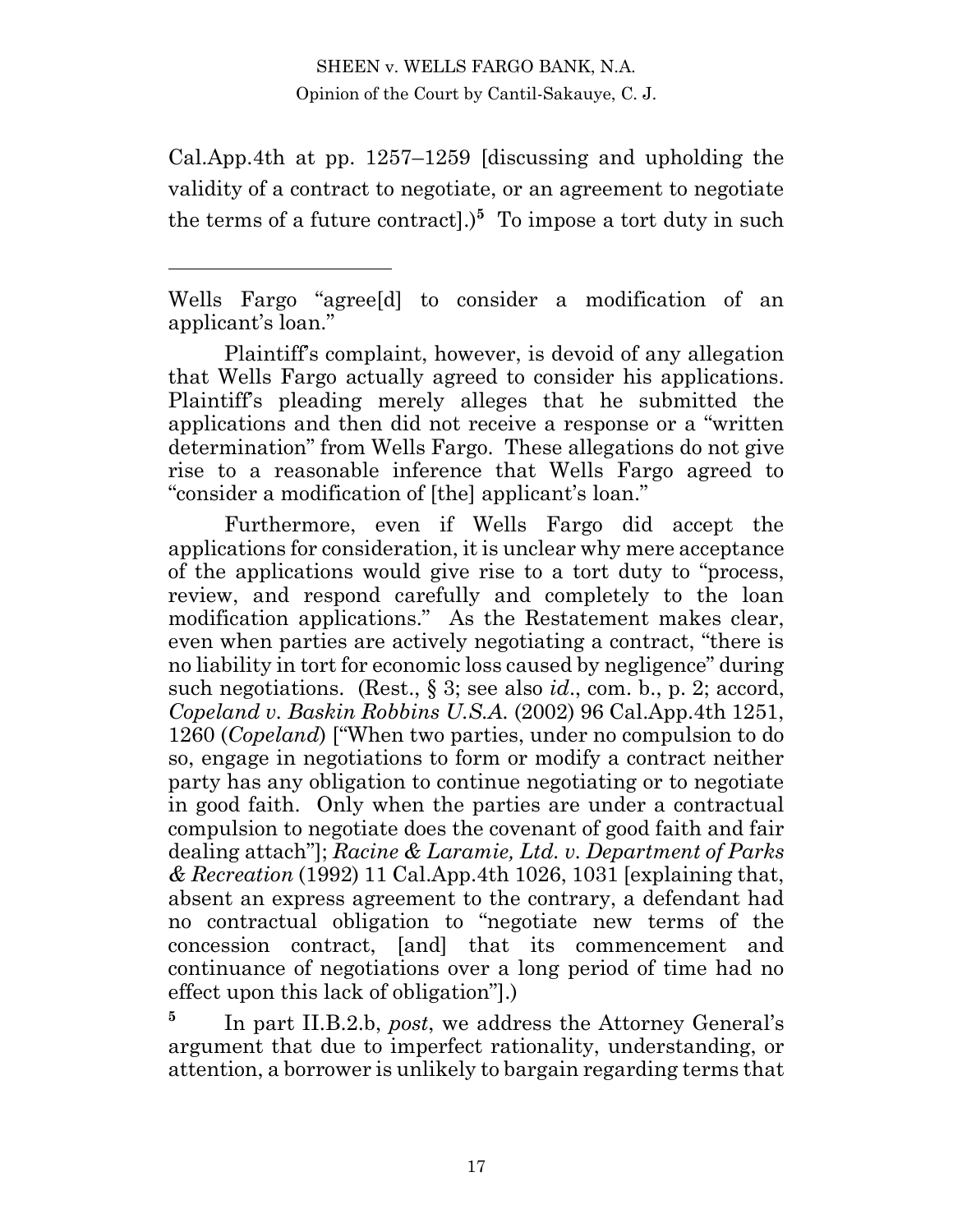circumstances would go further than creating obligations unnegotiated or agreed to by the parties; it would dictate terms that are *contrary* to the parties' allocation of rights and responsibilities. The proposed duty would impede Wells Fargo's right to foreclose by permitting foreclosure only after Wells Fargo discharges a tort duty to "process, review and respond carefully and completely to [a borrower's] loan modification application[s]."

Put differently, plaintiff's claim here is not independent of the original mortgage contract, not because his claim merely relates to the subject of that agreement, but because it is based on an asserted duty that is contrary to the rights and obligations clearly expressed in the loan contract. If we are to give deference to the parties' agreement — and more generally to accord respect to contract doctrines — we cannot sustain a tort duty in such circumstances. (Accord, e.g., *Robinson*, *supra*, 34 Cal.4th at pp. 992–993 [" ' "[W]hen two parties make a contract, they agree upon the rules and regulations which will govern their relationship; the risks inherent in the agreement and the likelihood of its breach.... Under such a scenario, it is appropriate to enforce only such obligations as each party

would become relevant only in the event the borrower needed to modify a loan. We note, however, that this is different from an argument that a borrower *could not* as a matter of law have negotiated over such terms. As the *Copeland* court explained, there is "no reason why in principle the parties could not enter into a valid, enforceable contract to negotiate the terms" of contract that is neither "illegal [n]or immoral." (*Copeland*, *supra*, 96 Cal.App.4th at p. 1257.) A mortgage contract is obviously legal, as are modifications of such contracts.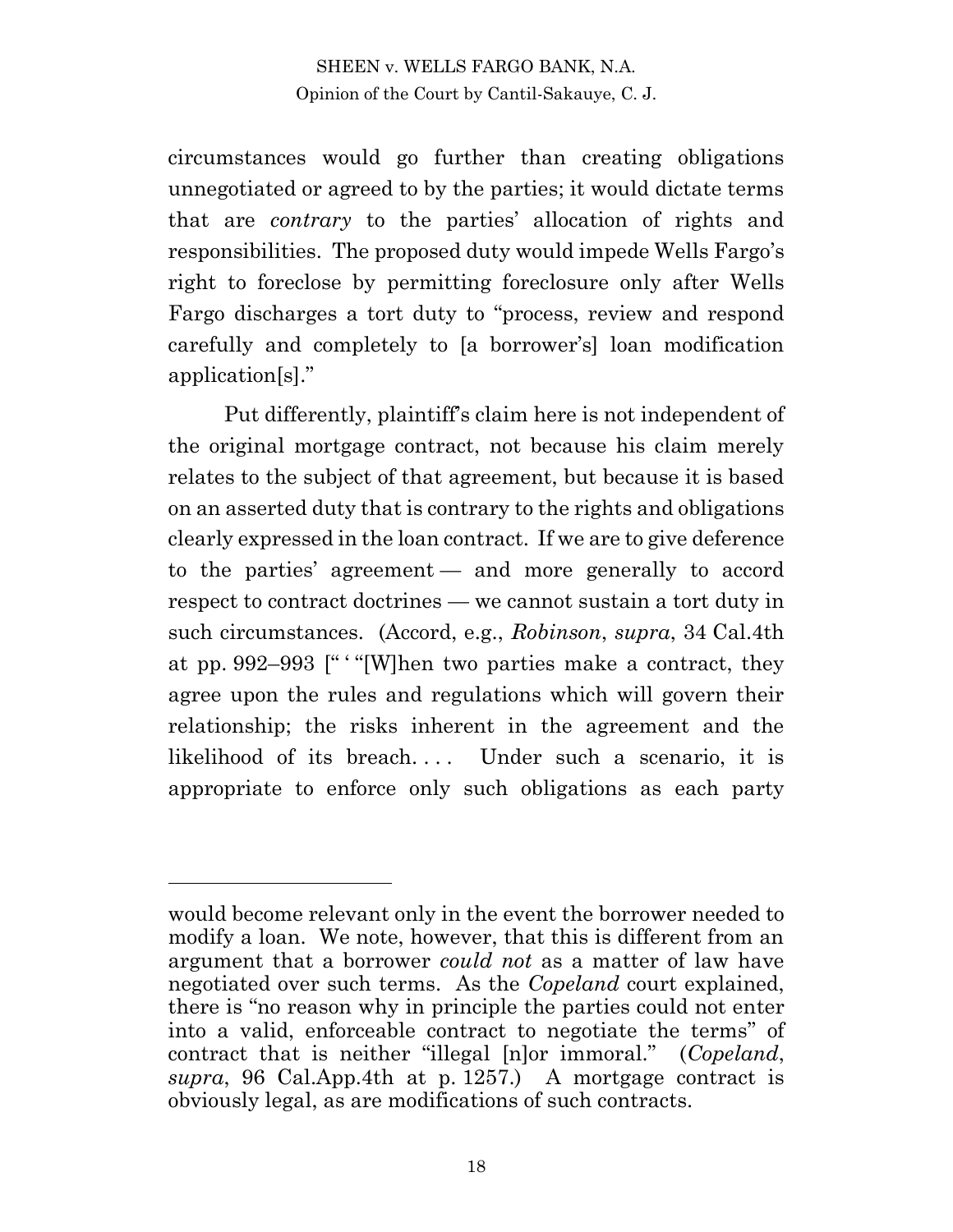voluntarily assumed, and to give him only such benefits as he expected to receive; this is the function of contract law" ' "].)

## *b. Opinions from Other Jurisdictions Support the Approach We Adopt Today*

The application of the economic loss rule to bar plaintiff's asserted tort claim is consistent with well-reasoned decisions from other federal and state courts, including the views of other state supreme courts that have addressed the issue before us.

In *Wigod v. Wells Fargo Bank, N.A.* (7th Cir. 2012) 673 F.3d 547, 558 (*Wigod*)*,* the plaintiff homeowner applied to modify her mortgage loan. The defendant bank "determine[d] that Wigod was eligible" for modification under the federal Home Affordable Mortgage Program (HAMP) and sent her an agreement known as a Trial Period Plan (TPP). (*Ibid.*) When the bank ultimately failed to offer Wigod a loan modification, Wigod sued in contract and in tort. The circuit court, applying Illinois law, held that Wigod had stated a valid breach of contract claim under the TPP.**<sup>6</sup>**

The court rejected Wigod's negligence claim, however, concluding that it was foreclosed by the economic loss rule. (*Wigod*, *supra*, 673 F.3d at pp. 555, 567.) Wigod had argued that the bank had a duty to hire qualified customer service employees and train them to implement HAMP effectively. (See

**<sup>6</sup>** In part II.B.1.e., *post*, we discuss the significance — or lack thereof — of whether plaintiff has a viable contract claim against Wells Fargo. Here, we note that Wigod's contract cause of action was based on an asserted breach of the TPP, and not of the original mortgage agreement. (*Wigod*, *supra*, 673 F.3d at pp. 558–561.) With regard to the original mortgage contract, therefore, Wigod's position was not materially different from plaintiff's.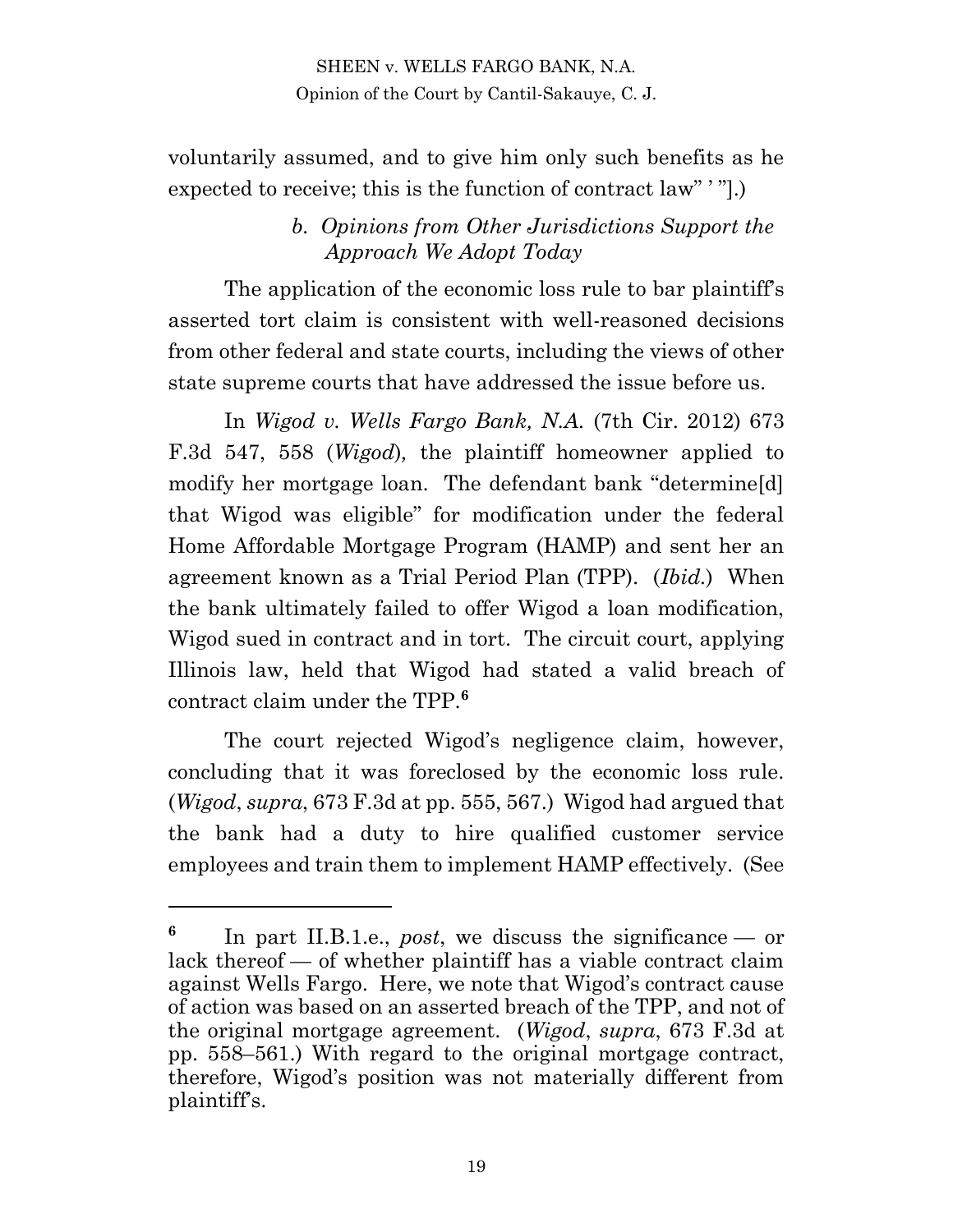*Wigod,* at p. 567.) The court disagreed, explaining that "[t]o the extent Wells Fargo had a duty to service Wigod's loan responsibly and with competent personnel, that duty emerged solely out of its contractual obligations." (*Id.* at p. 568.) "Wigod's rights," continued the court, "are contractual in nature. If [the defendant bank] failed to honor their agreement — whether by hiring incompetents or simply through bald refusals to perform — contract law provides her remedies." (*Ibid.*) That contract itself, the court continued, " 'cannot give rise to an extra-contractual duty without some showing of a fiduciary relationship between the parties,' and no such relationship existed here." (*Ibid.*) Because Wigod had alleged only economic injury and the bank's duty did not exist "independent of the contract," Wigod's negligence claim was barred by the economic loss rule. (*Id.* at p. 567.)

The Supreme Court of Connecticut has similarly declined to "recognize a common-law duty requiring a loan servicer to use reasonable care in the review and processing of a mortgagor's loan modification applications." (*Cenatiempo v. Bank of America, N.A.* (Conn. 2019) 219 A.3d 767, 791 (*Cenatiempo*).) The court's analysis began with the premise that "the law does not impose a duty on lenders to use reasonable care in its commercial transactions with borrowers because the relationship between lenders and borrowers is contractual and loan transactions are conducted at arm's length." (*Id.* at p. 792.) It then reasoned there was no " 'strong showing of policy reasons'" to warrant different treatment of "a relationship between an investor's loan servicer and a mortgagor [due to] the former's review and processing of a loan modification application." (*Id.* at pp. 795, 793.) Accordingly, the court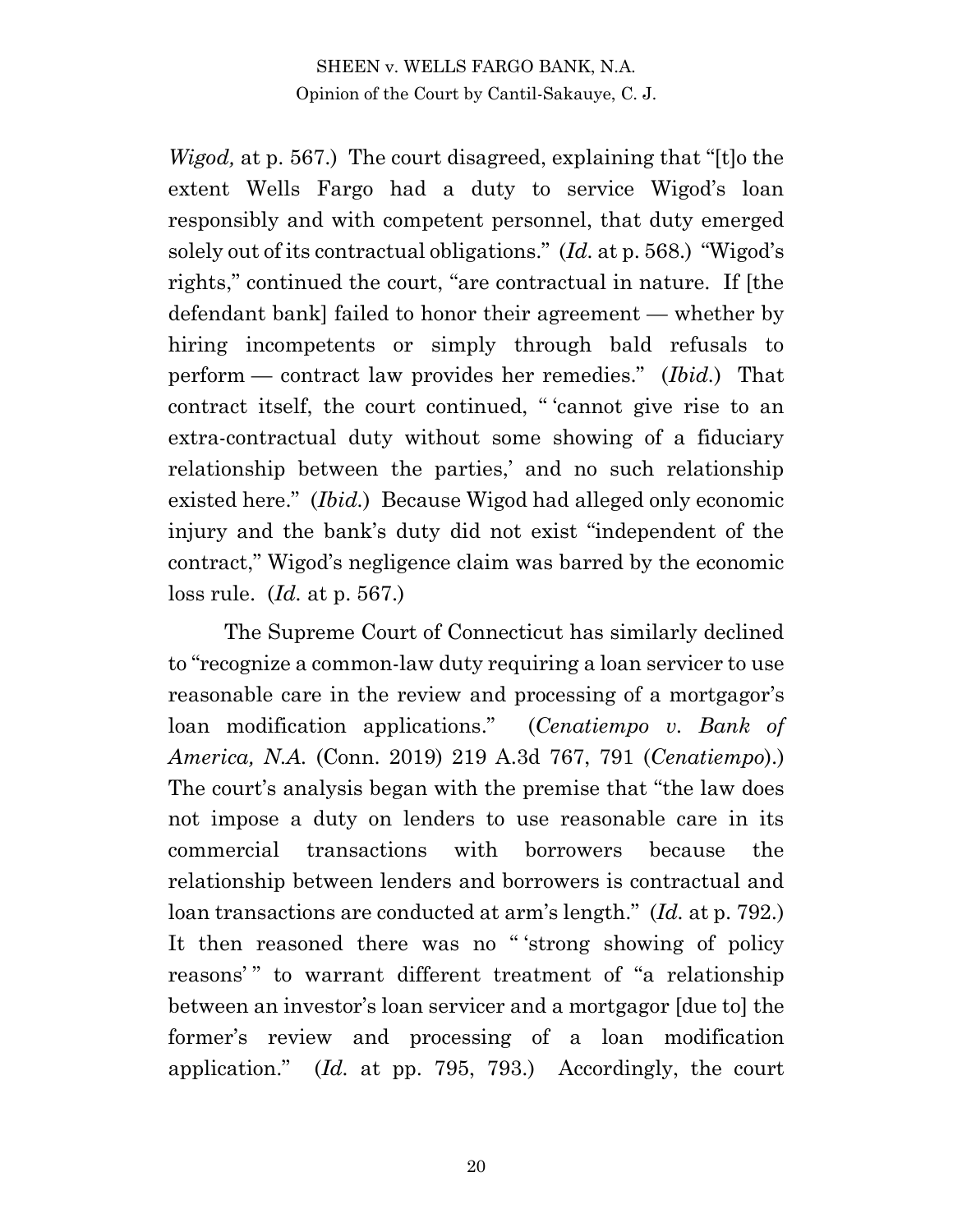concluded the servicer owed no "common-law duty of care to the plaintiff[] [borrowers]." (*Id.* at p. 795.)

Likewise, in *House v. U.S. Bank Nat. Association* (Mont. 2021) 481 P.3d 820, 828, the Montana Supreme Court reiterated that "[u]nless otherwise provided by contract, a lender generally has no duty to modify, renegotiate, waive, or forego enforcement of the terms of a mortgage loan in order to assist a borrower to avoid a default or foreclosure." Therefore, "[a]lleged errors or omissions by a lender in the servicing or administration of a mortgage loan [are] . . . generally compensable only in contract . . . ." (*Ibid.*; see also *Flagstaff Housing v. Design Alliance* (Ariz. 2010) 223 P.3d 664, 670 [stating that in the construction defect context "if the parties do not provide otherwise in their contract, they will be limited to contractual remedies" for pure economic loss].) The Montana high court did note that "if the lender gives extraordinary advice . . . beyond that customary in arms-length lending and loan servicing transactions," such "extraordinary circumstances . . . may . . . independently give rise to a special common law fiduciary duty of care." (*House,* at pp. 828–829; see also *id.* at p. 829 ["However, ... merely offering, administering, or providing general information regarding program eligibility, requirements, or process for a distressed loan modification . . . is insufficient alone to give rise to a special fiduciary relationship or duty between a lender and borrower"].) As we explain below, such a rule — which may be restated as "a lender owes no duty of care to a borrower when the lender's involvement in the loan transaction does not exceed its customary role in arms-length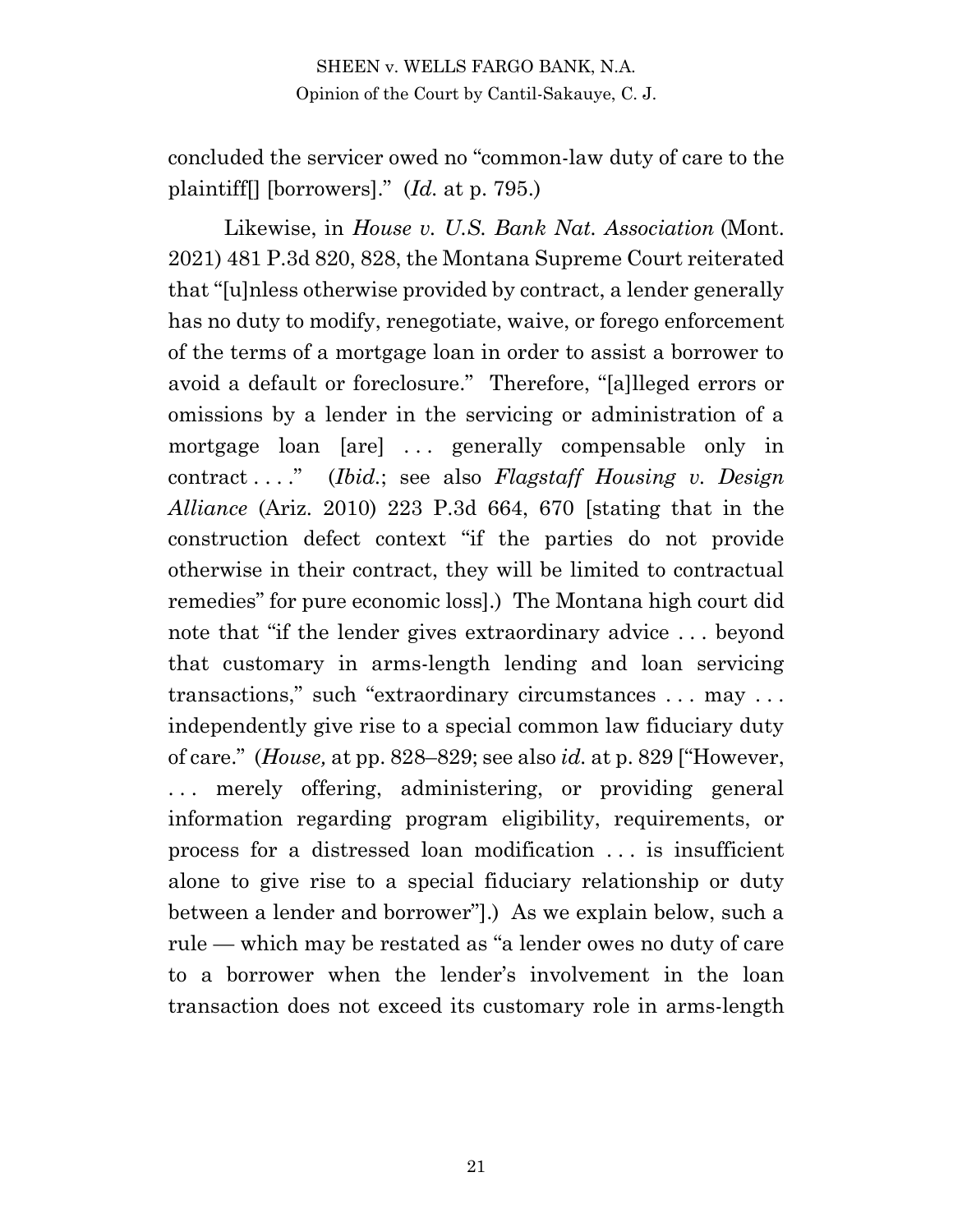lending and servicing" — is consistent with case law from our Courts of Appeal.**<sup>7</sup>**

## *c. Our Courts of Appeal Have Recognized the Economic Loss Rule Within the Lender-Borrower Context*

Our rejection of plaintiff's arguments as incompatible with the economic loss rule also harmonizes with a well-established principle of state law commonly attributed to *Nymark v. Heart Fed. Savings & Loan Assn.* (1991) 231 Cal.App.3d 1089 (*Nymark*). In *Nymark*, the court stated a "general rule" precluding certain tort claims in the lender-borrower context: "[A] financial institution owes no duty of care to a borrower when the institution's involvement in the loan transaction does not exceed the scope of its conventional role as a mere lender of money." (*Id.* at p. 1096*.*) We understand this general principle (which is distinct from *Nymark*'s additional assessment that *Biakanja* "support[ed] [its] conclusion that [the] defendant did not owe a duty of care to [the] plaintiff" (*Nymark*, at p. 1099)) as a refinement of the contractual economic loss rule in the lenderborrower context, which asks in the first instance whether the alleged negligence occurred within the scope of the parties' contractual relationship. In the time since *Nymark* articulated this rule, it has been uniformly accepted among our Courts of Appeal, even by those that have held financial institutions owe

**<sup>7</sup>** In contrast to the above views, plaintiff points to no state supreme court that has embraced the duty he now urges upon us. Although a minority few opinions by state intermediate courts may have recognized a duty within the loan modification context (see, e.g., *Sheen supra*, 38 Cal.App.5th at pp. 355–356 [collecting out-of-state and federal cases]), we regard those decisions declining to do so as more persuasive.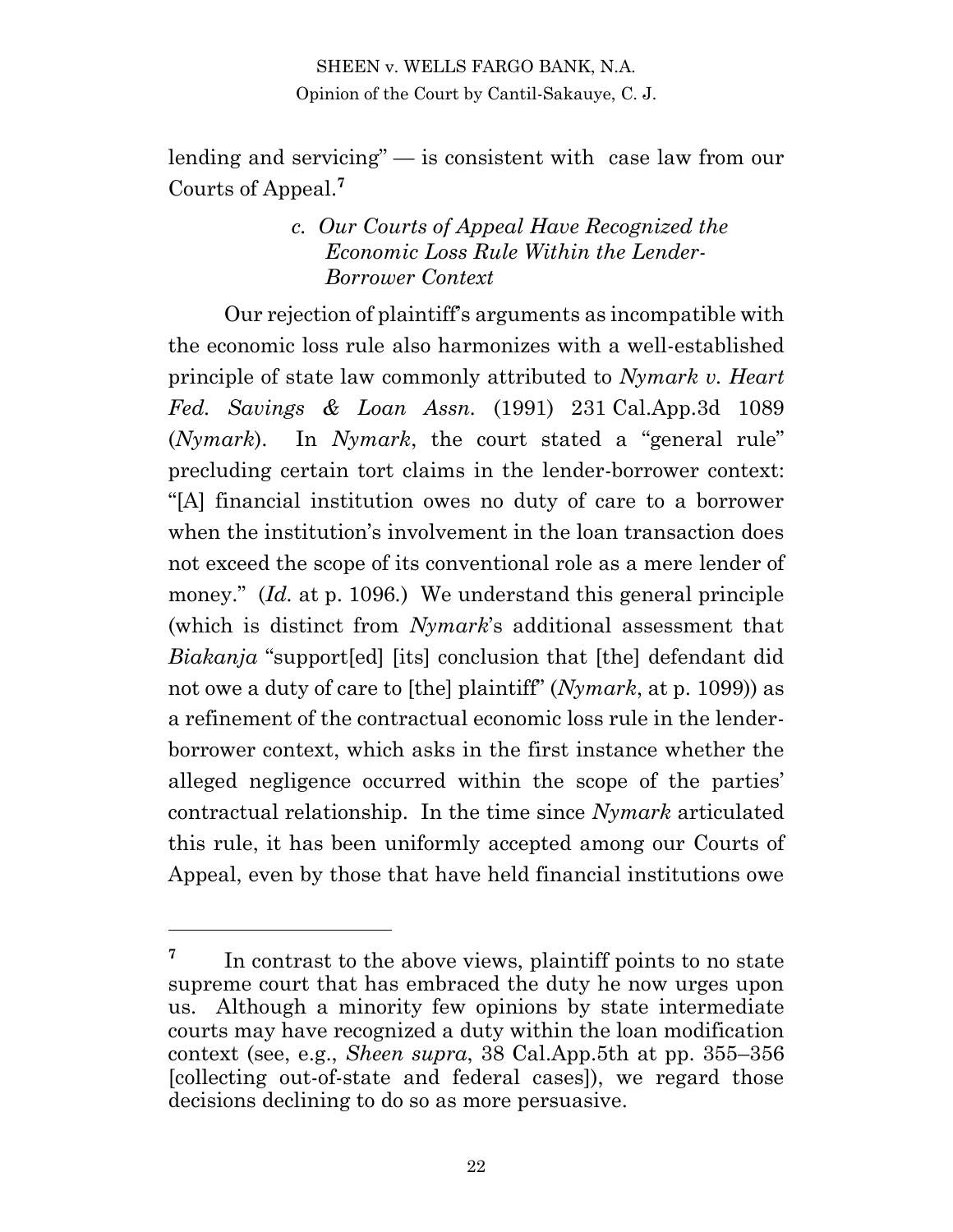their borrowers a duty of care in the loan modification context. (See *Weimer*, *supra*, 47 Cal.App.5th at pp. 355–356; *Rossetta*, *supra*, 18 Cal.App.5th at p. 637; *Daniels*, *supra*, 246 Cal.App.4th at pp. 1180–1182; *Alvarez*, *supra*, 228 Cal.App.4th at pp. 945– 946; accord, *Jolley*, *supra*, 213 Cal.App.4th at p. 898.)

None of these courts, however, have regarded the general rule stated in *Nymark*, *supra*, 231 Cal.App.3d 1089 as compelling in the loan modification context, concluding instead that *Biajanka* sets the appropriate standard to determine whether a duty of care exists in this setting. (See *Weimer*, *supra*, 47 Cal.App.5th at pp. 355–356; *Rossetta*, *supra*, 18 Cal.App.5th at p. 637; *Daniels*, *supra*, 246 Cal.App.4th at pp. 1180–1182; *Alvarez*, *supra*, 228 Cal.App.4th at pp. 945–946, 948; *Jolley*, *supra*, 213 Cal.App.4th at pp. 899–902.) We shall turn to *Biakanja* and its application below. For now, we note that the *Nymark* general rule ordinarily applies "when the institution's involvement in the loan transaction does not exceed the scope of its conventional role as a mere lender of money." (*Nymark*, *supra*, 231 Cal.App.3d at p. 1096.)

Plaintiff maintains that the affirmative duty to act — to process, review, and respond to the loan modification applications — is outside *Nymark*'s reach because that decision's holding "is limited to the loan origination context." Yet, plaintiff evades the central question relevant to the applicability of *Nymark*'s general principle: whether the handling of a loan modification application is within the scope of Wells Fargo's role as a lender. We believe it is. A lender's handling of a modification application is part of a process by which the lender decides whether it should adhere to the existing contract or offer a new agreement (and if so, under what terms). It is a step in the lender's determination concerning how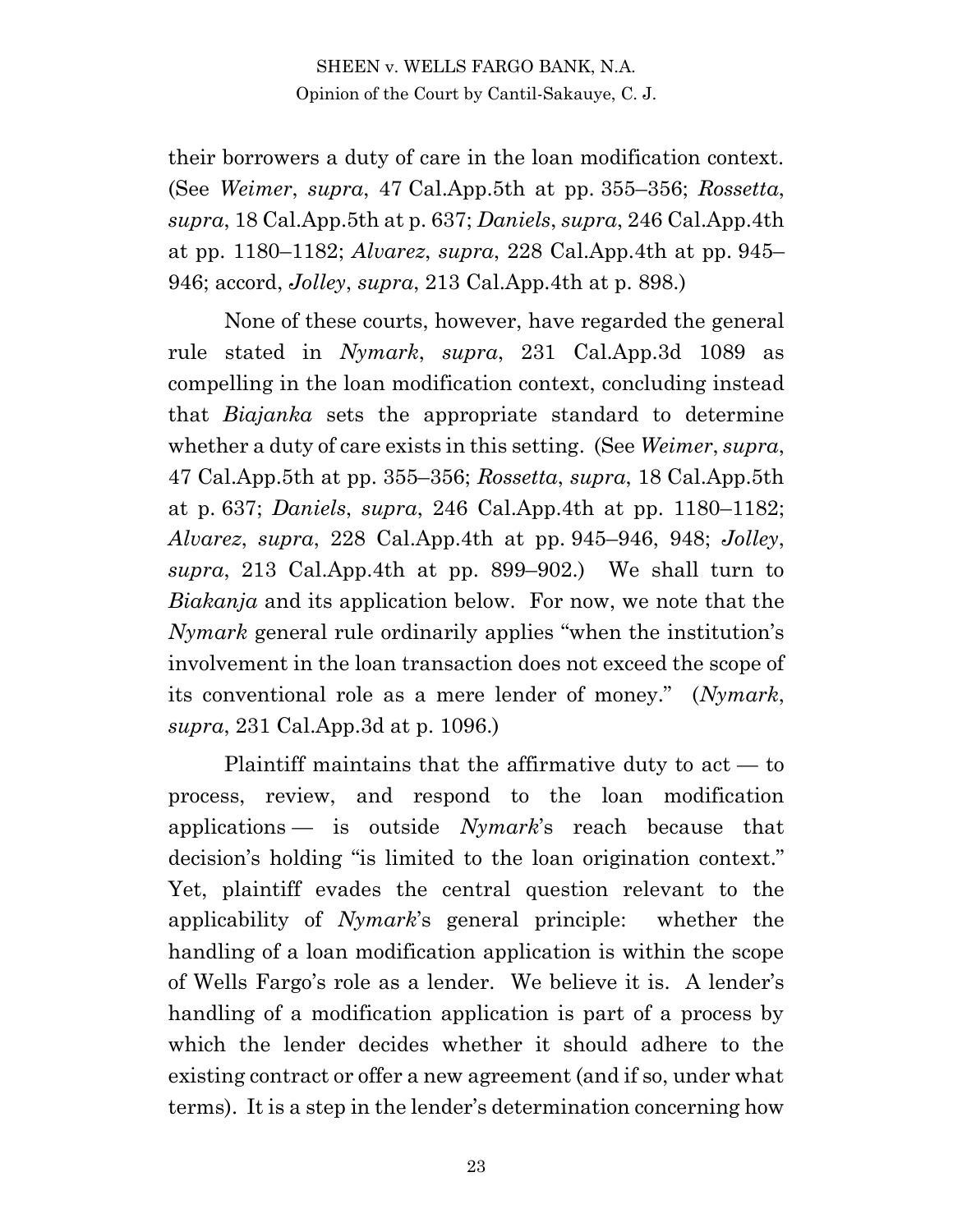best to collect the money it had dispersed under the loan, whether that be by foreclosing (seizing and selling the collateral to pay back the loan) or offering new terms that are less favorable to the lender than the original contract but that potentially improve the odds of the borrower paying. In short, a lender's involvement in the loan modification process specifically whether it "process[es], review[s] and respond[s] carefully and completely to the loan modification applications [a borrower] submitted" — is part and parcel of its assessment regarding how best to recoup the money it is owed.

Such involvement, without more, does not "exceed the scope of [an institution's] conventional role as a mere lender of money." (*Nymark, supra*, 231 Cal.App.3d at p. 1096; see *Lueras*, *supra*, 221 Cal.App.4th at p. 67 ["a loan modification is the renegotiation of loan terms, which falls squarely within the scope of a lending institution's conventional role as a lender of money"]; *Armstrong v. Chevy Chase Bank, FSB* (N.D.Cal., Oct. 3, 2012, No. 5:11-cv-05664 EJD) 2012 U.S.Dist. Lexis 144125*,*  pp. \*11–\*12 ["a loan modification . . . is nothing more than a renegotiation of loan terms.... Outside of actually lending money, it is undebatable that negotiating the terms of the lending relationship is one of the key functions of a money lender. For this reason, '[n]umerous cases have characterized a loan modification as a traditional money lending activity' "]; *Carbajal v. Wells Fargo Bank, N.A.* (C.D.Cal., Apr. 10, 2015, No. CV 14-7851 PSG (PLAx)) 2015 U.S.Dist. Lexis 47918, p. \*13 ["In a modification application mishandling case, there is no 'active participation' in the borrower's financed enterprise that demonstrates that the lender is acting outside the scope of conventional arms-length lending activity"].) In sum, although " ' "*Nymark* does not support the sweeping conclusion that a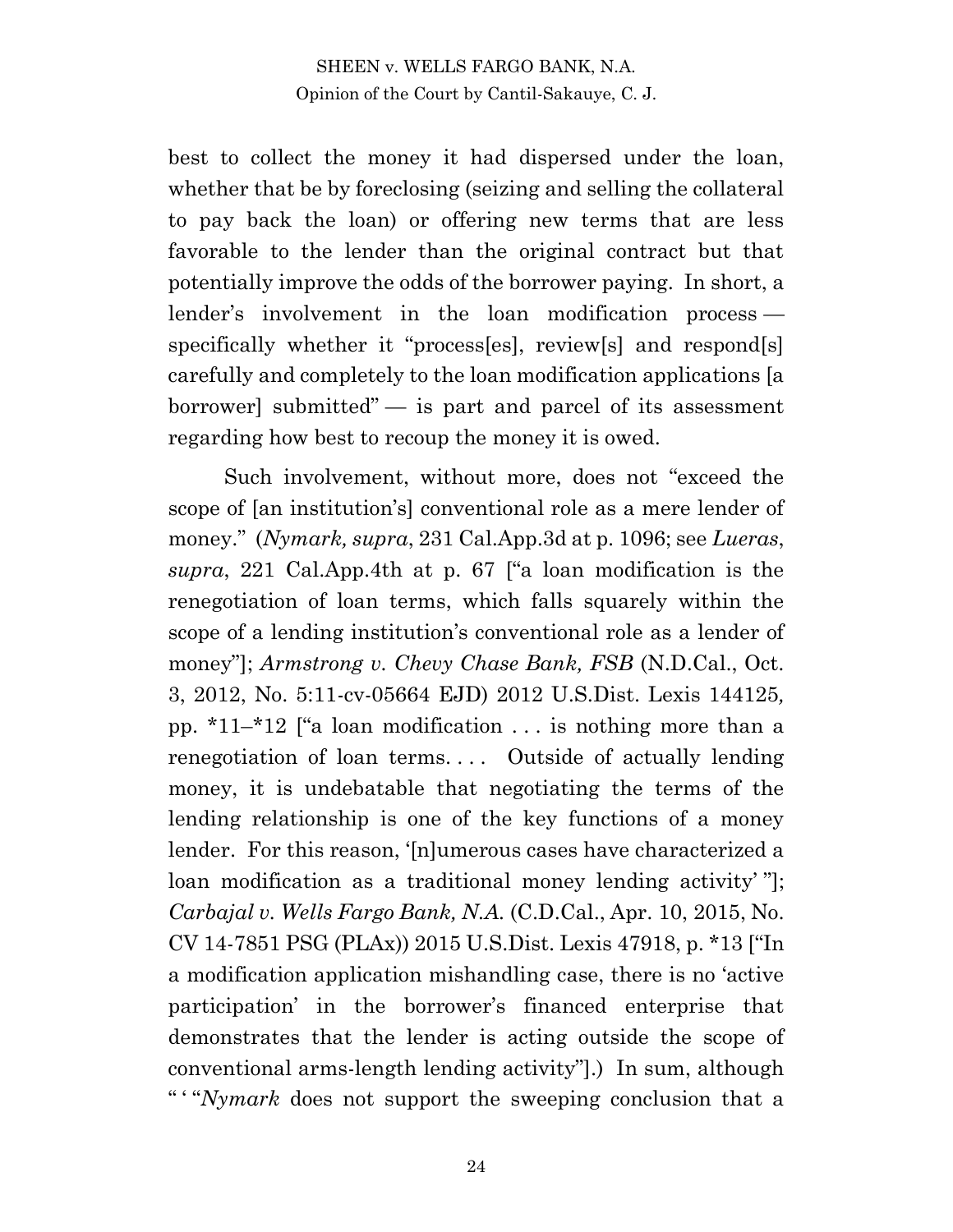lender never owes a duty of care to a borrower" ' " (e.g., *Rossetta*, *supra*, 18 Cal.App.5th at p. 637), it does support the conclusion that a lender owes no duty to a borrower in its processing of a loan modification application.

## *d. Cases Not Applying the Economic Loss Rule Are Inapposite*

It is true that we have, in certain contexts, allowed tort actions to proceed even though they arise from, and are not independent of, a contract, despite the economic loss rule. Specifically, we have allowed for tort recovery in some cases involving insurance policies and contracts for professional services. (See, e.g., *Jonathan Neil & Assoc., Inc. v. Jones* (2004) 33 Cal.4th 917, 923 (*Jonathan Neil*) ["The remedy for breach of [the implied] covenant [of good faith and fair dealing] is generally limited to contract damages, but we have recognized an exception to this rule when the breach occurs in the context of an insurance company's failure to properly settle a claim against an insured, or to resolve a claim asserted by the insured"]; *Neel v. Magana, Olney, Levy, Cathcart & Gelfand* (1971) 6 Cal.3d 176, 180–181 (*Neel*) ["Legal malpractice" "gives rise to an action in tort"].) But there are good reasons for treating modification negotiations between mortgage lenders and borrowers differently.

> (*i*) *Mortgage lending and modification do not share the special characteristics associated with contexts exempted from the reach of the economic loss rule*

As we have recognized, "[t]he insurance cases . . . were a major departure from traditional principles of contract law." (*Foley*, *supra*, 47 Cal.3d at p. 690; see also *Cates Construction, Inc. v. Talbot Partners* (1999) 21 Cal.4th 28, 43 (*Cates*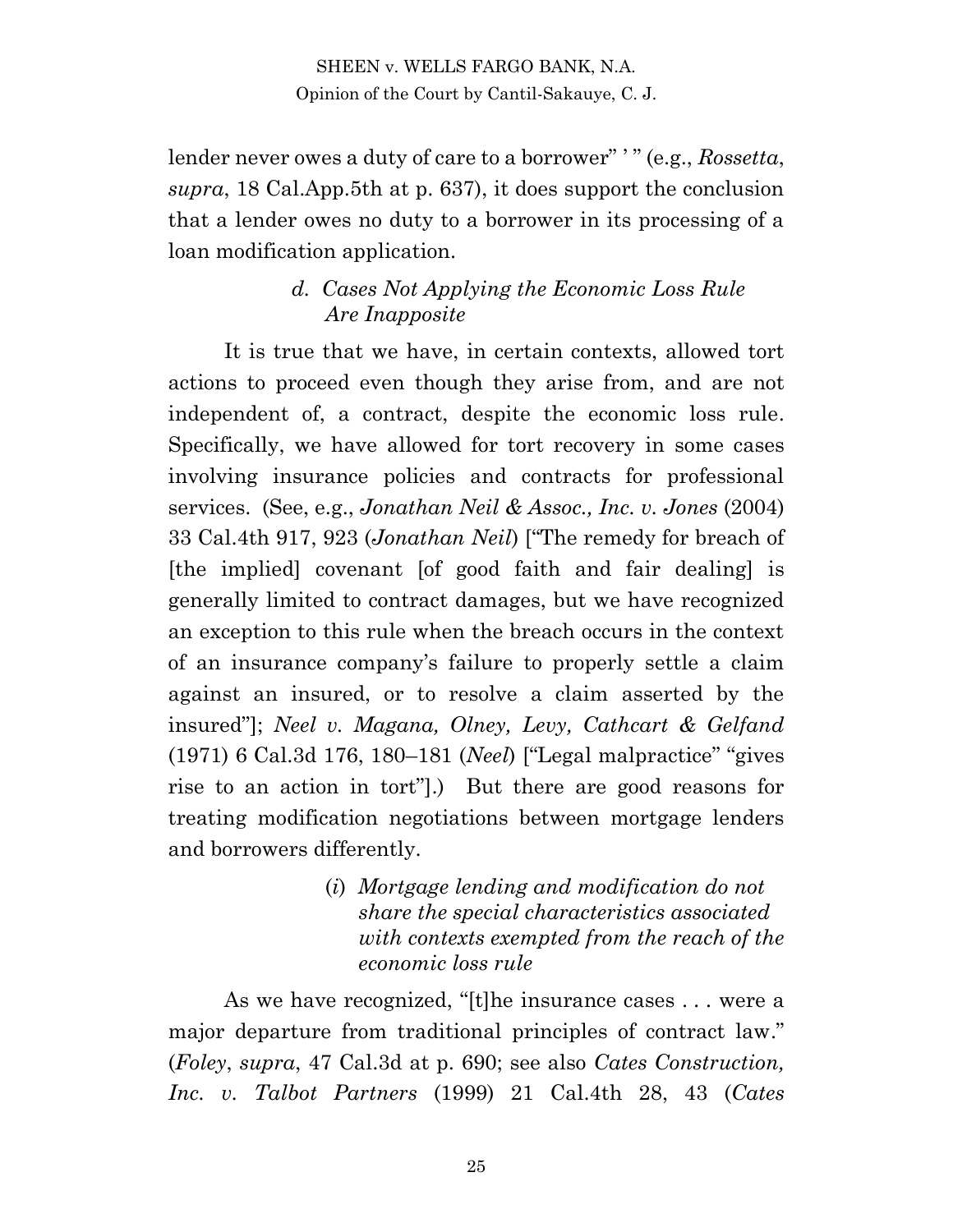*Construction*).) We therefore must "consider with great care claims that extension of the exceptional approach taken in those cases is automatically appropriate if certain hallmarks and similarities can be adduced in another contract setting." (*Foley*, at p. 690.) Exercising the necessary care, we have rejected arguments that employment contracts, performance bonds, or even "an insurance company's breach of the covenant [of good faith and fair dealing] when it retroactively overcharges a premium it knows is not owed" are sufficiently analogous to the core insurance cases to warrant extension of tort remedies into those areas. (*Jonathan Neil*, *supra*, 33 Cal.4th at p. 923; see also *Foley*, at p. 693 [concluding that "the employment relationship is not sufficiently similar to that of insurer and insured to warrant judicial extension of the proposed additional tort remedies"]; *Cates Construction*, at p. 60 [holding that tort recovery is inappropriate "for a breach of the implied covenant of good faith and fair dealing in the context of a construction performance bond" because "a construction performance bond is not an insurance policy"].)

We come to the same conclusion here regarding mortgage contracts and modification applications. In examining the "particular characteristics" of insurance policies that justify the "exceptional approach" we have taken in the insurance setting (*Cates Construction*, *supra*, 21 Cal.4th at pp. 45, 46), we see that a number of those characteristics do not inhere in the mortgage modification context. Within the insurance context, these special characteristics include the fact that "when an insurer in bad faith refuses to pay a claim or to accept a settlement offer within policy limits," "the insured cannot turn to the marketplace to find another insurance company willing to pay for the loss already incurred." (*Foley*, *supra*, 47 Cal.3d at p. 692.)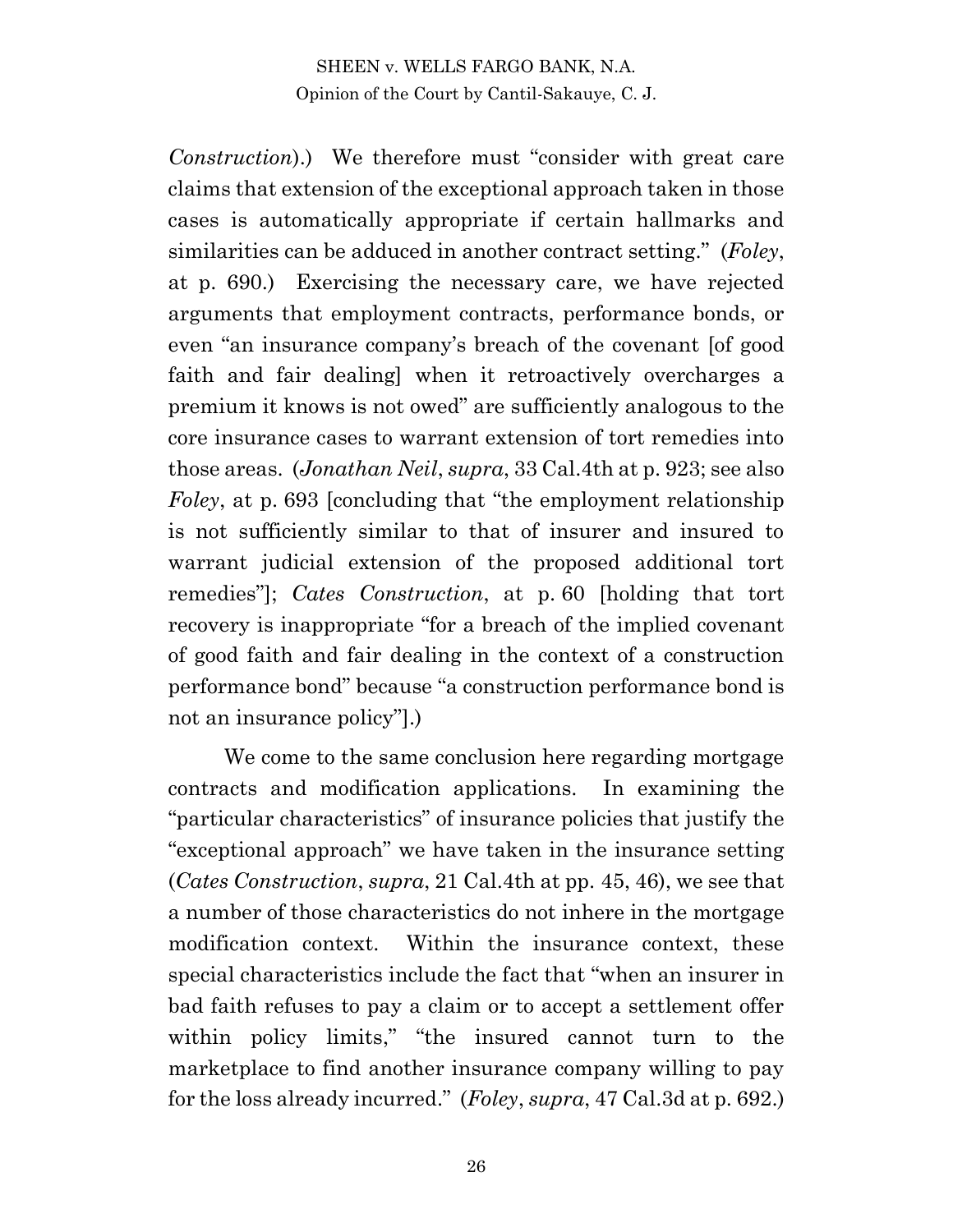Moreover, "insurance policies are not purchased for profit or advantage; rather, they are obtained for peace of mind and security in the event of an accident or other catastrophe" (*Cates Construction*, at p. 44), thus making the role of the insurance companies "with whom individuals contract specifically in order to obtain protection from potential specified economic harm" quasi-public in nature. (*Foley*, at p. 692; see also *Egan v. Mut. of Omaha Ins. Co.* (1979) 24 Cal.3d 809, 819 (*Egan*); *Love v. Fire Ins. Exchange* (1990) 221 Cal.App.3d 1136, 1148 (*Love*) ["Insurance contracts are unique in nature and purpose. . . . Because peace of mind and security are the principal benefits for the insured, the courts have imposed special obligations, consonant with these special purposes, seeking to encourage insurers promptly to process and pay claims"].) In addition, "the insurer's and insured's interest are financially at odds," because paying a claim directly harms an insurer's bottom line. (*Foley*, *supra*, 47 Cal.3d at p. 693.) Because of these characteristics, the insurer and insured are said to be in a "special" or quasifiduciary relationship. (See, e.g., *Egan*, *supra*, 24 Cal.3d at p. 820; *McCormick v. Sentinel Life Ins. Co.* (1984) 153 Cal.App.3d 1030, 1050 (*McCormick*) ["the considerations involved in imposing liability on an insurer for unreasonably and in bad faith denying coverage under a policy" include "the quasi-public nature of the insurance industry, the quasifiduciary relationship between insurer and insured, and significantly, the purpose of purchasing insurance — ensuring that the insured will be protected against losses incident to a disability or other catastrophe"].)

For present purposes, lenders are not akin to insurers when they contract with consumers for mortgage loans. Although in extending mortgage loans banks may be facilitating

27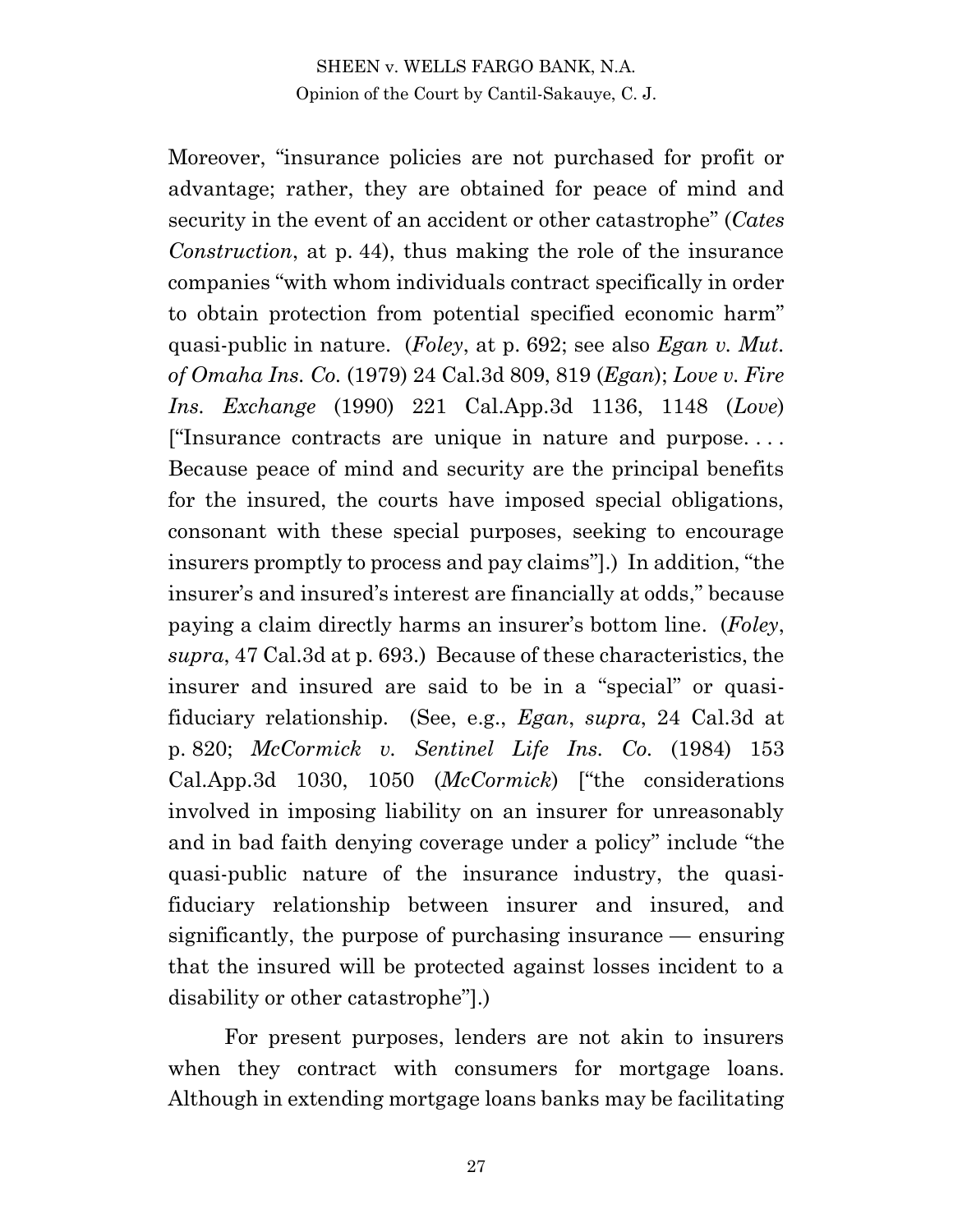home ownership in a broad sense, they are not providing protection or insurance. Mortgage loans (especially nonpurchase or junior loans like those at issue in this case) are not typically taken "for peace of mind and security in the event of an accident or other catastrophe" but for "profit or advantage" the lender gets paid interest and the borrower gets access to money. (*Cates Construction*, *supra*, 21 Cal.4th at p. 44.) This difference means that as compared to the quasi-public nature of insurance, mortgage contracts more closely resemble "a typical commercial contract." (*Foley*, *supra*, 47 Cal.3d at p. 692; see also *Voris v. Lampert* (2019) 7 Cal.5th 1141, 1162 [rejecting a conversion claim for nonpayment of wages when the availability of such a claim would "transform a category of contract claims into torts, and pile additional measures of tort damages on top of statutory recovery"].)

Given the mutual advantages of mortgage loans, lenders and borrowers are not "financially at odds" to the same degree as insurers and insureds. (*Foley*, *supra*, 47 Cal.3d at p. 693.) Even within a modification context, the relationship between the borrower and lender is more analogous to that of an employee and employer. Similar to how paying salary typically benefits both the worker being paid and the employer who gets work done (see *Foley*, at p. 693), a loan modification benefits both the borrower, who receives a lower payment obligation, and the lender, who receives repayment that may not otherwise be forthcoming. True, not every modification application results in a successful modification, but the possibility of benefiting from the transaction means a lender normally has an incentive to engage in the negotiation. As such, "there is less inherent relevant tension between the interests of [lenders and borrowers] than exists between that of insurers and insureds,"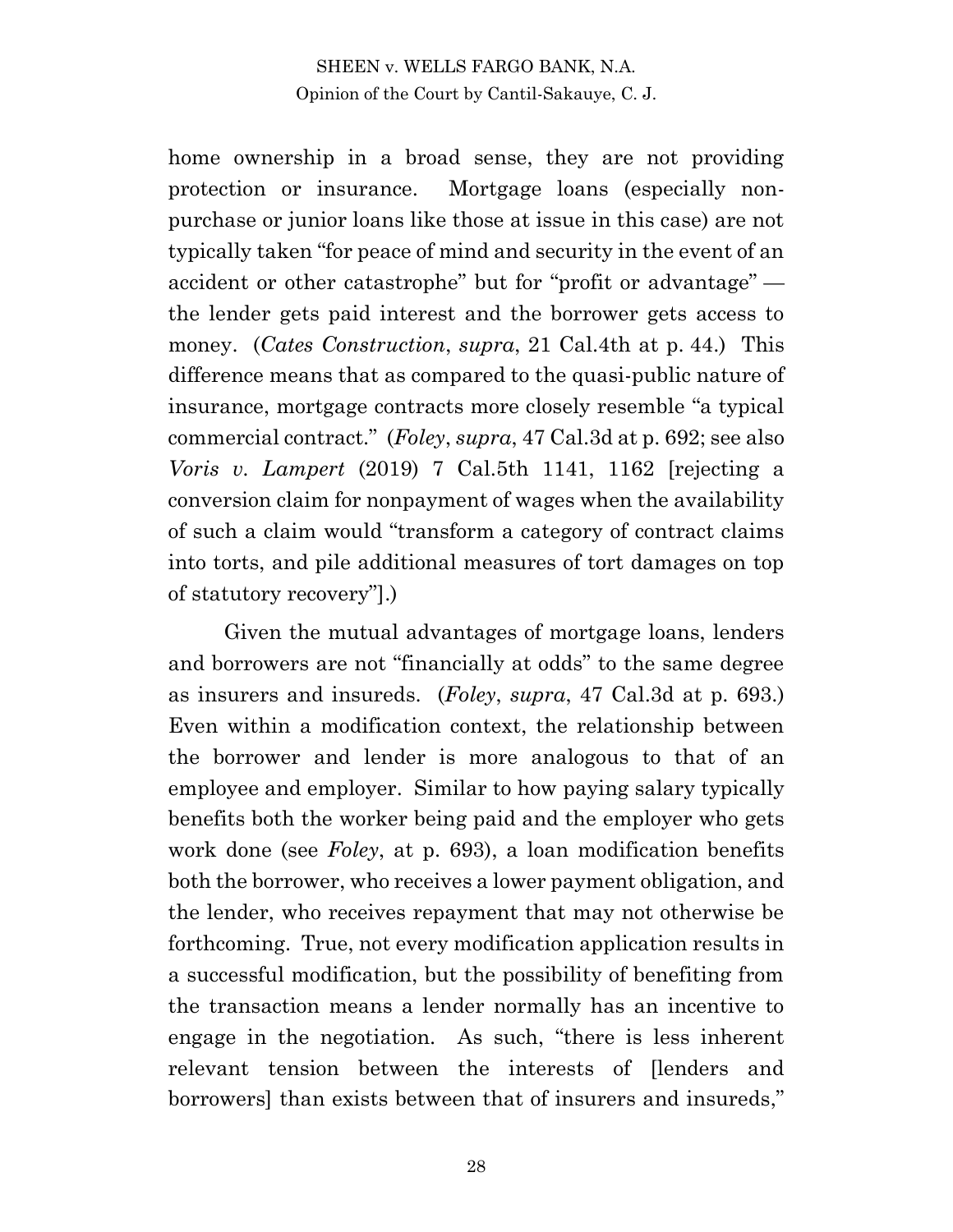and "the need to place disincentives on [a lender's] conduct in addition to those already imposed by law simply does not rise to the same level as that created by the conflicting interests at stake in the insurance context." (*Ibid.*)

> (*ii*) *Plaintiff's claim is not similar to those in which tort recovery has been allowed despite the existence of a contract*

Even when tort relief is available within the insurance and professional service contexts, we have limited recovery to specific claims intended to ensure the consumer receives the benefits or services for which he or she has contracted. It would therefore constitute a significant extension of the law to recognize a negligence claim in the mortgage modification context when, as here, the loan agreement does not specify that the lender must duly engage with the borrower's attempt to renegotiate the contract.

To elaborate, one rationale offered for recognizing tort claims in the insurance context is that insurers, who act as gatekeepers to a benefit owed to insureds, should not be allowed to use that power to unreasonably withhold those benefits. (See *Love*, *supra*, 221 Cal.App.3d at pp. 1151–1153.) This justification recognizes the vulnerability of the insured in receiving the benefits for which the insured has contracted. In other words, we recognize the bad faith tort as a tool to effectuate the purpose of insurance contracts. (See *McCormick*, *supra*, 153 Cal.App.3d at p. 1050.) Fittingly, we have denied tort relief when insureds' claims are not closely tied to this vulnerability. (See *Jonathan Neil*, *supra*, 33 Cal.4th at p. 941 [declining to extend tort recovery against excessive retroactive premium charges because the plaintiffs were "not in the same vulnerable position as those who suffer from the insurer's bad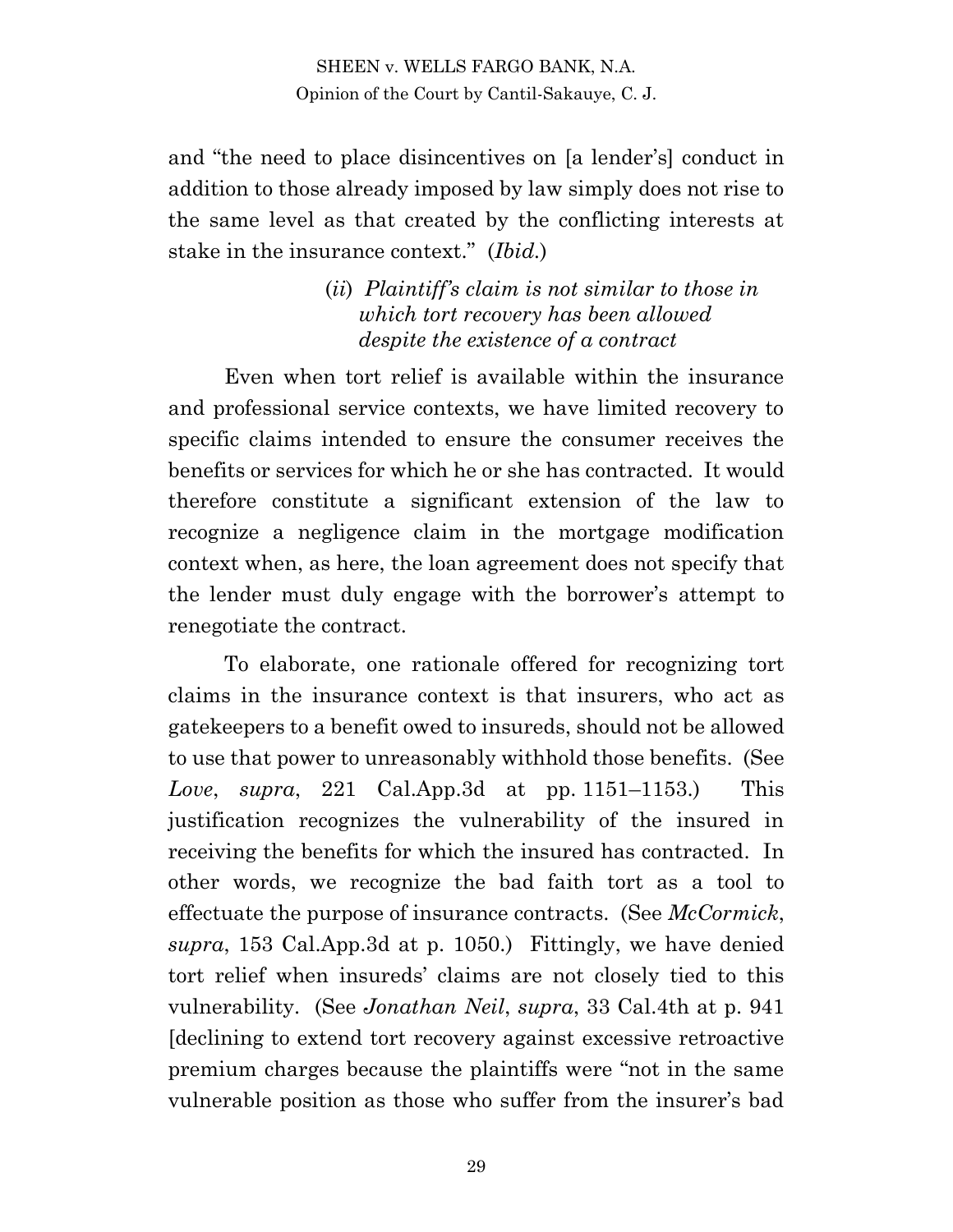faith claims and settlement practices [because] they were not denied the benefits of the insurance policy"].)

As especially relevant here, lower courts have denied bad faith tort actions for processing delays in the insurance context when benefits were *not* otherwise due to the insured. (See *Love*, *supra*, 221 Cal.App.3d at p. 1152 [explaining that a processing delay was not "an independent ground for recovery of damages"].) Yet, this is precisely the nature of plaintiff's claim in the present case. As discussed, plaintiff is seeking *only* a processing duty with regard to his loan modification applications. He does not urge us to recognize a duty to process, review and respond carefully and completely to his loan modification application in order to secure the benefit of a bargained-for provision of his loan agreement. He pursues such a duty as an extra-contractual obligation, all the while conceding that his agreement with Wells Fargo confers upon him no right to receive either a loan modification or a specific standard of care in the handling of any modification application. It does not appear that courts have recognized this sort of freestanding process-related duty, even in the insurance bad faith context. To permit tort recovery when it may not be available in the analogous insurance scenario would extend even farther the "major departure from traditional principles of contract law" represented by the insurance cases. (*Foley*, *supra*, 47 Cal.3d at p. 690.)

Similar considerations distinguish this case from the recognized exception to the economic loss rule for consumers who contract for certain kinds of professional services. In that context, as in the insurance setting, a cause of action for negligence ensures that the consumer receives the services the professional agreed to provide. In such settings, professionals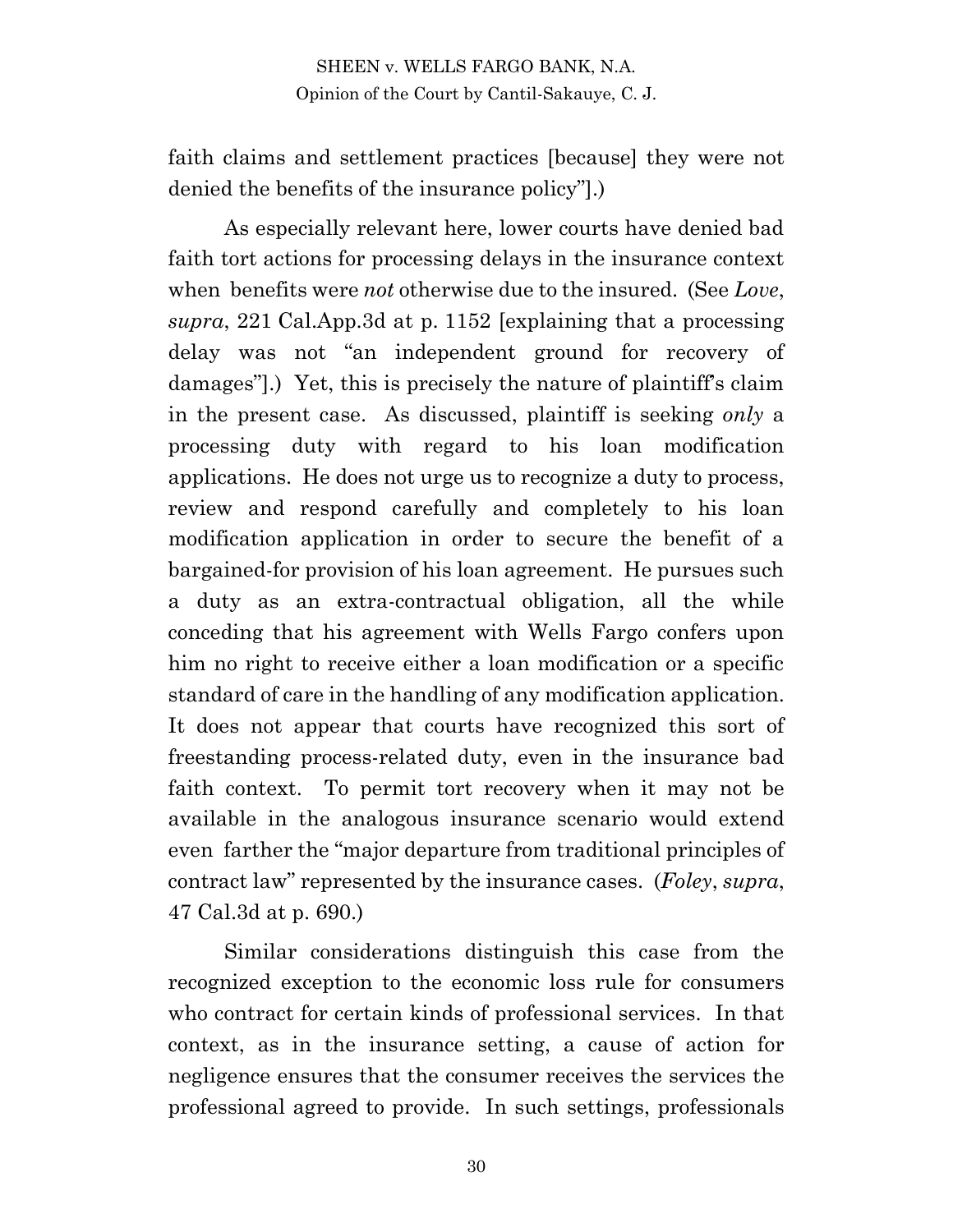generally agree to provide "careful efforts" in rendering contracted-for services, but "most clients do not know enough to protect themselves by inspecting the professional's work or by other independent means." (Rest., § 4, com. a, p. 22; see also *Neel*, *supra*, 6 Cal.3d at p. 188.) Given this disparity, a claim for professional negligence can serve the important purpose of ensuring that professionals render the "careful efforts" they have contracted to provide. (Rest., § 4, com. a, p. 22.)

In the present case, again, plaintiff is not simply asking to receive a benefit or service he has contracted for. Instead, he seeks a duty that appears to cover everything the lender does during the pendency of a loan modification application — from how it manages paperwork to how clearly it communicates with borrowers — that would be difficult to adjudicate in any clear and consistent way across cases. To recognize a duty of this indefiniteness and breadth seems out of step with our previous exceptions to the contractual economic loss rule, which permit much more cabined relief to ensure, in effect, that contracting parties get what they have contracted for.

In sum, our precedents in the insurance and professional services field do not justify recognition of the duty pressed by plaintiff, which is both more expansive and less well justified than the limited duties answerable in negligence that have been imposed in other spheres.

## *e. Plaintiff's Efforts to Distinguish* Nymark *and the Economic Loss Rule Are Unpersuasive*

Plaintiff advances two arguments why neither *Nymark*  nor the economic loss rule applies in this case. First, he asserts that because he is not claiming a breach of contract, the economic loss doctrine is inapplicable. According to plaintiff,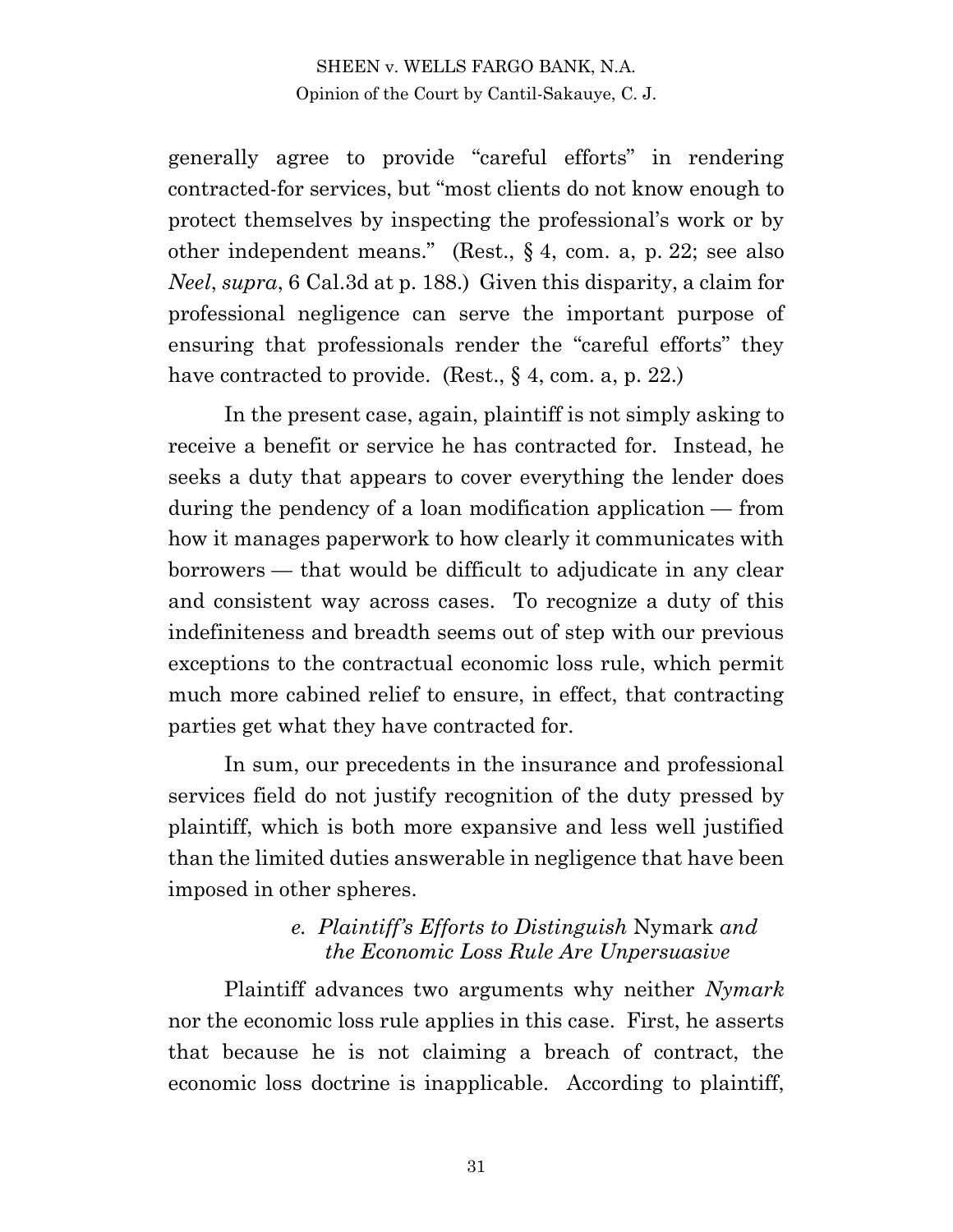because Wells Fargo did not "breach its underlying loan agreements with [plaintiff]," his tort claim is not precluded by the economic loss rule. Under plaintiff's framing, the economic loss rule applies only when there is a *breach* of the underlying contract.

The better view, however, is that there does not need to be a viable breach of contract claim for the economic loss rule to apply. This is the view endorsed by the Restatement. The Restatement recognizes that when a contract claim fails because of, say, the parol evidence rule or an integration clause, "[p]ressure to find a tort claim arises because the stakes are high and the plaintiff's position is sympathetic." (Rest., § 3, com. d., p. 4.) Yet, "[u]sing tort law to bypass [the parol evidence rule or other doctrines of contract law] weakens and retards their development." (*Ibid.*) It also "interferes with the ability of others to make reliable agreements in the future." (*Ibid.*) The better alternative, suggests the Restatement, is to "reconsider the application of the parol-evidence rule or other doctrines of contract law" or to look for statutory solutions that "impose responsibility on sellers for certain risks without distorting widely applicable legal principles to reach the desired outcome." (*Ibid*.; see also Farnsworth, *supra*, 50 Val.U. L.Rev. at p. 558*.*)

In this case, plaintiff has no viable contract claim against Wells Fargo because the mortgage contract between plaintiff and Wells Fargo did not obligate the bank to review or respond to plaintiff's modification application as a precondition to foreclosure. Plaintiff argues that recognition of a tort claim thus would not infringe on the parties' bargain and so would not implicate the economic loss rule's rationale of protecting private ordering. Plaintiff's premise fails. Contrary to his assertion, permitting him to bring a tort claim on the theory that Wells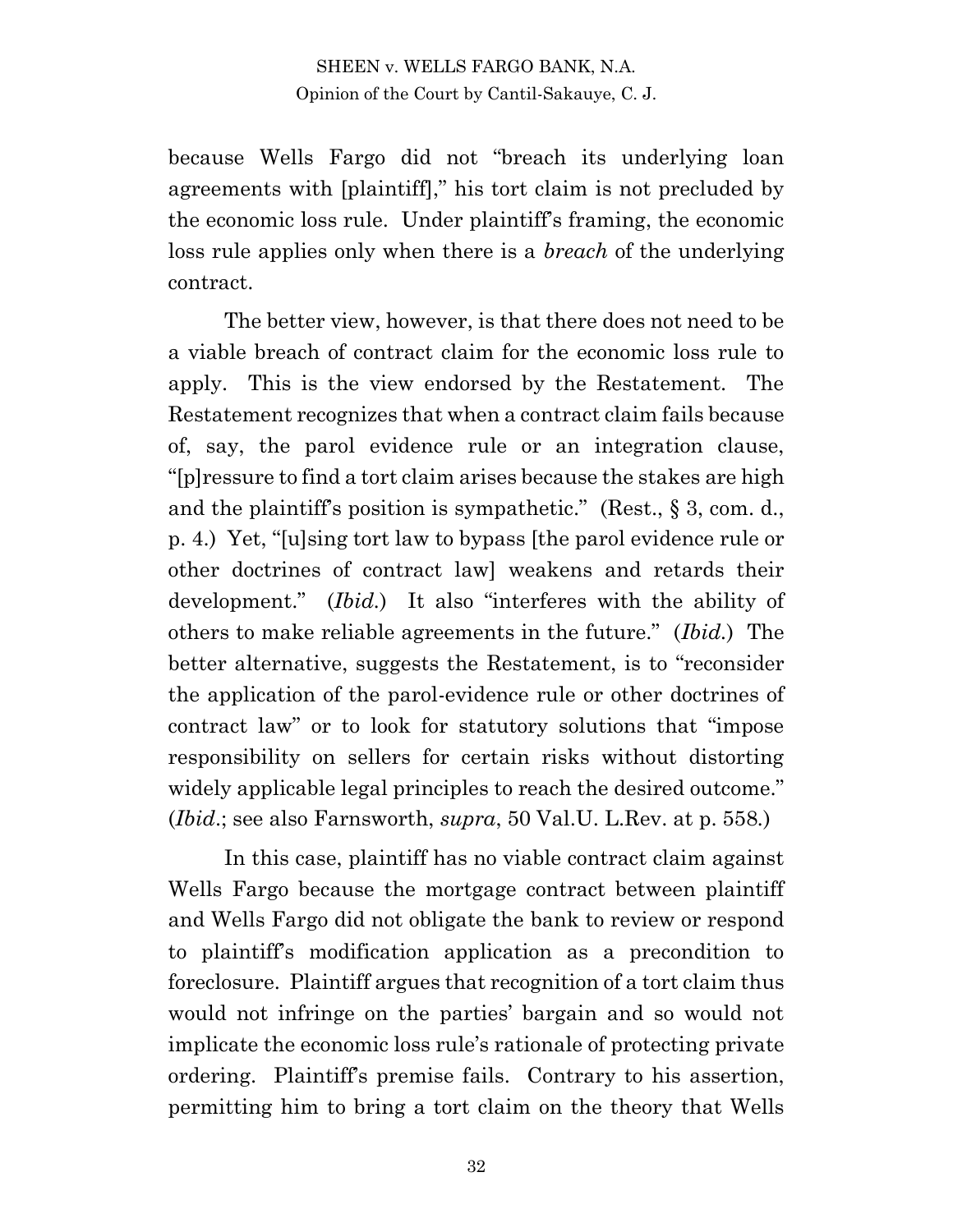Fargo owes him a duty to carefully process his modification applications *would* tend to " 'disrupt' the bargain [Wells Fargo and plaintiff] made when they entered into the original loan agreement." Specifically, it would distort Wells Fargo's bargained-for contractual right to foreclose by rendering foreclosure permissible only after Wells Fargo has discharged a tort duty to review, process, and respond to plaintiff's modification application(s). In other words, plaintiff's tort claim — premised on a duty to "process, review, and respond carefully and completely" to a borrower's modification application — is not "independent of the [underlying] contract arising from principles of tort law." (*Erlich*, *supra*, 21 Cal.4th at p. 551.) Rather, because the imposition of such a duty would impede the bank's contractual right to foreclose, plaintiff's claim arises from the original mortgage contract.

Plaintiff's second argument concerning why the economic loss rule (and *Nymark*) do not apply in this case fares no better. His contention is that at the loan modification stage, borrowers are "captive," meaning they "cannot choose who will service their loans" or handle their requested loan modifications. Moreover, plaintiff's argument goes, borrowers depend "entirely on information from the servicer about whether the loan is likely to be modified, and on the status of the modification." Yet, at the point at which borrowers need to modify their loans, i.e., when they have either defaulted or are on verge of default, they are without the bargaining power to force servicers to provide the information or the level of service they need. Moreover, servicers have their own incentives — for example, cost minimization — which may not align with those of borrowers. These factors, according to some courts, "provide a moral imperative that those with the controlling hand [i.e., the lender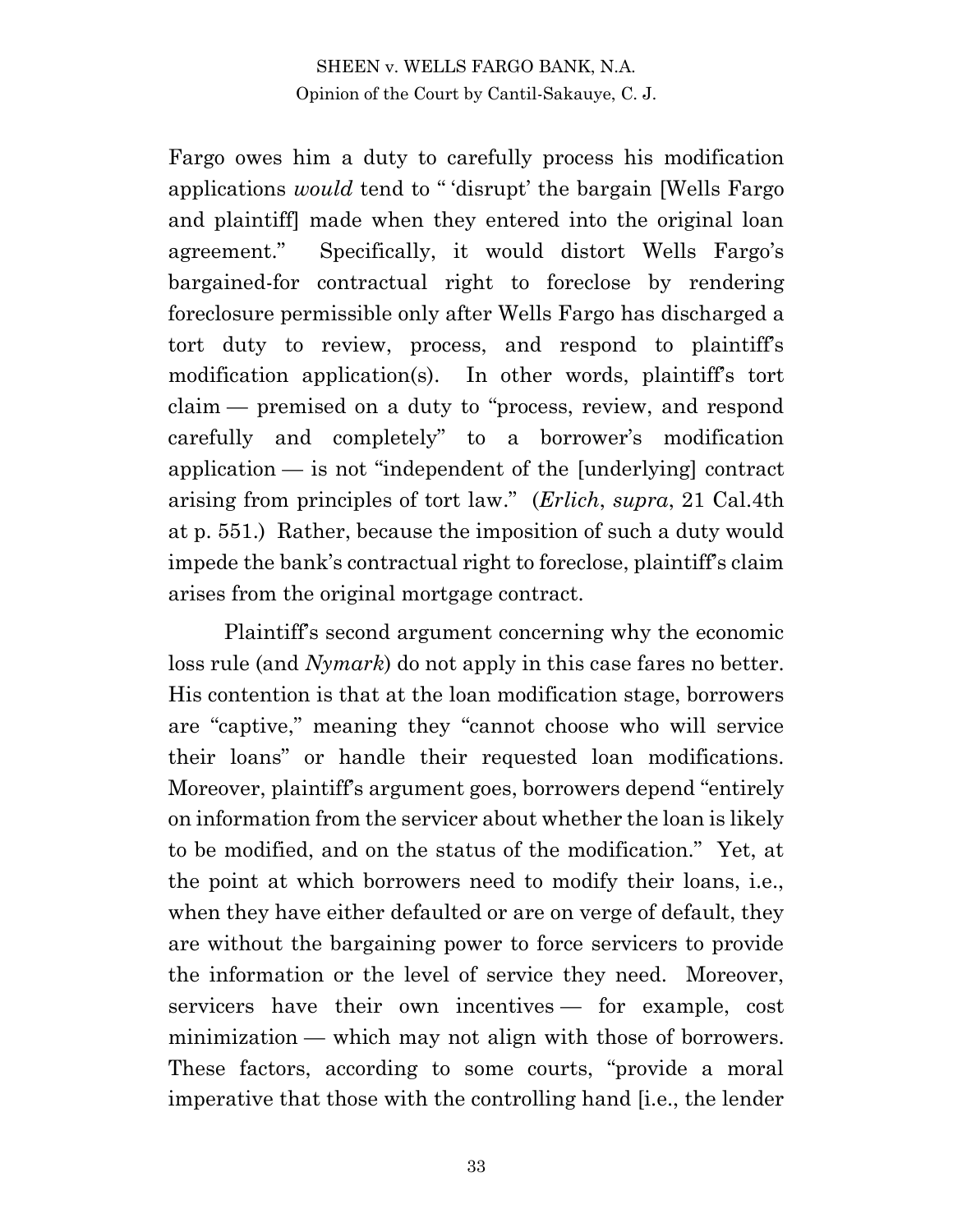or servicer] be required to exercise reasonable care in their dealings with borrowers seeking a loan modification." (*Alvarez*, *supra*, 228 Cal.App.4th at p. 949; see also *Weimer*, *supra*, 47 Cal.App.5th at pp. 362–363 [adopting *Alvarez*'s reasoning]; *Rossetta*, *supra*, 18 Cal.App.5th at p. 642 [same].)

The difficulty with the argument is that the duties these courts have identified arise precisely because the parties are in a preexisting contractual relationship, one in which their agreement presumably outlined each party's risks, benefits, and obligations to their mutual satisfaction at the time the contract was made. The reason plaintiff is completely dependent on Wells Fargo is because Wells Fargo is his counterparty to the mortgage loan contract. As such, only Wells Fargo has the power to release plaintiff from his existing contractual obligations on the loans plaintiff took from the bank.**<sup>8</sup>** Having taken a loan from Wells Fargo, plaintiff is " 'captive,' " as he puts it, to the extent that he now cannot ask another bank or servicer to rewrite the terms of his contract with Wells Fargo. (*Alvarez*, *supra*, 228 Cal.App.4th at p. 949 [quoting from an amicus curiae brief the argument that " 'borrowers are captive, with no choice of servicer' " and " 'cannot pick their servicers or fire them' "].) Similarly, plaintiff has no power " 'to hire [or] fire' " Wells Fargo after submitting his loan modification applications, because

**<sup>8</sup>** To the extent Wells Fargo has assigned such rights to another entity by selling its beneficial interest or servicing right, thus giving the assignee the power to modify (or not) plaintiff's loan terms, it is the mortgage contract itself that gives Wells Fargo the ability to do so. In other words, plaintiff, by that contract, agreed that Wells Fargo was free to assign its interests thusly. (See, e.g., Levitin, *supra*, 28 Yale J. on Reg. at p. 83 [observing that "[f]ree assignability is a standard term" in mortgage loan contracts].)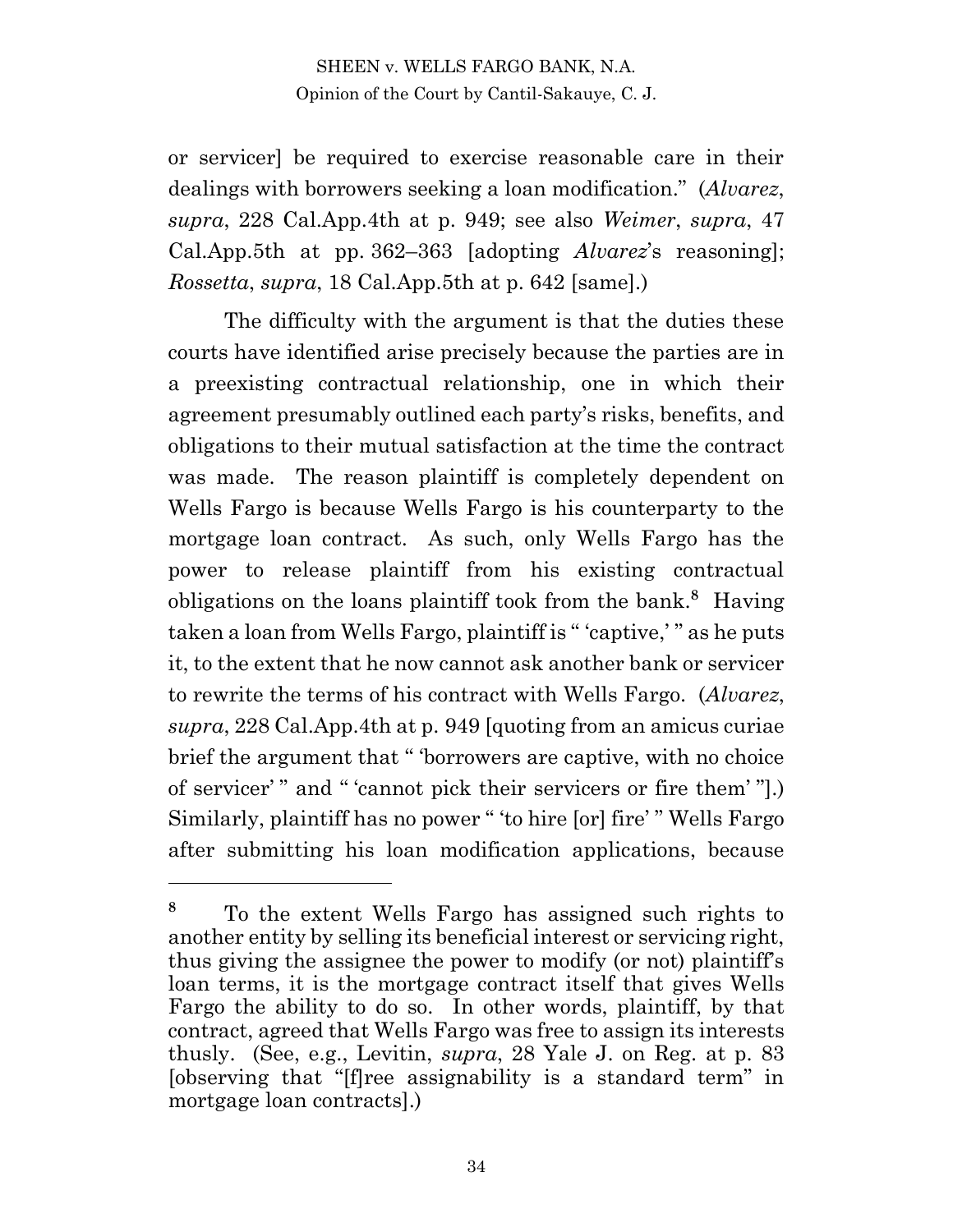when he entered into a mortgage loan with Wells Fargo, he agreed to have it — or its choice of assignees — service the loan.**<sup>9</sup>** (*Ibid.*) Having so agreed, plaintiff lacks the power to fire Wells Fargo in favor of another servicing entity. In short, parties find themselves in this position *because* of the contract.

None of this is to deny the difficulties borrowers face in the loan modification context. One such difficulty is that, if borrowers have agreed that lenders may freely assign loans, borrowers are not thereafter entitled to choose if, when, to whom, and to what extent lenders may assign rights to those loans. In particular, borrowers do not choose who may subsequently service their loans, and thus who will be the entities with which they will interact in any loan modification attempt. (See, e.g., *Alvarez*, *supra*, 228 Cal.App.4th at p. 949.) To compound the problem, a borrower may face bargaining or information asymmetries in the loan modification process. (See, e.g., *Jolley*, *supra*, 213 Cal.App.4th at p. 900 [in applying the *Biakanja* factors, asserting that the borrower's "ability to protect his own interests in the loan modification process was practically nil"].)

Yet, without denying the quandary of borrowers in distress, we see no sound basis for recognizing a tort duty limited to this situation. Plaintiff's rationale for bypassing the economic loss rule has no apparent endpoint. Plaintiff does not articulate any persuasive basis for treating mortgage contracts (and particularly junior-lien loans) differently from various other types of agreements. (Accord, *Foley*, *supra*, 47 Cal.3d at pp. 693, 696 [despite recognizing "[t]he potential effects on an

<sup>&</sup>lt;sup>9</sup> Plaintiff does not argue that the assignability provision contained in his contract was nonnegotiable.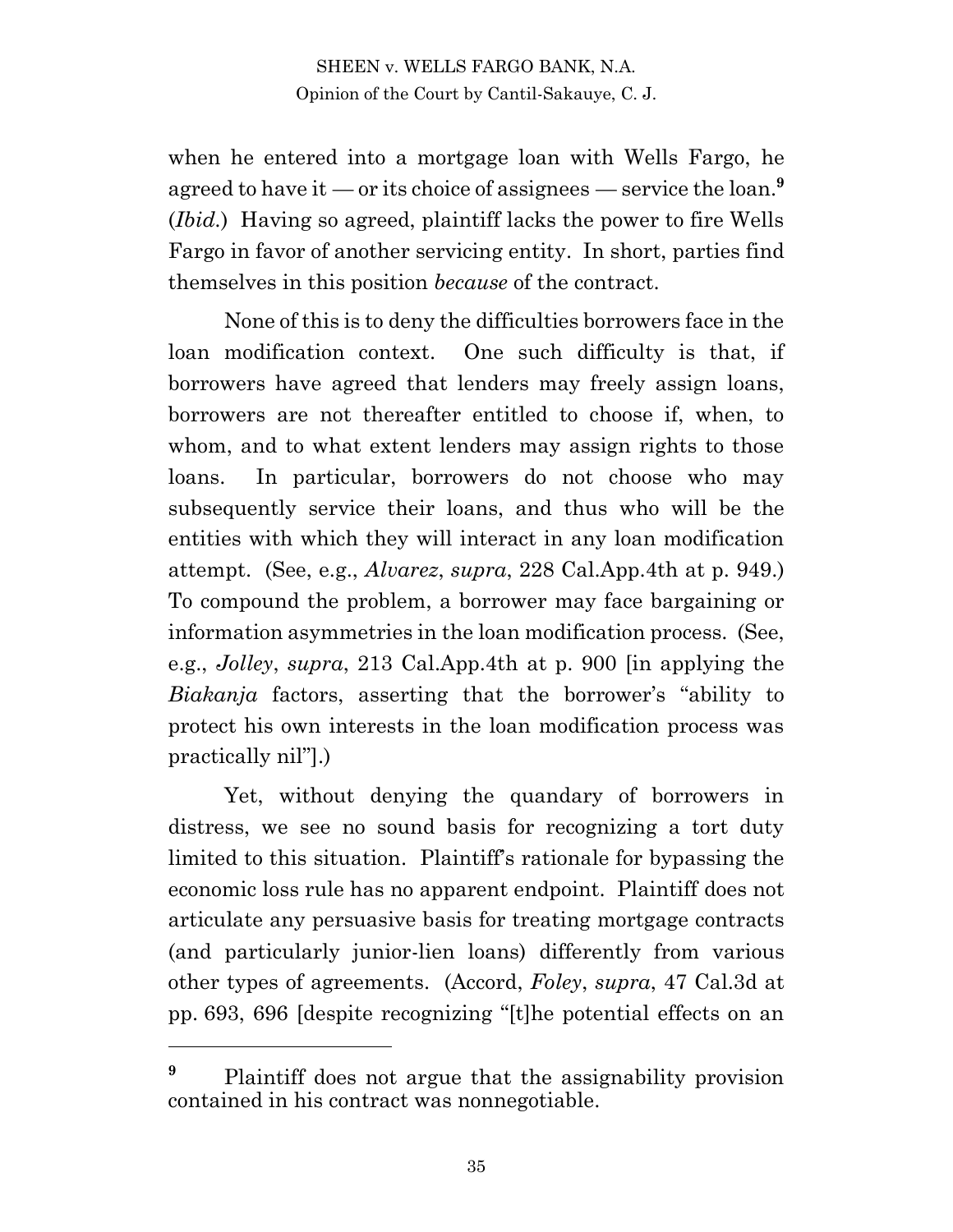individual caused by termination of employment," holding that "contractual remedies should remain the sole available relief for breaches of the implied covenant of good faith and fair dealing in the employment context"]. He has offered no guidance concerning how the modification attempts at issue are to be distinguished from, say, renegotiations of existing employment contracts. (Accord, *id.* at p. 693.) Regardless of the circumstances, whenever parties attempt to modify an existing contract, they cannot choose with whom to bargain, because the only persons with whom to negotiate are the signatories to the original contract (or their choice of assignees, if the contract permits reassignments). Thus, to embrace plaintiff's proposed duty would open the door to a potentially enormous expansion of tort law. Plaintiff has not persuaded us to take such a leap.

## *2.* Biakanja

Plaintiff also argues that "[i]f the lower court had considered the *Biakanja* factors, it would have seen that they squarely point toward a duty of care in the mortgage servicing context." This argument presumes the multifactor approach articulated in *Biakanja* for ascertaining a duty of care applies in this context. We conclude it does not.

#### a. Biakanja *Does Not Apply Here*

We begin with *Biakanja* itself. That case involved a will, through which the plaintiff's brother sought to "bequeath[] all his property to [the] plaintiff." (*Biakanja*, *supra*, 49 Cal.2d at p. 648.) But because the defendant notary public failed to have the will properly attested, the brother's estate passed by intestate succession. (*Ibid.*) The plaintiff, upon receiving "only one-eighth of the estate," sued to recover "the difference between the amount which she would have received had the will been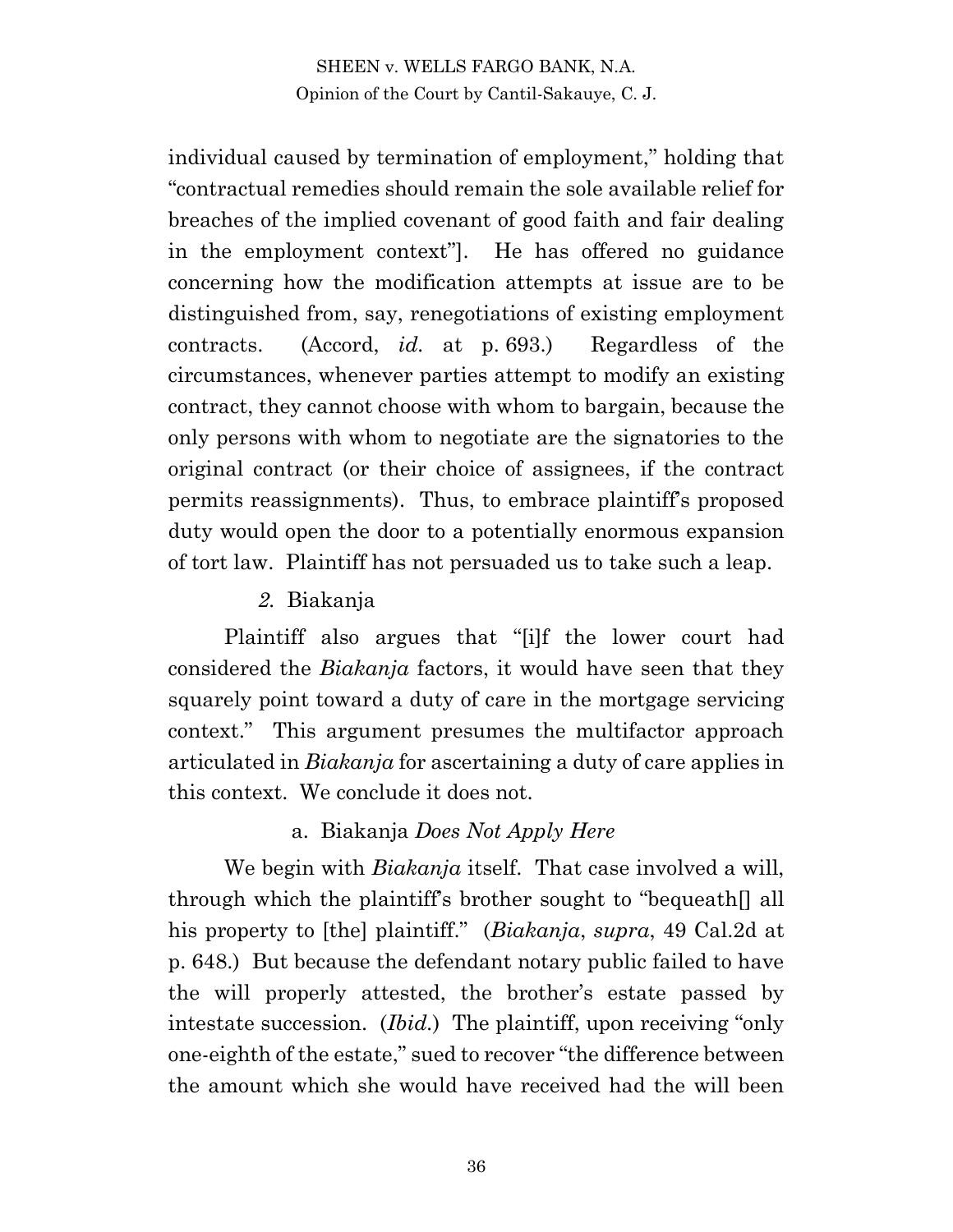valid and the amount distributed to her." (*Ibid.*) "The principal question" raised by the case, we said, "is whether [the] defendant was under a duty to exercise due care to protect [the] plaintiff from injury and was liable for damage caused [the] plaintiff by his negligence even though they were not in privity of contract." (*Ibid.*) After reviewing case law bearing on this question, we articulated the following rubric for resolving the issue: "The determination whether in a specific case the defendant will be held liable to *a third person not in privity* is a matter of policy and involves the balancing of various factors, among which are the extent to which the transaction was intended to affect the plaintiff, the foreseeability of harm to him, the degree of certainty that the plaintiff suffered injury, the closeness of the connection between the defendant's conduct and the injury suffered, the moral blame attached to the defendant's conduct, and the policy of preventing future harm." (*Id.* at p. 650, italics added.)

*Biakanja* itself thus makes clear that its multifactor test finds application only when the plaintiff is a "third person not in privity" with the defendant. (*Biakanja*, *supra*, 49 Cal.2d at p. 650.) Under its terms, *Biakanja* does *not* apply when the plaintiff and defendant are in contractual privity for purposes of the suit at hand. (Cf. *Brown*, *supra*, 11 Cal.5th at p. 218 [in holding that the largely similar multifactor test set forth in *Rowland v. Christian* (1968) 69 Cal.2d 10 "serve[s] to determine whether an exception to [Civil Code] section 1714's general duty of reasonable care is warranted," observing that "*Rowland* itself referred to this multifactor test as a guide for determining whether to recognize an 'exception' to the general duty of care"].)

This limitation makes sense, because as Wells Fargo explains, the *Biakanja* framework does "nothing to pinpoint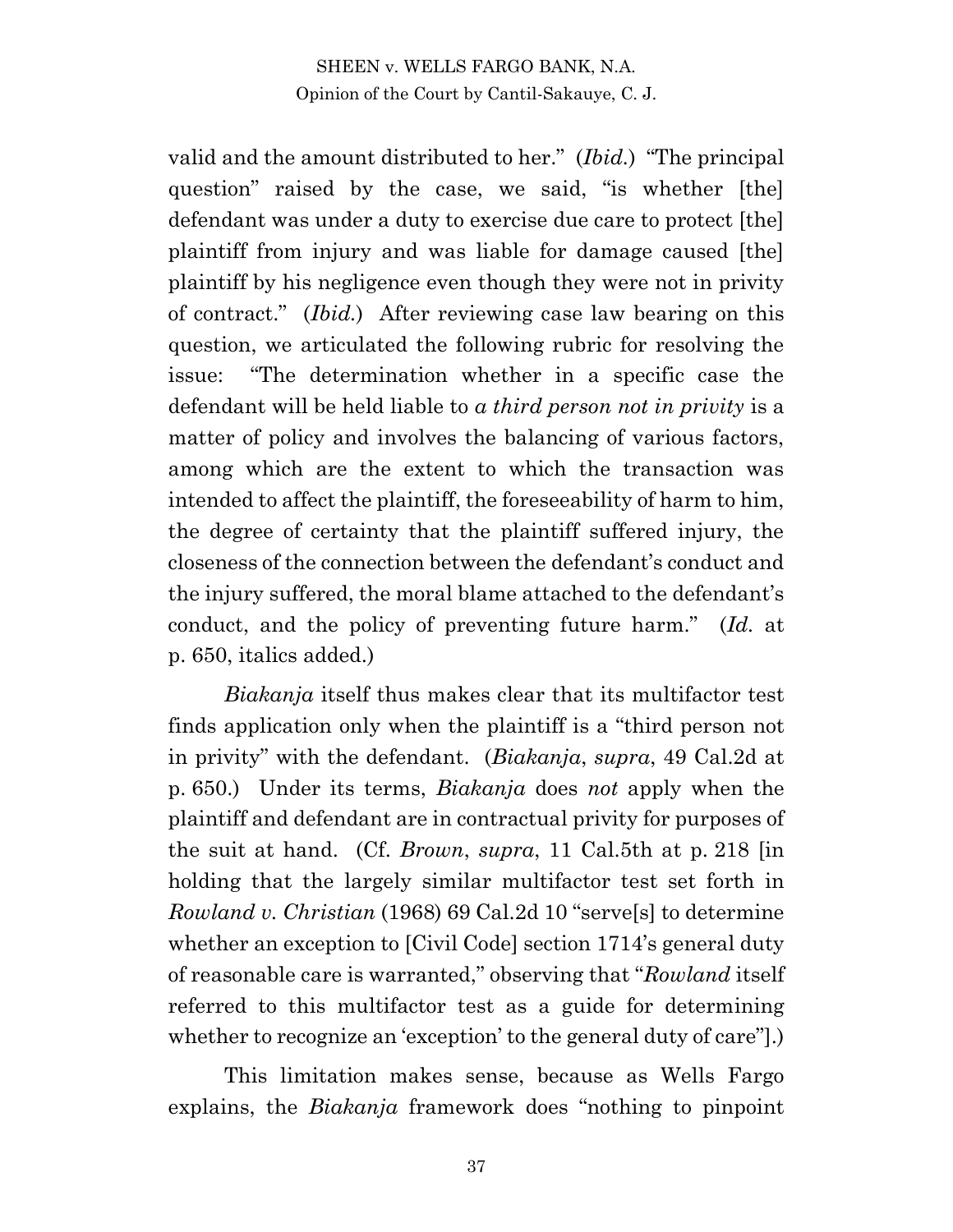whether imposing a general duty of care would upset the parties' contractual expectations and 'dissolv[e]' the boundary between tort and contract." Put differently, *Biakanja* does not displace the contractual economic loss rule when that rule squarely applies. (See *Stop Loss Ins. Brokers, Inc. v. Brown & Toland Medical Group* (2006) 143 Cal.App.4th 1036, 1042 ["Contrary to [the plaintiff's] assumption, courts have not applied the *Biakanja* factors to create broad tort duties in arms-length business dealings whenever it is convenient to resort to the law of negligence"]; *Body Jewelz, Inc. v. Valley Forge Ins. Co.*  (C.D.Cal. 2017) 241 F.Supp.3d 1084, 1093 (*Body Jewelz*); *Elsayed v. Maserati N. Am., Inc.* (C.D.Cal. 2016) 215 F. Supp.3d 949, 963 (*Elsayed*); *United Guar. Mortg. Indem. Co. v. Countrywide Fin. Corp.* (C.D.Cal. 2009) 660 F.Supp.2d 1163, 1180; *City & Cty. of San Francisco v. Cambridge Integrated Servs. Grp., Inc.* (N.D.Cal., Nov. 29, 2006, No. C 04-1523 VRW) 2006 U.S.Dist. Lexis 103853, pp. \*9–\*12; *Department of Water Los Angeles v. ABB Power T&D* (C.D.Cal. 1995) 902 F.Supp. 1178, 1189; see also Rest., § 1, com. c, p. 3.)

Subsequent to *Biakanja,* we have repeatedly stated that its factors are used to determine whether persons must exercise reasonable care to avoid negligently causing economic loss to others with whom they were *not* in privity (sometimes referred to as third parties). (See, e.g., *Centinela Freeman Emergency Medical Associates v. Health Net of California, Inc.* (2016) 1 Cal.5th 994, 1013–1014 (*Centinela*) [" '[r]ecognition of a duty to manage business affairs so as to prevent purely economic loss to third parties in their financial transactions is the exception, not the rule, in negligence law'.... The test for determining the existence of such an exceptional duty to third parties is set forth in the seminal case of *Biakanja*" (citation omitted)]; *Aas*,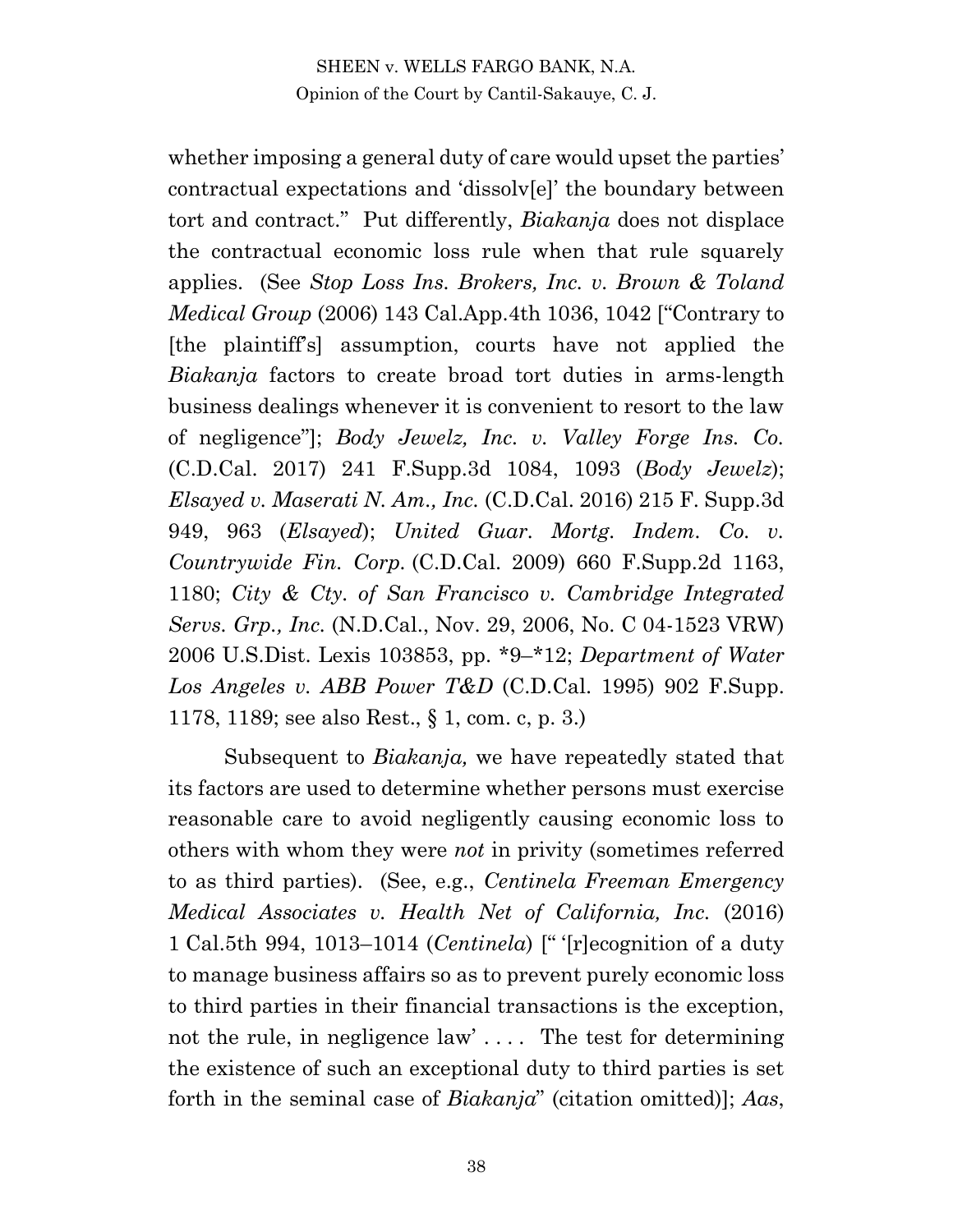*supra*, 24 Cal.4th at pp. 643–644 ["In *Biakanja*, we held that a defendant's negligent performance of a contractual obligation resulting in damage to the property or economic interests of a person not in privity could support recovery if the defendant was under a duty to protect those interests"]; *Quelimane*, *supra*, 19 Cal.4th at p. 58 [discussing *Biakanja* in the context of "existence of a duty to third parties"]; *Bily*, *supra*, 3 Cal.4th at p. 397 ["We have employed a checklist of factors [laid out in *Biakanja*] to consider in assessing legal duty in the absence of privity of contract between a plaintiff and a defendant"]; *J'Aire*, *supra*, 24 Cal.3d at p. 804 ["Where a special relationship exists between the parties, a plaintiff may recover for loss of expected economic advantage through the negligent performance of a contract although the parties were not in contractual privity. *Biakanja*  . . . [so] held"]; *Connor v. Great Western Sav. & Loan Assn.*  (1968) 69 Cal.2d 850, 865 (*Connor*) ["The fact that Great Western was not in privity of contract with any of the plaintiffs except as a lender does not absolve it of liability for its own negligence in creating an unreasonable risk of harm to them [for the role it played in the construction of the properties]. . . . The basic tests for determining the existence of such a duty are clearly set forth in *Biakanja*"]; cf. *Brown*, *supra*, 11 Cal.5th at pp. 217–218 [in holding the multifactor test set forth in *Rowland* was intended "as a means for deciding whether to limit a duty derived from other sources" finding relevant the fact that "in numerous cases since *Rowland*, we have repeated that the *Rowland* factors serve to determine whether an exception to [Civil Code] section 1714's general duty of reasonable care is warranted"].)

In contrast, we have never done what plaintiff now asks us to do: rely on *Biakanja* to impose a tort duty on a contracting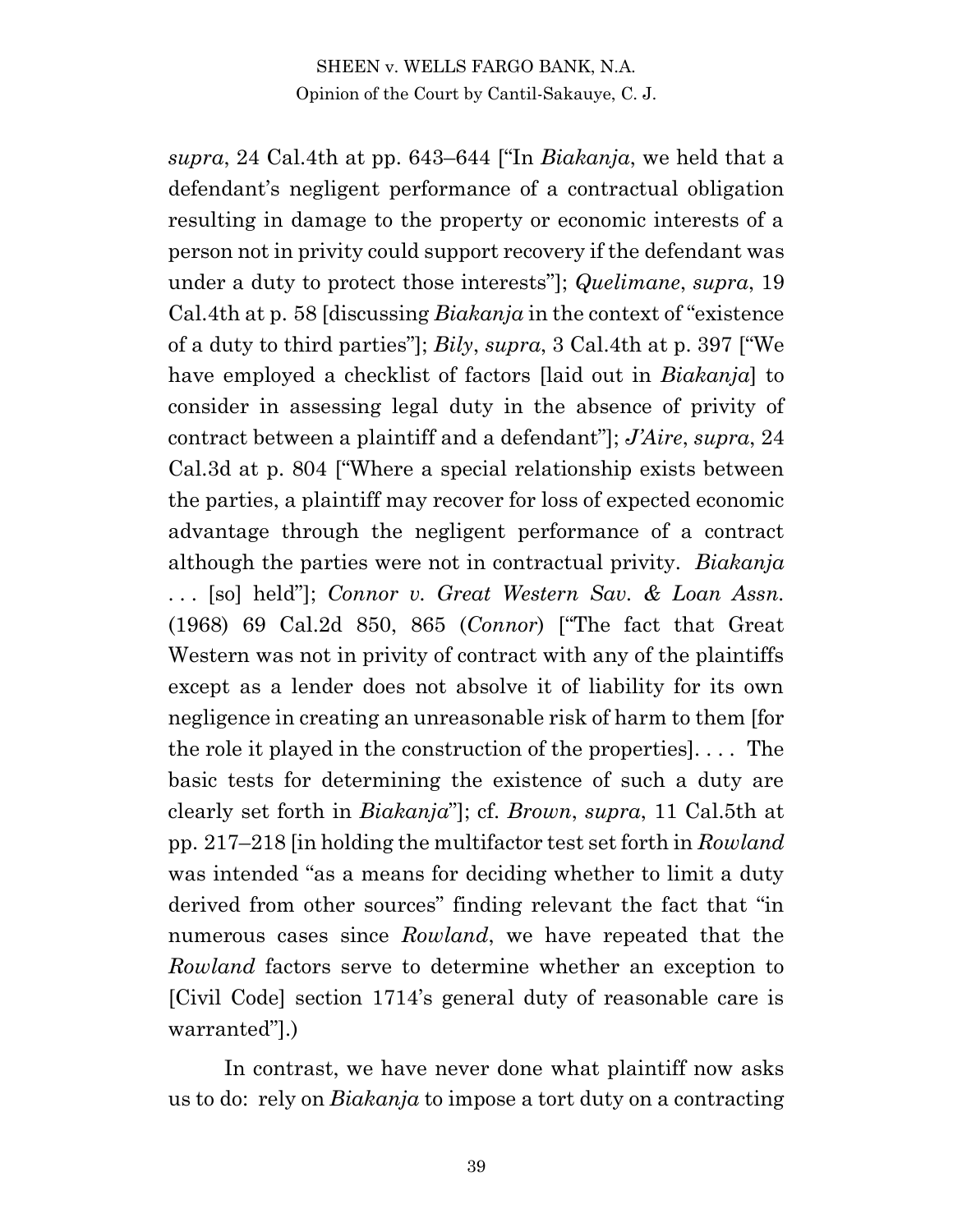party to avoid negligently causing monetary harm to another party to that contract. (Cf. *Brown*, *supra*, 11 Cal.5th at p. 219 [in rejecting a litigant's argument, finding significant the fact that no "decision of this court has done what [the litigant] asks us to do"].) Neither *Connor*, *supra*, 69 Cal.2d 850, nor *Aas*, *supra*, 24 Cal.4th 627, reaches a contrary conclusion. Plaintiff relies heavily on this pair of cases, arguing they show that *Biakanja* "is not limited to 'stranger' cases where the parties are not in privity." A careful reading of these authorities reveals they do not bear the weight plaintiff places on them.

In *Connor*, the defendant Great Western Savings and Loan Association (Great Western) was involved in both the construction of a residential tract development and lending funds to eventual buyers of the residences. (*Connor*, *supra*, 69 Cal.2d at pp. 857–862.) When the buyers of the homes some of whom were in contractual privity with Great Western in its capacity as a mortgage lender — discovered "serious damages from cracking caused by ill-designed foundations," they sued Great Western along with other parties. (*Id.* at p. 856.) In determining whether Great Western could be held liable for its negligence in connection with the construction of defective homes, we emphasized: "Great Western voluntarily undertook business relationships with [a development company] to develop the Weathersfield tract and to develop a market for the tract houses in which prospective buyers would be directed to Great Western for their financing. In undertaking these relationships, Great Western became much more than a lender content to lend money at interest on the security of real property. It became an active participant in a home construction enterprise. It had the right to exercise extensive control of the enterprise." (*Id.* at p. 864.) We also stressed

40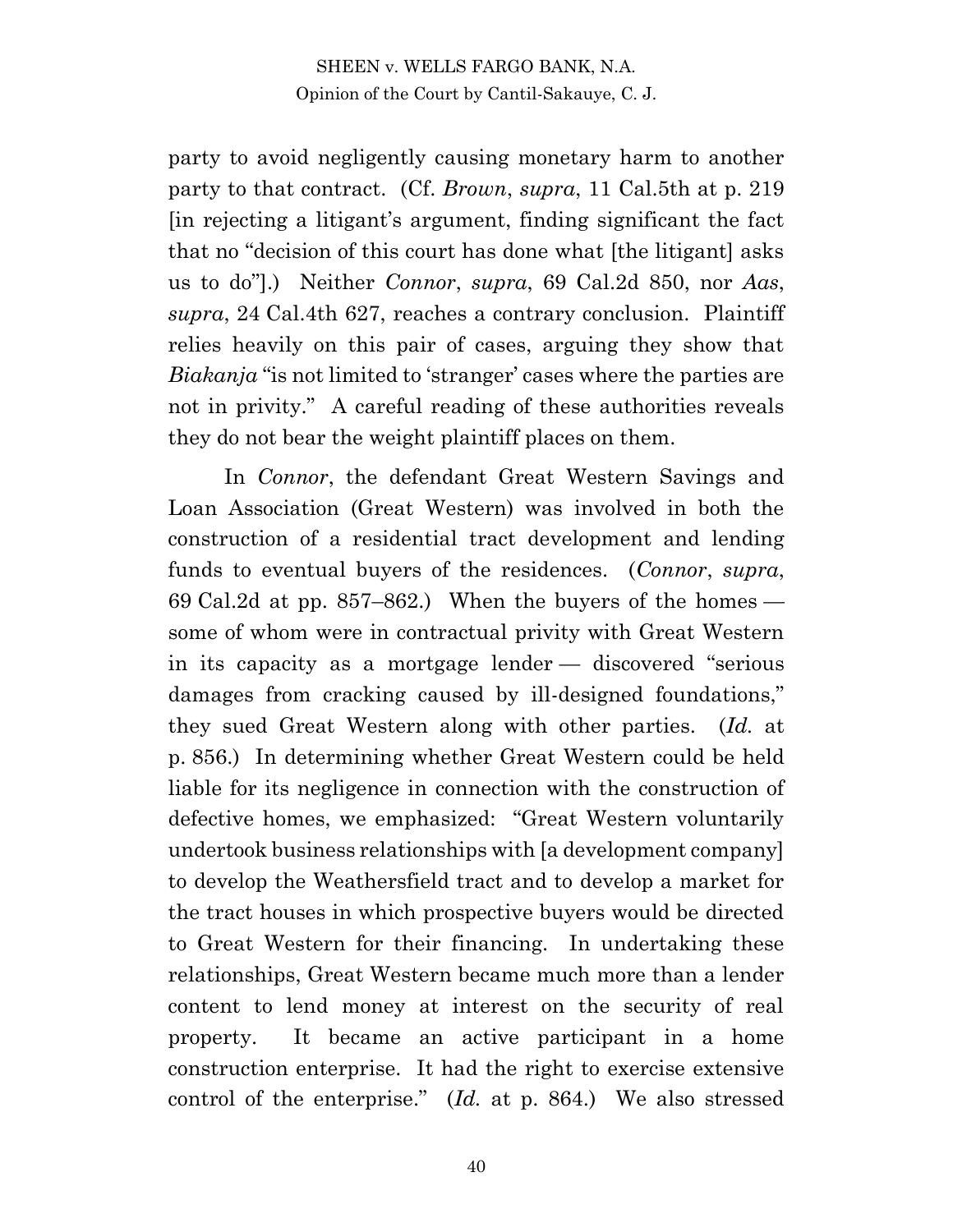aspects of Great Western's role as a construction lender, i.e., its function as a lender of funds to the developing company, "which made the enterprise possible." (*Ibid.*) In contrast, we had little to say about Great Western's loans to the eventual home buyers — the individuals with whom Great Western had a contractual relationship — other than that Great Western extracted certain concessions from the development company to ensure that its loans to the buyers would be profitable. (*Ibid.*)

We proceeded to apply the *Biakanja* factors and concluded from this exercise that Great Western owed a duty to the home buyers "to exercise reasonable care to protect them from damages caused by major structural defects." (*Connor*, *supra*, 69 Cal.2d at p. 866.) "The fact that Great Western was not in privity of contract with any of the plaintiffs except as a lender," we said, "does not absolve it of liability for its own negligence in creating an unreasonable risk of harm to them." (*Id.* at p. 865.)

Seizing on the language within *Connor*, *supra*, 69 Cal.2d 850 acknowledging that Great Western was "in privity of contract with [some] of the plaintiffs . . . as a lender" (*id*., at p. 865) plaintiff argues that *Biakanja* is applicable even when the litigating parties are contracting partners. Plaintiff ignores the fact that Great Western was not sued for conduct it engaged in as a residential lender, but for its role in developing the tract housing. In other words, the *Connor* plaintiffs' claim was independent of the lending contract they had with the defendant. For the purpose of the suit, the plaintiffs and the defendant in *Connor* were economic strangers. It is for this reason that we have since characterized *Connor* as a case in which "[w]e found that a construction lender had a duty to *third party* home buyers . . . ." (*Quelimane*, *supra*, 19 Cal.4th at p. 58, italics added ["We found that a construction lender had a duty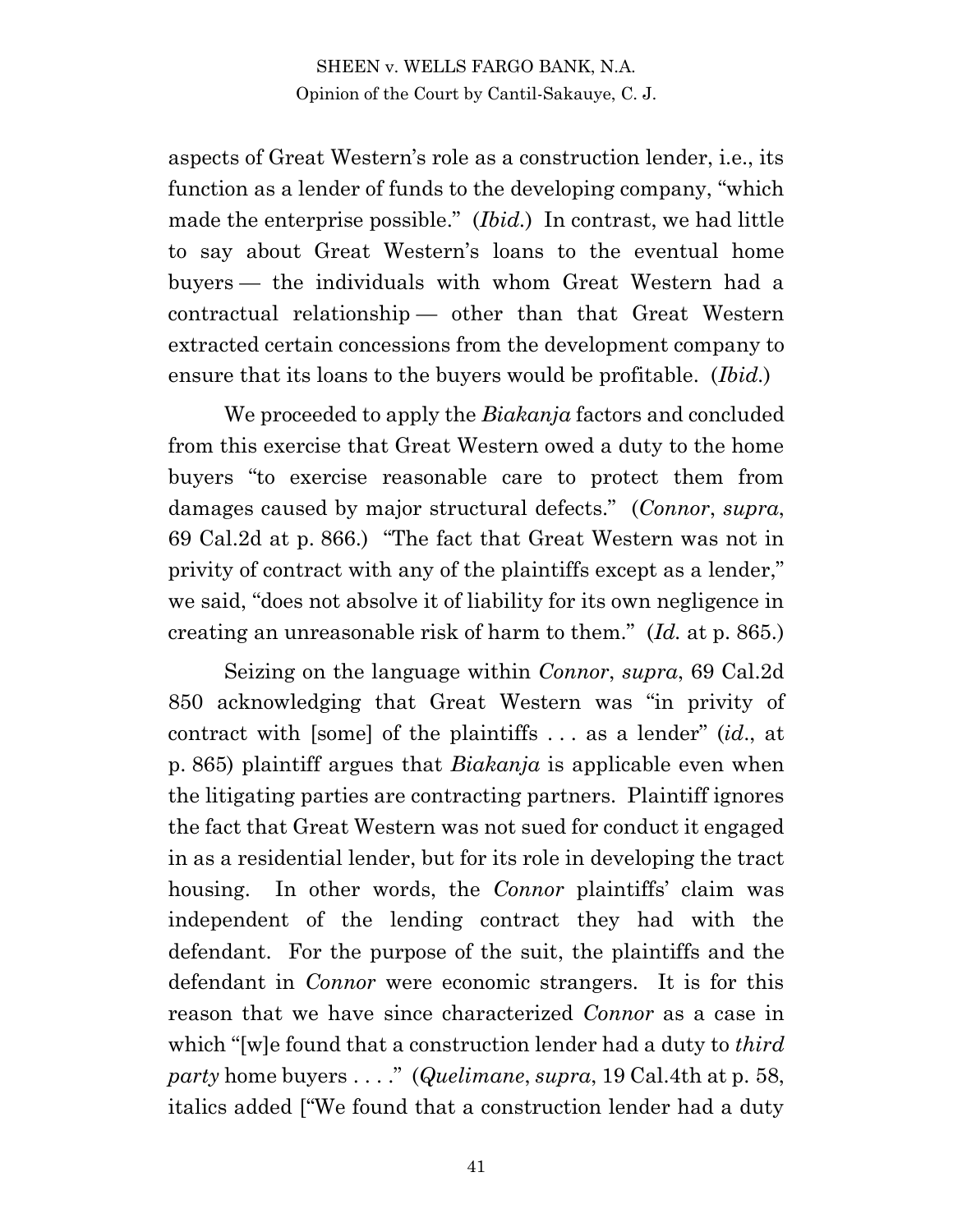to *third party* home buyers in *Connor* . . . , because the lender had control over the quality of construction but failed to prevent major construction defects in the homes whose construction it financed"].) In such cases, there is no reason that *Biakanja*, under its plain terms, would be inapplicable.

*Aas* is likewise unhelpful to plaintiff, although for a different reason. In *Aas*, the question was "whether homeowners and a homeowners association may recover damages in negligence from the developer, contractor and subcontractors who built their dwellings for construction defects that have not caused property damage." (*Aas*, *supra*, 24 Cal.4th at p. 632.) The litigants in *Aas* were contracting parties for the purposes of the suit. Because they were contracting parties, *Aas*  recognized a concern that counseled against allowing the plaintiffs to recover in tort — namely, such recovery would result in an expansion of tort at the expense of contract principles. (See *id.* at pp. 635–636.) This was the same concern underlying *Seely*, *supra*, 63 Cal.2d 9, the matter in which we first articulated the contractual economic loss rule, and the *Aas*  court discussed *Seely* and its progeny at length. (See *Aas, supra*, 24 Cal.4th at pp. 639–643.) Based on *Seely*, *Aas* concluded that the economic loss rule barred the plaintiffs' tort claim. (*Aas,* at p. 632 ["Applying settled law limiting the recovery of economic losses in tort actions (*Seely* . . .), we answer the question [presented] in the negative"]; *id.* at p. 636.)

In addition to explaining that the plaintiffs were precluded from recovering in tort by the economic loss rule, the *Aas* court engaged the plaintiffs' contentions on their own terms. The plaintiffs in *Aas* asserted that *J'Aire*, a decision for which *Biakanja* served as the "acknowledged basis" (*Aas*, *supra*, 24 Cal.4th at p. 638), "displace[d] the general rule" of *Seely*. (*Aas*,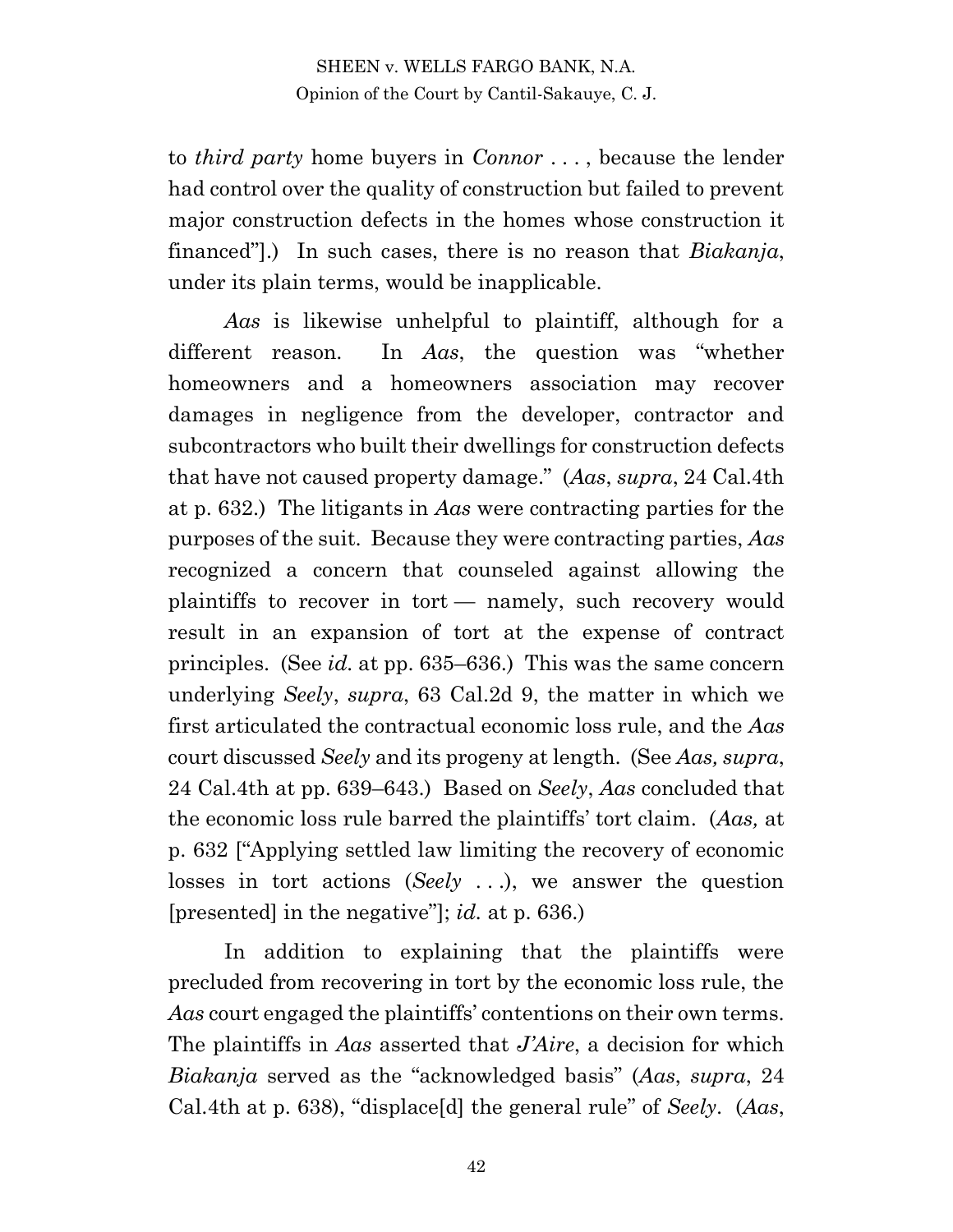at p. 645.) In grappling with this argument, *Aas* noted that "[w]hile the court in *J'Aire* purported only to address duties owed to persons not in contractual privity with the defendant [citation], [California appellate] courts subsequently have applied *J'Aire* to cases in which privity did exist." (*Aas*, at p. 645.) Although *Aas* was critical of the "subjective" "multifactor balancing test set out in *J'Aire*," it nonetheless explained why even if that test — identical to that found in *Biakanja* — applied "to cases in which privity did exist," no duty would be found. (*Aas*, at pp. 646, 645.)

Thus, in addressing and ultimately rejecting the plaintiffs' negligence theory, *Aas* did consider, in a belt-and-suspenders fashion, how the *Biakanja* factors applied to the facts before it. (*Aas*, *supra*, 24 Cal.4th at pp. 646–649; see also *Brown*, *supra*, 11 Cal.5th at p. 219 [explaining that although a case from this court may have considered a set of factors in a "belt-andsuspenders fashion" to " 'explain further why we should not impose a duty,' " this does not mean that those factors constitute the sole mode of analysis to determine whether a duty exists].) But *Aas* never squarely addressed the proper role of *Biakanja* in a case involving contractual parties. Its engagement with the *Biakanja* factors simply responded to the plaintiffs' argument, as well as a separate opinion embracing that argument, rather than amounting to a reasoned extension of *Biakanja* to a new context. (See *Aas*, at pp. 665–673 (conc. & dis. opn. of George, C. J.).) Indeed, *Aas* itself offers no explanation regarding why *Biakanja* ought to "address duties owed to persons . . . in contractual privity with the defendant." (*Aas*, at p. 645.) Furthermore, no subsequent case has interpreted *Aas* as sanctioning an expansion of the *Biakanja* factors to determine whether one contractual party owes another a tort duty. *Aas*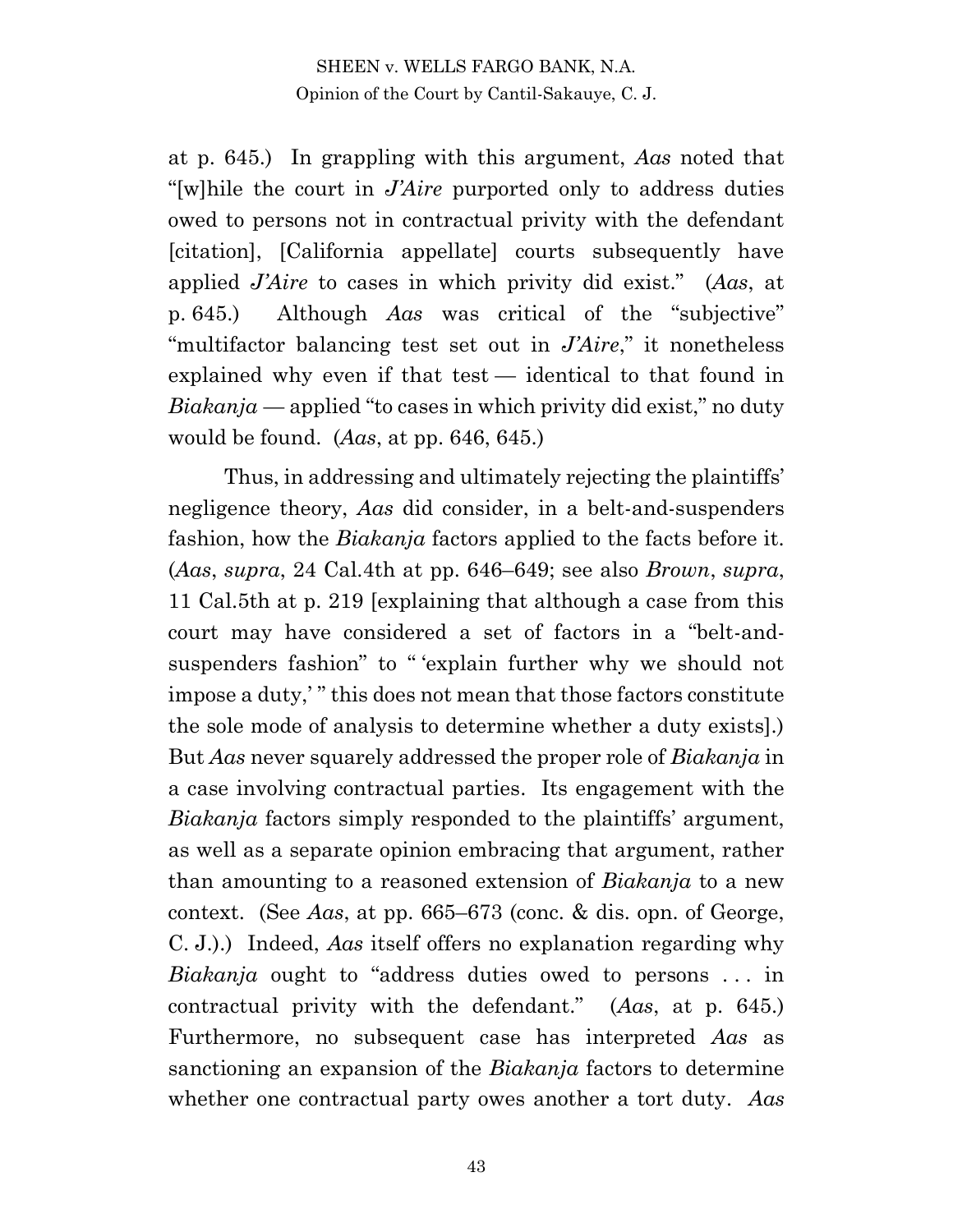therefore cannot be properly understood as endorsing the *Biakanja* factors as applicable to fact patterns such as the one before us.

Finally, there is good reason that our precedents have applied the *Biakanja* multifactor test to find liability only when the parties to a proceeding are contractual strangers. Recall that the six (nonexclusive) *Biakanja* factors are: "[1] the extent to which the transaction was intended to affect the plaintiff, [2] the foreseeability of harm to him, [3] the degree of certainty that the plaintiff suffered injury, [4] the closeness of the connection between the defendant's conduct and the injury suffered, [5] the moral blame attached to the defendant's conduct, and [6] the policy of preventing future harm." (*Biakanja*, *supra*, 49 Cal.2d at p. 650.) The first, second, and fourth *Biakanja* factors are heavily skewed in favor of liability in cases where the litigants are contractual partners and the alleged duty arises from the underlying contract. (See *Elsayed*, *supra*, 215 F.Supp.3d at p. 963 ["The first, second, and fourth [*Biakanja*] factors would almost always find a special relationship between directlycontracting parties: the transaction would always be intended to affect the plaintiff, the harm would nearly always be foreseeable, and the connection between the defendant's conduct and the injury would always be close"]; *Body Jewelz, supra*, 241 F.Supp.3d at p. 1093 [same]; Sharkey, *supra*, 85 U.Cin. L.Rev. at p. 1034.) Applying *Biakanja* in this and other similar contexts thus would unduly tip the scale in favor of finding a tort duty and subvert the economic loss rule in a class of cases in which that principle clearly applies. (See, e.g., *Seely*, *supra*, 63 Cal.2d at p. 18; Sharkey, *supra*, 85 U.Cin. L.Rev. at p. 1034.)

Even in the present case, in which the negligence claim arises out of a contract between the parties if not from the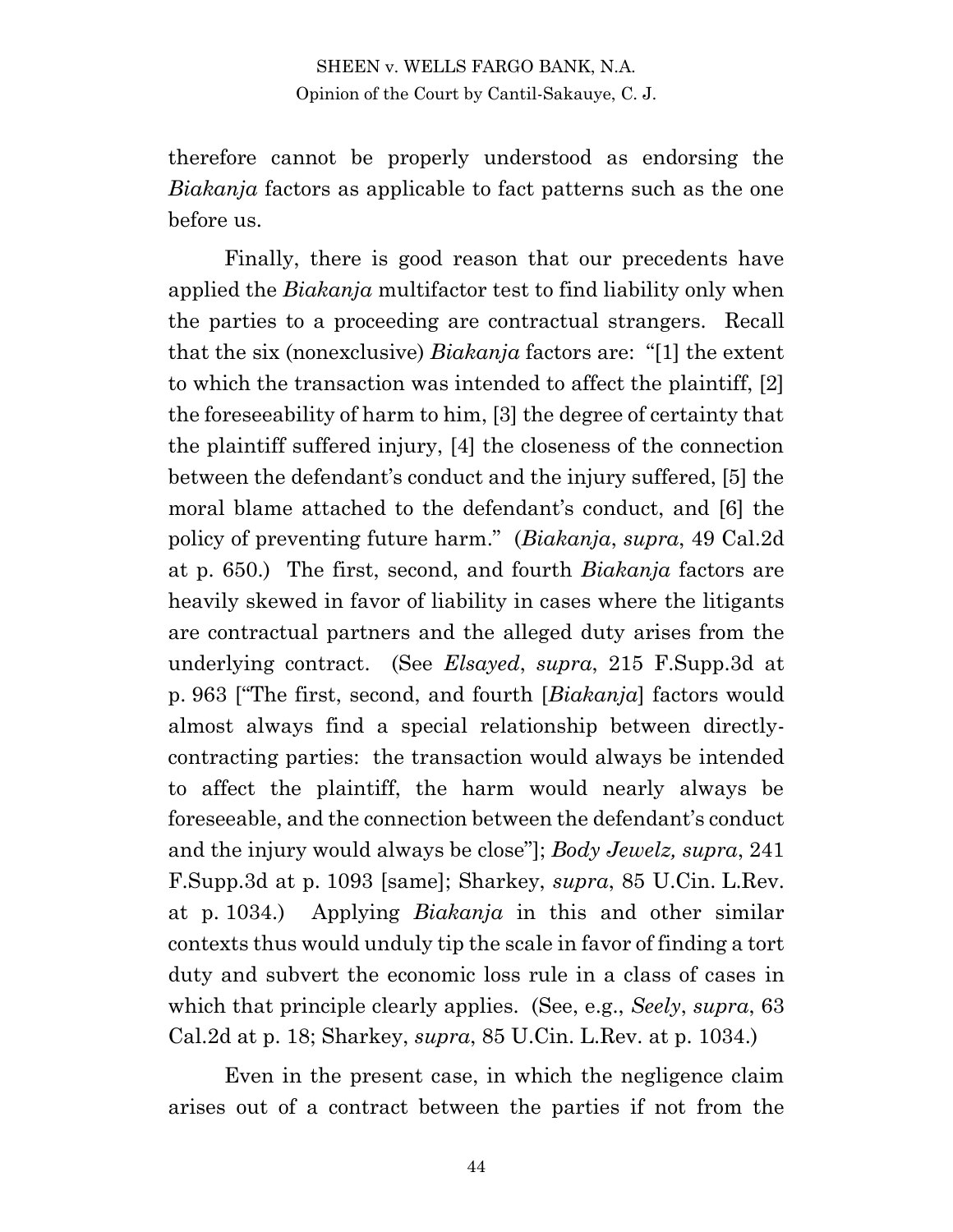breach of an obligation provided for in the contract, the *Biakanja* test cannot be coherently applied. Consider, for example, the first of the *Biakanja* factors, "the extent to which the transaction was intended to affect the plaintiff." (*Biakanja*, *supra*, 49 Cal.2d at p. 650.) What is the relevant transaction between plaintiff and Wells Fargo for purposes of this factor? None of our prior cases applying *Biakanja* had to confront such an issue because in those cases, the defendants had a preexisting duty to fulfill specified responsibilities and the question before the courts was whether a failure to satisfy these obligations allowed the plaintiffs to sue the defendants in tort. For instance, in *Biakanja*, the defendant notary was under an obligation to the plaintiff's brother to properly prepare his will and the issue was whether the plaintiff could sue in light of the notary's negligence in failing to have the will attested. (See *Biakanja*, at p. 648 ["The court found that defendant agreed and undertook to prepare a valid will"].) In *Bily*, the accounting firm owed to a client company a "duty of care in the preparation of an independent audit of [the] client's financial statements," and we determined whether individuals other than the client may sue the firm when it allegedly botched the audit. (*Bily*, *supra*, 3 Cal.4th at p. 375.) In *J'Aire*, the defendant contractor undertook "construction work pursuant to a contract with the owner of premises" that it had to finish "within a reasonable time," and the inquiry was whether the contractor "may be held liable in tort for business losses suffered by a lessee when the contractor negligently fails to complete the project with due diligence." (*J'Aire*, *supra*, 24 Cal.3d at p. 802.) Similarly, in *Aas*, the issue was whether the plaintiffs "may recover damages in negligence from the developer, contractor and subcontractors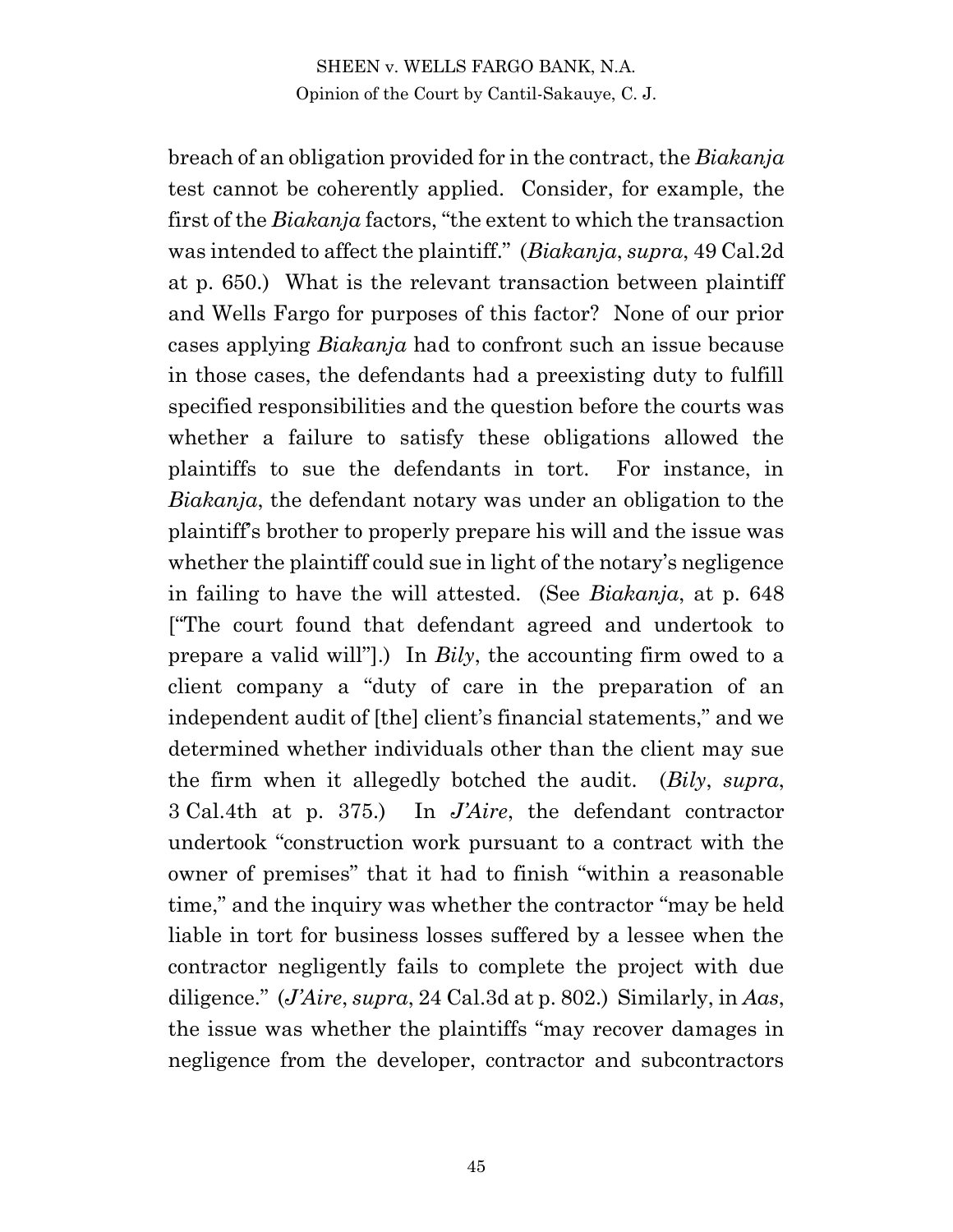who built their dwellings for construction defects that have not caused property damage." (*Aas*, *supra*, 24 Cal.4th at p. 632.)

The "transaction" in all of the aforementioned cases was thus the task — the preparation of a will, an audit of a client's business, the construction of a dwelling, etc. — that the defendants already were lawfully obligated to carry out. Here, the analogous agreement is the *original* mortgage contract between plaintiff and Wells Fargo. But plaintiff is not making an argument that Wells Fargo's failure to fulfill its duties under that agreement entitles him to sue it in tort; indeed, he disavows any reliance on the mortgage contract, repeating that he (the counterparty to the agreement) has no contract claim. He argues instead that a loan *modification*, if it had been agreed upon, would have been intended to benefit him. Plaintiff offers no explanation why the loan *modification* he sought is the relevant "transaction" for purposes of the first *Biakanja* factor. This uncertainty illustrates how *Biakanja*, as we have understood and applied it, is a poor framework for assessing whether there is a duty in a situation such as this.

Therefore, on both doctrinal and pragmatic grounds, we conclude that the *Biakanja* factors are not applicable when, as here, the litigants are in contractual privity and the plaintiff's claim is not "independent of the contract arising from principles of tort law." (*Erlich*, *supra*, 21 Cal.4th at p. 551.)

#### *b. Policy Considerations*

As previously discussed, the rationales behind the economic loss rule provide a compelling basis to reject "a duty of care to process, review and respond carefully and completely to . . . loan modification applications." Plaintiff, however, argues that the "policy of preventing future harm" (*Biakanja*, *supra*,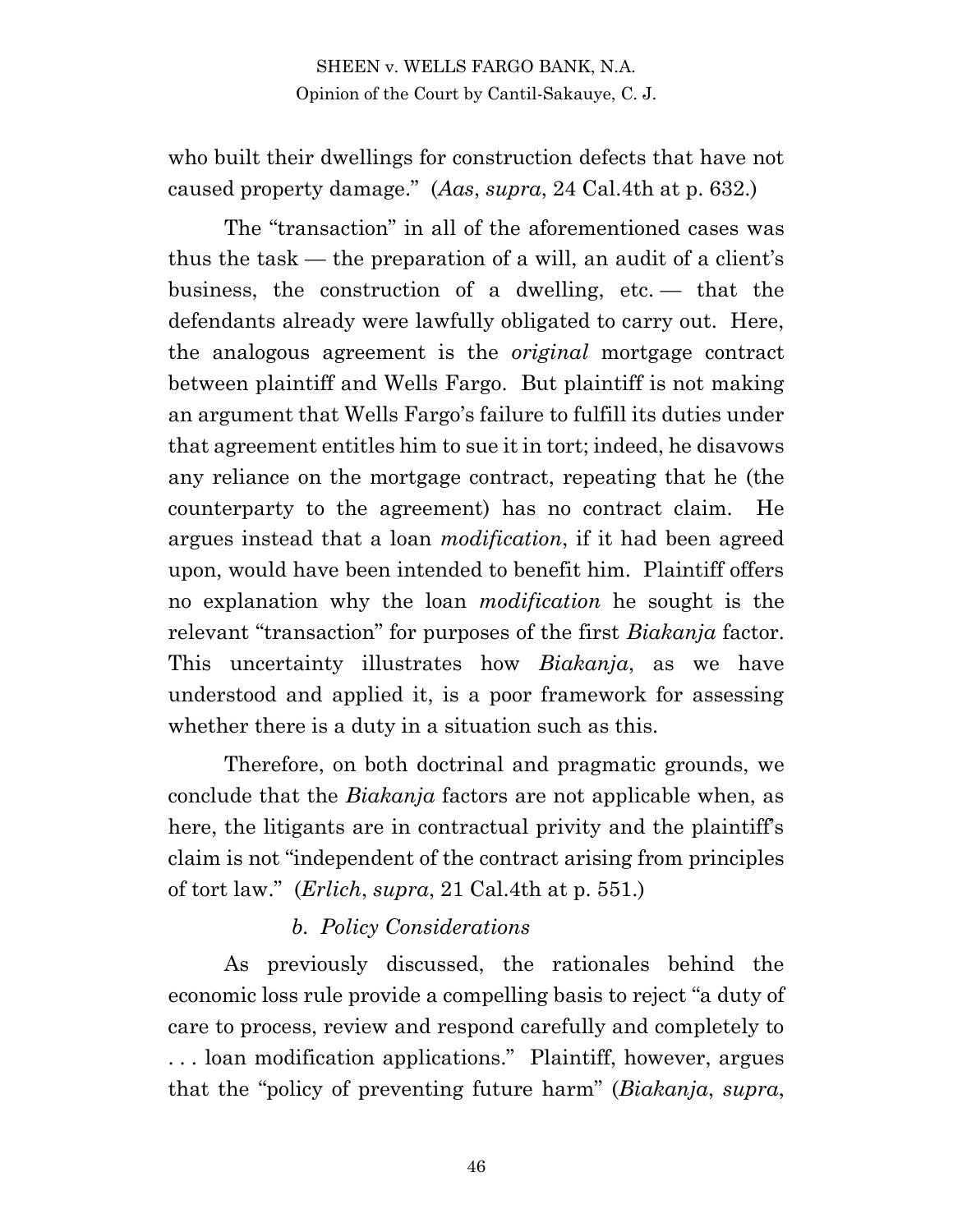49 Cal.2d at p.  $650$  – and more generally the "'"sum total"'" of policy considerations (*Goonewardene v. ADP, LLC* (2019) 6 Cal.5th 817, 841) — require the recognition of his claim. We cannot agree.

Plaintiff raises two broad policy arguments. First, he argues that without the ability to bring a negligence claim, he would be left "without any remedy at all" and as such, a viable tort claim is needed to prevent injury to borrowers like himself. Yet there are causes of action *other* than a general claim of negligence for failing to exercise reasonable care in processing, reviewing, and responding to a borrower's loan modification application that may offer recourse to borrowers who suffer injury due to missteps by a lender (or loan servicer) in connection with the handling of a mortgage modification application.**<sup>10</sup>** Two such causes of action are negligent misrepresentation and promissory estoppel. (See, e.g., *Apollo Capital Fund LLC v. Roth Capital Partners, LLC* (2007) 158

**<sup>10</sup>** And of course, in situations when a borrower has been injured by a lender's intentional conduct during the loan modification process, the borrower may pursue various intentional tort theories, such as fraud and intentional misrepresentation. (See, e.g., *Robinson*, *supra*, 34 Cal.4th at p. 984 [holding that the economic loss rule does not apply to claims for intentional misrepresentation or fraud]; see also *Meixner v. Wells Fargo Bank, N.A.* (E.D.Cal. 2015) 101 F.Supp.3d 938, 955–957 [finding that the plaintiff had properly pleaded an intentional misrepresentation claim against a bank for conduct taken in a loan modification process]; *McGee v. Citimortgage* (D.Nev., May 31, 2013, No. 2:12-CV-2025 JCM (PAL)) 2013 U.S.Dist. Lexis 76675, pp. \*14–\*15 [finding that the plaintiff had stated a fraud claim].)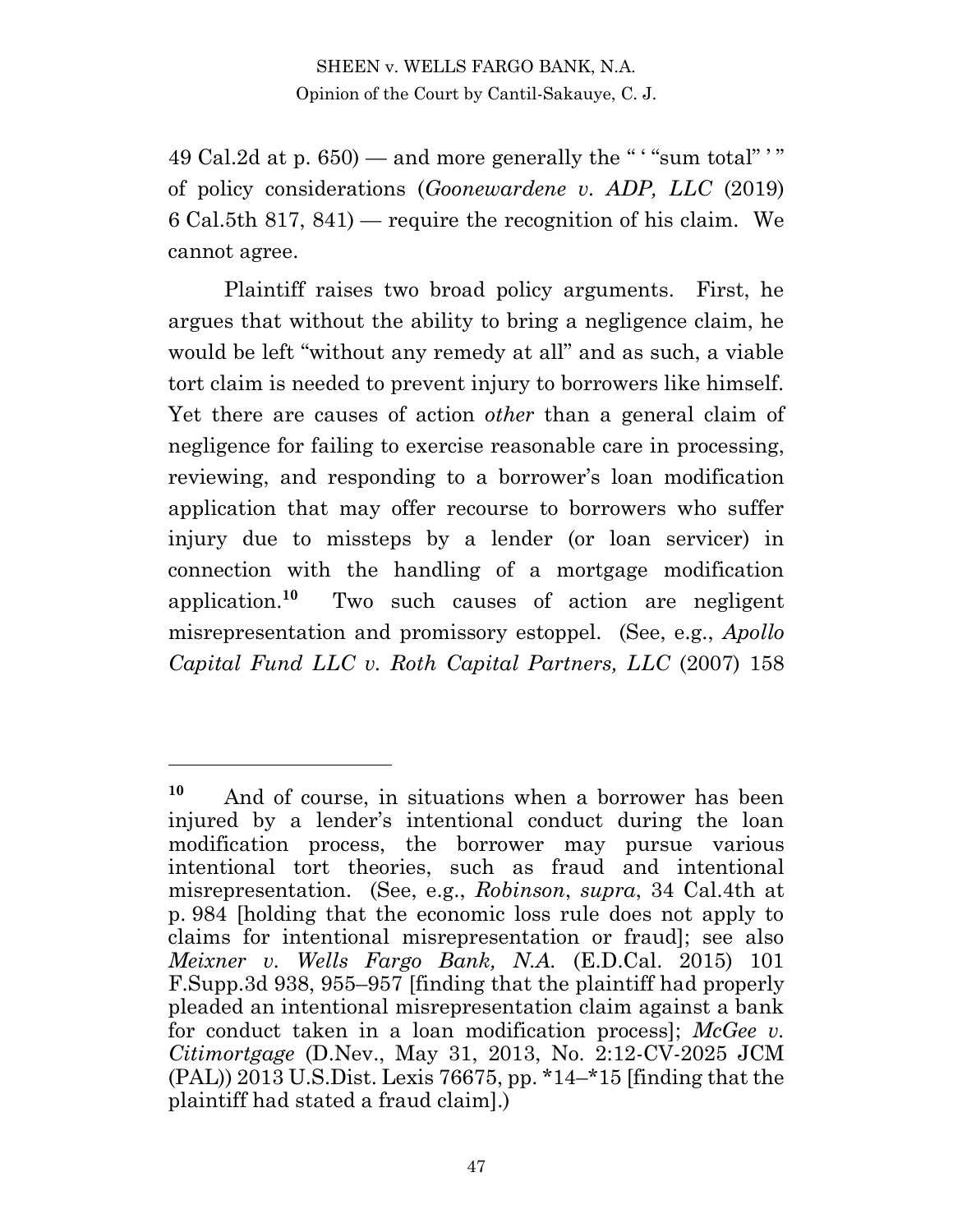## Cal.App.4th 226, 243; *C & K Engineering Contractors v. Amber Steel Co.* (1978) 23 Cal.3d 1, 6.)

Regarding the former, although plaintiff purports to bring only a negligence claim, his allegations to some degree focus on alleged misrepresentations. He pleads, for example, that Wells Fargo called and spoke to his wife, informing her "there would be no . . . foreclosure sale of Plaintiff's home." He also alleges that the telephone call further convinced him that his "home was no longer collateral for any debt Plaintiff owed to Wells Fargo" and the debt had been "modified such that it was now unsecured." Based on such a belief, plaintiff allegedly forwent pursuing alternatives to foreclosure and, as a result, eventually lost his house to foreclosure. Because "[n]egligent misrepresentation is a separate and distinct tort" from negligence (*Bily*, *supra*, 3 Cal.4th at p. 407), plaintiff is not estopped from asserting a negligent misrepresentation claim merely because his negligence claim fails.

As for promissory estoppel, plaintiff argues that he could not bring such a claim because the elements of that claim "are difficult to establish in the mortgage modification context." Yet, plaintiff did assert a claim for promissory estoppel against the entities that foreclosed on his home, Mirabella and FCI, and we perceive no reason why such claims would be generally unavailable to borrowers in the modification context. (Cf. *Wigod*, *supra*, 673 F.3d at p. 566 [holding that a borrower has "adequately alleged her claim of promissory estoppel" by pleading that the bank promised her that "if she made timely payments and accurate representations during the trial period, she would receive an offer for a permanent loan modification calculated using [certain] methodology"]; accord, *Sheen*, *supra*, 38 Cal.App.5th at p. 348 [court below concludes that extension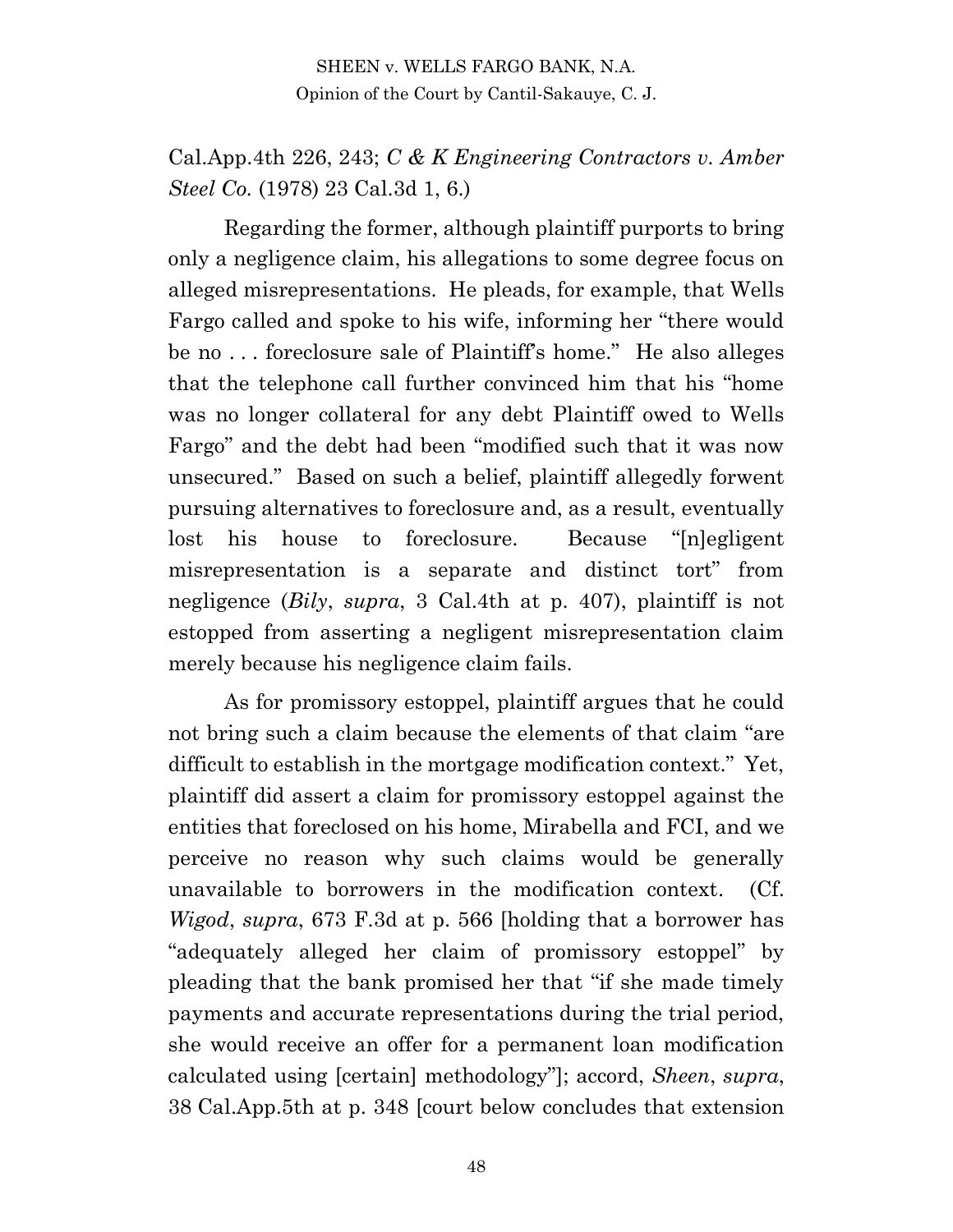of "tort duties into mortgage modification negotiations" is unwarranted, in part, because "other bodies of law — breach of contract, negligent misrepresentation, promissory estoppel, fraud, and so forth — are better suited to handle contract negotiation issues"]; Rest., § 3, com. e, p. 4 ["A party may be injured by reliance on another's negligent statements in the course of negotiating a contract that is never concluded. . . . Detailed doctrines in the law of contract, of restitution, and of estoppel have developed to provide relief in such cases where necessary"].)

Furthermore, even taking at face value plaintiff's argument that "no other source of law addresses the harm that [he] identifies," plaintiff is not limiting the sought-for tort duty to only those instances when other sources of law fall short. As plaintiff acknowledges, he is asking this court to "recognize a negligence-based duty of care that would cover all types of mortgage loans," "including . . . those [already] covered by [HBOR]." "That duty," stresses plaintiff, "would be broader than the narrow affirmative duties imposed by HBOR." In essence, even if plaintiff has identified a gap in the law, he is not proposing to fill that gap. Instead, he seeks to layer a new and expansive negligence cause of action atop all existing laws, imposing a tort duty with indefinite boundaries.

We are unpersuaded that such a remedy should be created by judicial fiat. Plaintiff recognizes that lawmakers at both the state and federal levels have been active in regulating the mortgage loan modification process. As one amicus curiae observes, during the past 10 years, "[t]here has been an extraordinary profusion of new, robust and still-expanding consumer laws, regulations and enforcement authority" in the mortgage service industry, especially with regard to the

49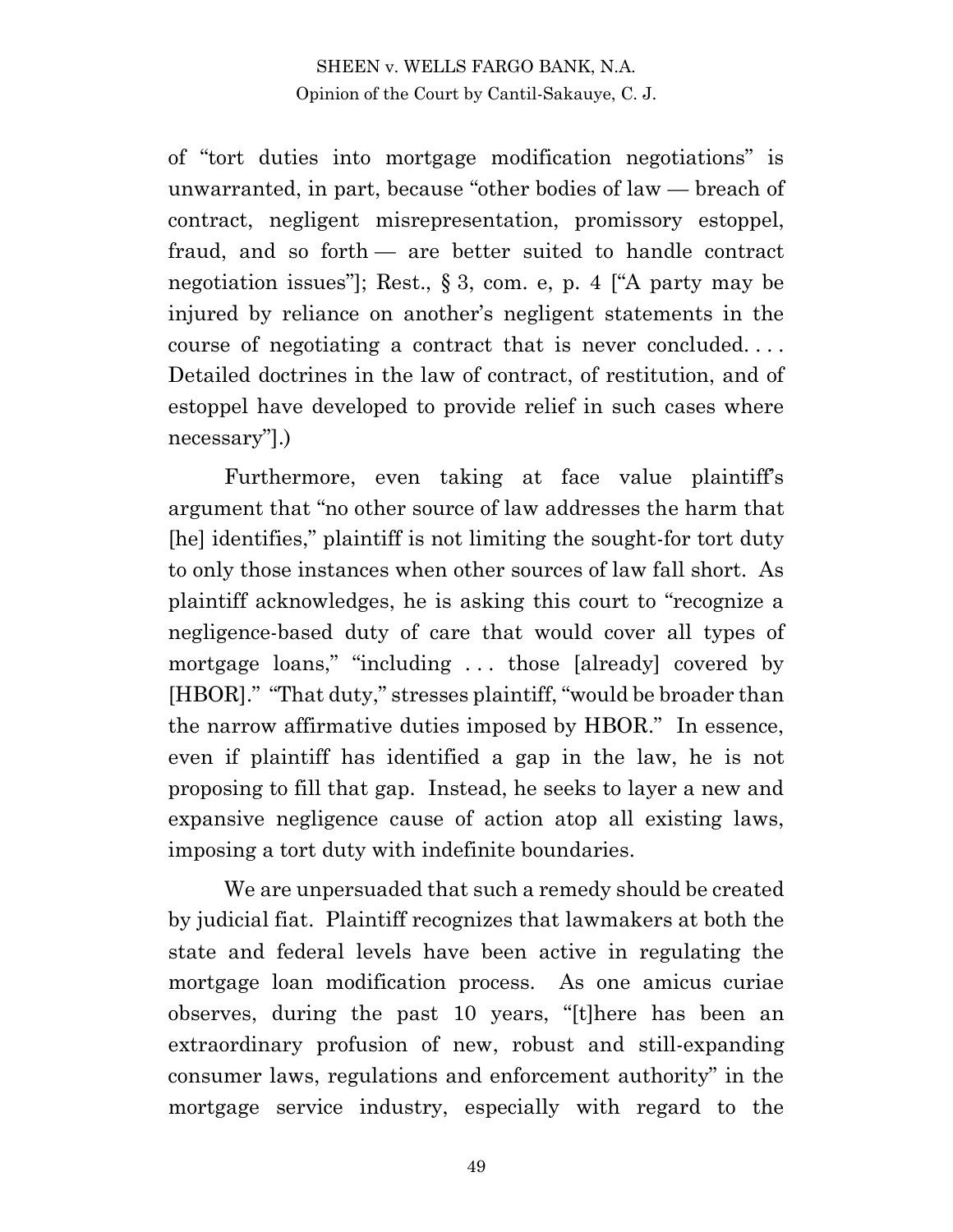regulation of "the conduct of mortgage servicers in distressed loan situations." To be sure, these laws and regulations do not occupy the field and preclude us from acting. (See, e.g., Civ. Code,  $\S 2924.12$ , subd. (g) [specifying that "[t]he rights, remedies, and procedures provided by [HBOR] are in addition to . . . any other rights, remedies, or procedures under any other law"].) Nonetheless, they counsel against our taking action merely because we may. (Cf. *Connor*, *supra*, 69 Cal.2d at p. 868 ["There is no assurance, however, that the Legislature will undertake such a task [to regulate the challenged industry]. In the absence of actual or prospective legislative policy, the court is free to resolve the case before it . . . in terms of common law"].) This is especially so given that each time that Congress or our state Legislature has acted, it has passed detailed regulations specifying in minutia the obligations of lenders who handle mortgage modification applications. In contrast with such detailed schemes, tort liability — with a yet-to-be articulated standard of care — is ill defined and amorphous. We remain uncertain how such differing regulatory and statutory frameworks will function in practice, much less that they might operate together to better serve the interests of borrowers, lenders, or the public at large. The vagueness and breadth of plaintiff's proposed duty thus counsel against imposing that duty to correct for the problems he contends exist.

Plaintiff's second argument, that allowing his tort claim to go forward will "prevent[] future harm," relies on asserted market failures within the mortgage industry. (*Biakanja*, *supra*, 49 Cal.2d at p. 650.) The main alleged market failure on which plaintiff focuses is a principal-agent problem whereby servicers (the agents) do not act in the best interests of the loan owners (their principals) and in the process, cause harm to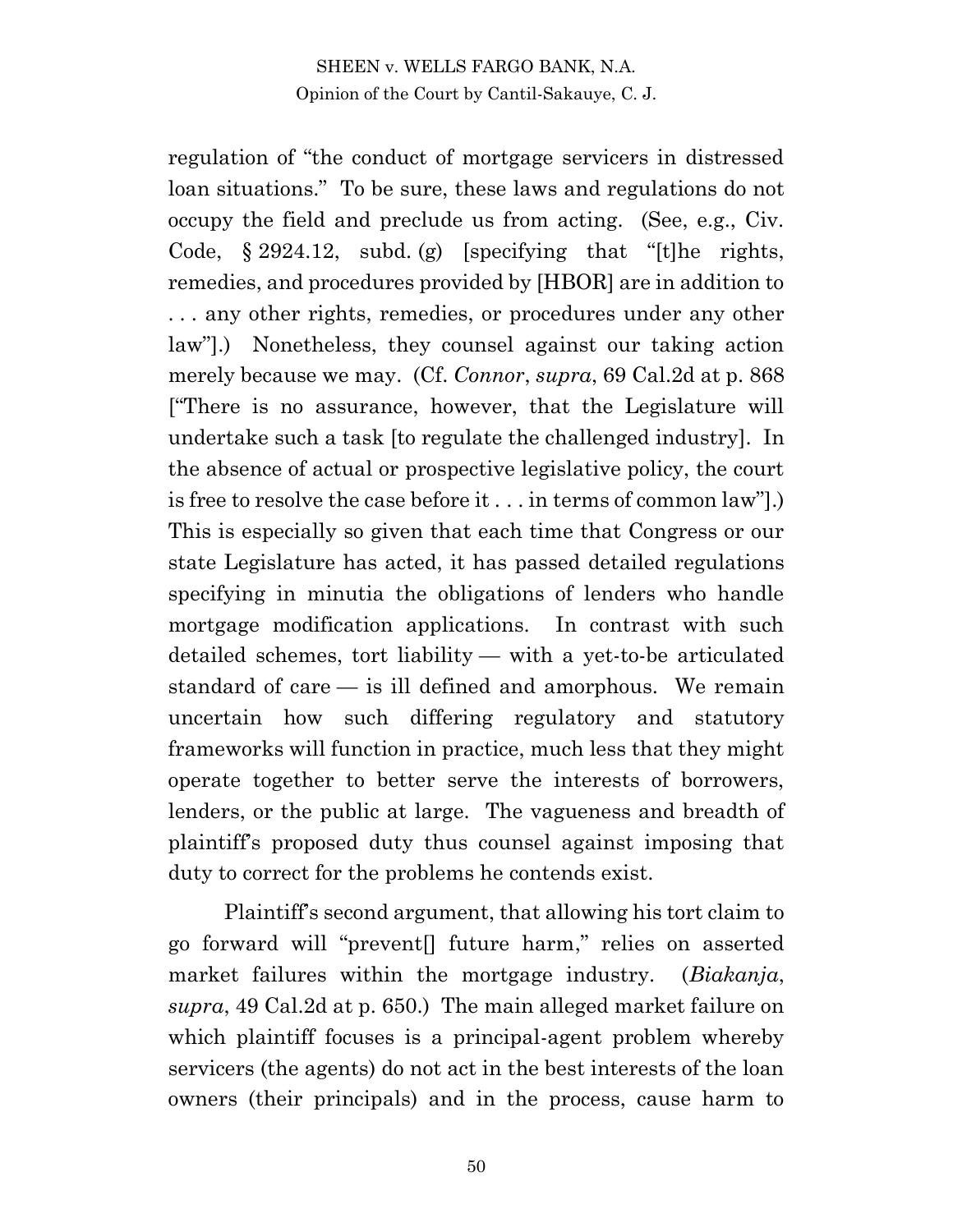borrowers. Plaintiff's argument is as follows. Unlike "[t]raditional mortgage lending" in which a single bank would both originate the loan and service it, "[i]n modern mortgage servicing," "these tasks have been dispersed among different actors." Now, plaintiff asserts, it is frequently the case that an entity that services a loan does not own the loan. And as "modern mortgage servicing has become divorced from loan ownership," the servicer develops interests that diverge from the loan owner's. Because the fee a servicer collects "does not depend on loan performance, nor on maximizing net present value through a modification," servicers seek neither to ensure that loans perform nor to modify the loans when doing so would be profitable to the loan owners (i.e., when it would "maximiz[e] [the] net present value" of the loan). Instead, "servicers have incentives to charge borrowers unnecessary fees and to extend default," presumably because such actions inflate the servicing fees. Such market failures, plaintiff argues, justify judicial intervention.

We observe at the outset that insofar as plaintiff has identified a problem, he is not proposing to tailor his proposed solution to the problem in any way. Here, Wells Fargo was the originator, owner, and servicer of plaintiff's loans at the time of the challenged conduct. There could be no principal-agent problem in such circumstances because Wells Fargo was both the principal (owner) and agent (servicer) in managing plaintiff's loans. (Accord, e.g., Levitin, *supra*, 28 Yale J. on Reg. at p. 11 ["A traditional portfolio lender has an undivided economic interest in the loan's performance and therefore fully internalizes the costs and benefits of its management decisions, such as whether to restructure or foreclose on a defaulted loan"].) Despite the fact that Wells Fargo was behaving much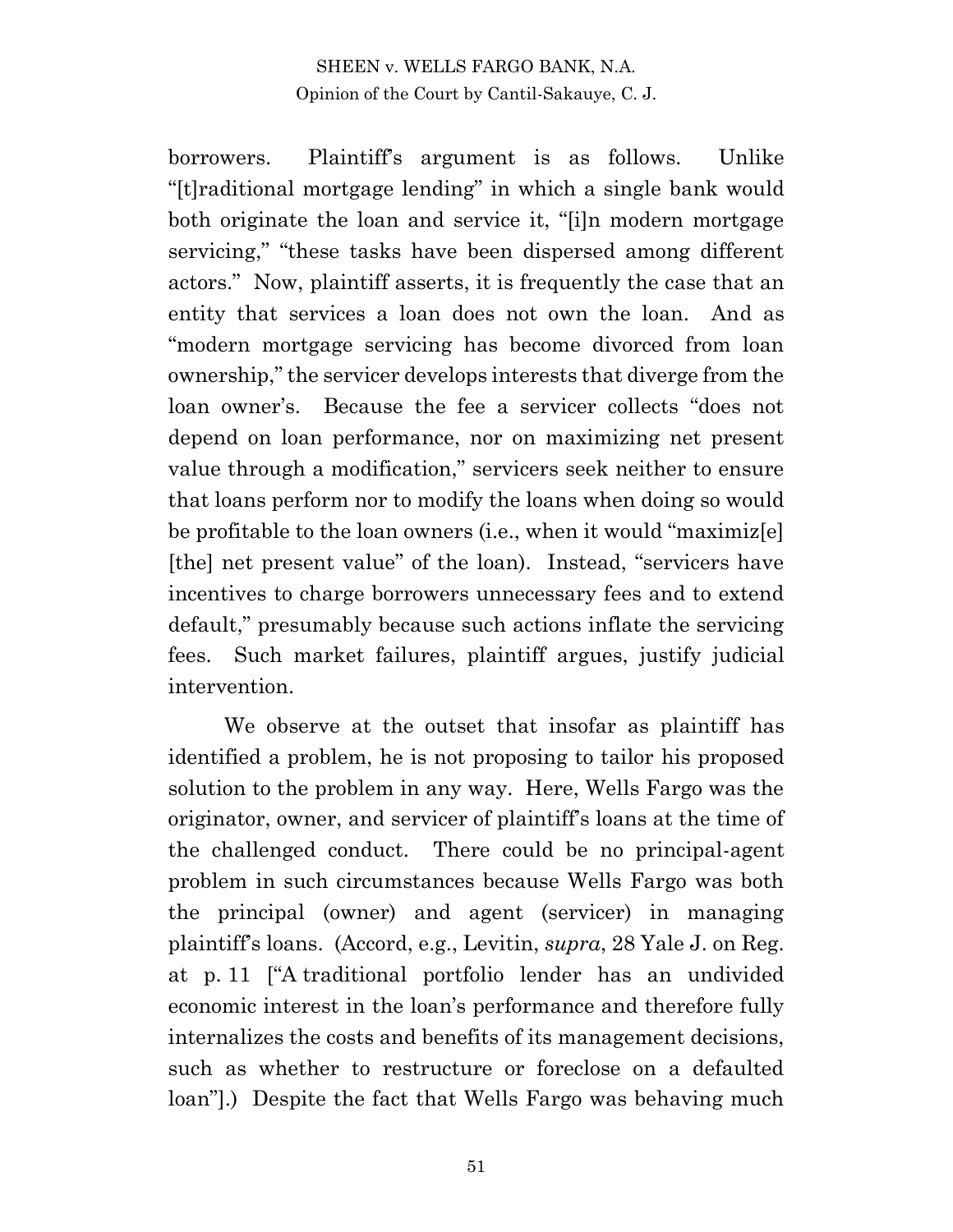as banks involved in "[t]raditional mortgage lending" do, plaintiff would have us impose a duty on Wells Fargo regardless. It is difficult to see how doing so would be justified when the asserted basis for the duty is that servicers do not act in the owners' interests.

Moreover, even taking the principal-agent problem at face value, plaintiff has not supplied a convincing reason why tort law is the right approach to correct such a problem. Some of the problems plaintiff perceives have been anticipated and (at least partially) addressed by the principals and agents themselves. For example, although plaintiff claims that servicers have incentives to "extend default" because such extensions generate additional fees for servicers, he does not mention that as long as the borrowers are in default, the servicers are obligated by their agreements with loan owners to advance the payments that the borrowers are missing. (See Odinet, Foreclosed: Mortgage Servicing and the Hidden Architecture of Homeownership in America (2019) pp. 53–54 (Odinet) ["The mortgage middlemen pick up the tab when homeowners default, meaning that the servicer is responsible for making principal and interest payments to the [loan owners] when monthly mortgage payments from borrowers are not forthcoming"].) Plaintiff does not explain why such private ordering is inadequate or unsatisfactory.**<sup>11</sup>** And it is unclear how allowing borrowers to

**<sup>11</sup>** Nor does plaintiff satisfactorily explain how imposing the duty he presses here would encourage servicers to engage in the modification process rather than simply foreclose. After all, if a servicer proceeds immediately to foreclosure instead of accepting or processing a modification application, it (and the lender) presumably cannot be held negligent for having failed to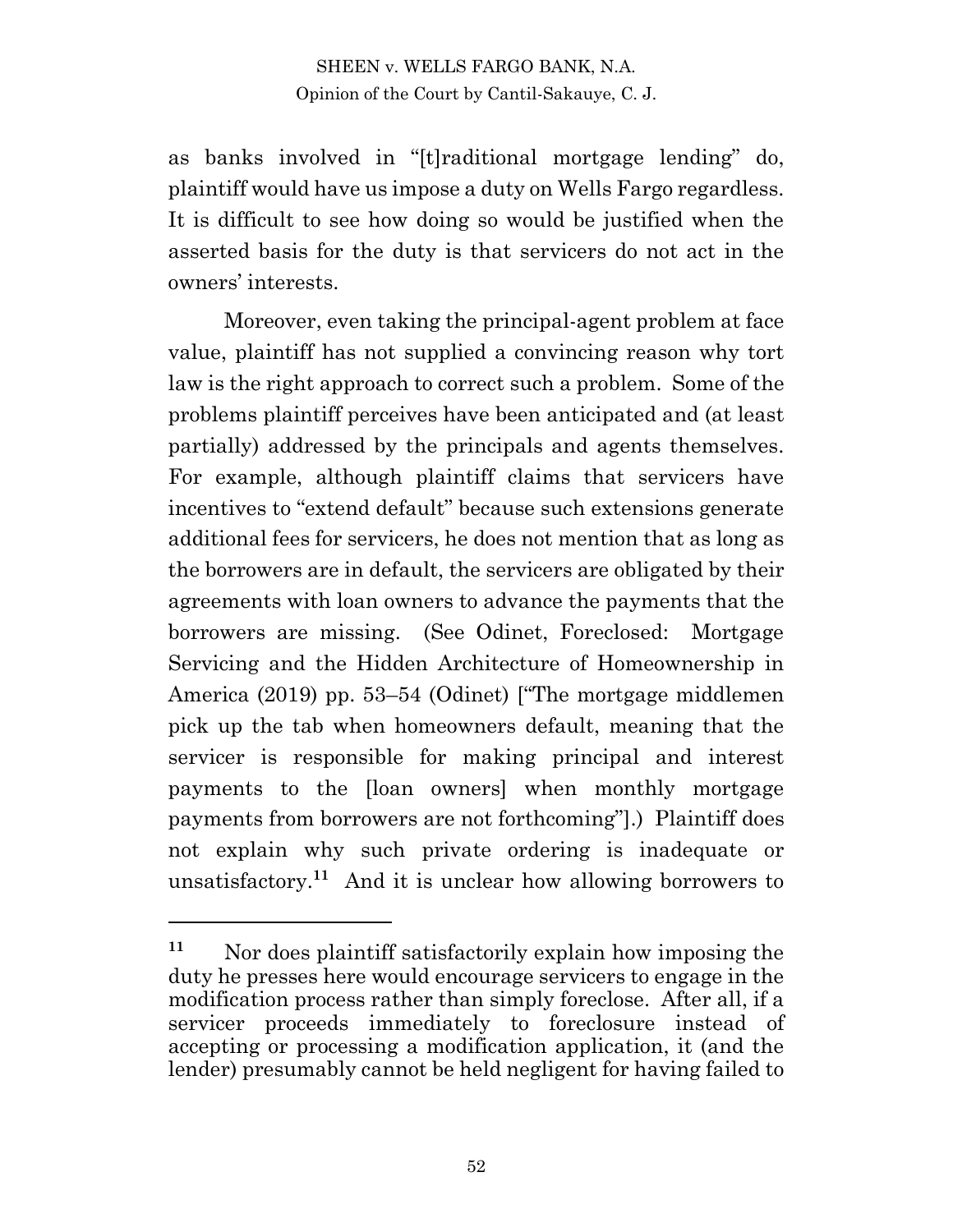bring lawsuits against servicers and lenders indiscriminately is likely to properly adjust the incentives between those entities.

The Attorney General, in his briefing in support of plaintiff, points to another source of asserted market failure. He argues that residential borrowers suffer from optimism bias and therefore do not bargain over obligations that would arise only when they default. But if the problem is undue optimism, then legislation requiring information to temper that optimism — or a new mandatory insurance scheme, whereby all homeowners, no matter how optimistic, are forced to pay for the cost of "help from their servicers to avoid foreclosure" — would seem more appropriate and directly responsive than tort liability.

## **C. The Role of the Legislature**

This brings us to the fact that recognizing a duty of the sort plaintiff presses for here would impose real costs — and challenging decisions to be made about who should bear those costs. As one commentator reports, "the cost of servicing a default mortgage loan was 15 times higher than the cost of managing one that was not in default (\$2,537 compared to \$156)." (Odinet, *supra*, at pp. 119–120.) Any changes to the mortgage industry that require servicers to raise the level of the service they provide — to "process, review and respond [more] carefully and completely to the loan modification applications" than they are currently doing — will likely raise the cost of

exercise a specific standard of care in handling any such application. (Accord, *Cenatiempo*, *supra*, 219 A.3d at p. 793 ["If the court were to recognize a common-law duty of care, . . . it could result in loan servicer liability for isolated violations or far less consequential violations of the loan modification process, which would hinder servicer participation in the modification process"].)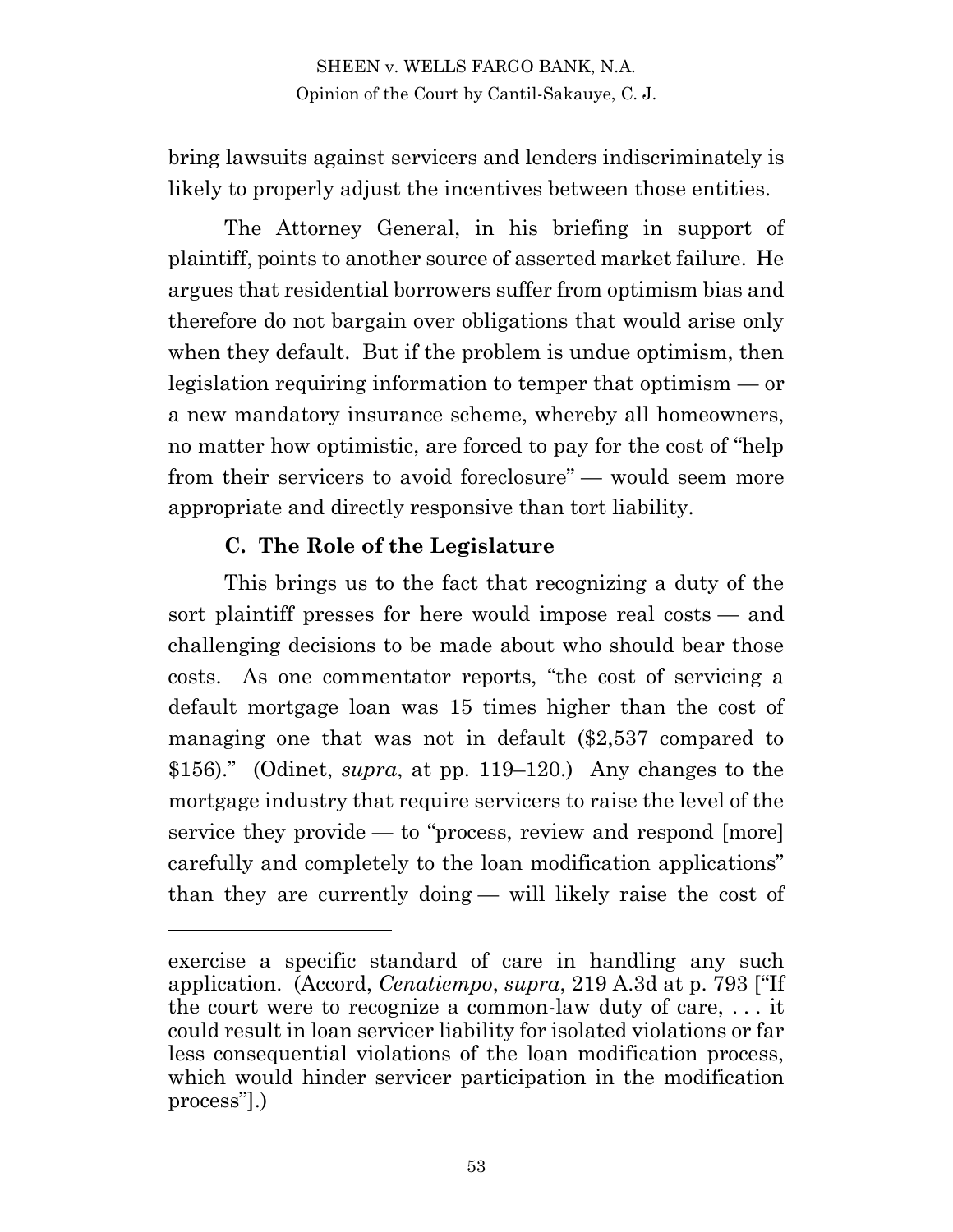providing that service as well. (Levitin, *supra*, 28 Yale J. on Reg. at p. 89 ["It bears emphasis that changes to the servicing market could result in higher mortgage costs"].) "This reality is a policy tradeoff . . . ." (*Ibid.*) In particular, "[a]ny reform of mortgage servicing to make it more conducive to loss mitigation via loan restructuring could add to the cost of mortgage finance and thereby discourage new homeownership. Thus, any mortgage servicing reform must be considered as part of a trade-off between making home purchases more affordable and ensuring sustainable, long-term homeownership levels." (*Id.* at p. 8.)

This is far from suggesting that reforms to the mortgage service industry would not be worthwhile. Instead, it is to emphasize the tradeoffs and policy judgments underlying such reforms. These are policy choices that the judiciary is poorly positioned to make. The Legislature, on the other hand, "has at its disposal a wider range of options and superior access to information about the social costs and benefits of each" policy. (*Aas*, *supra*, 24 Cal.4th at p. 652 [" 'Legislatures, in making such policy decisions, have the ability to gather empirical evidence, solicit the advice of experts, and hold hearings at which all interested parties may present evidence and express their views' "]; see also *Gas Leak Cases*, *supra*, 7 Cal.5th at p. 413 ["[T]he Legislature can bring to bear a mix of expertise while considering competing concerns to craft a solution in tune with public demands"].) With these tools at its disposal and acting "through the democratic process" (*Gas Leak Cases*, at p. 413), the Legislature can best decide what additional protection homeowners in California should be afforded. (See *Aas*, at pp. 652, 653 [observing "[h]ome buyers in California already enjoy protection" under various bodies of law for the harms alleged and concluding that "the Legislature may add whatever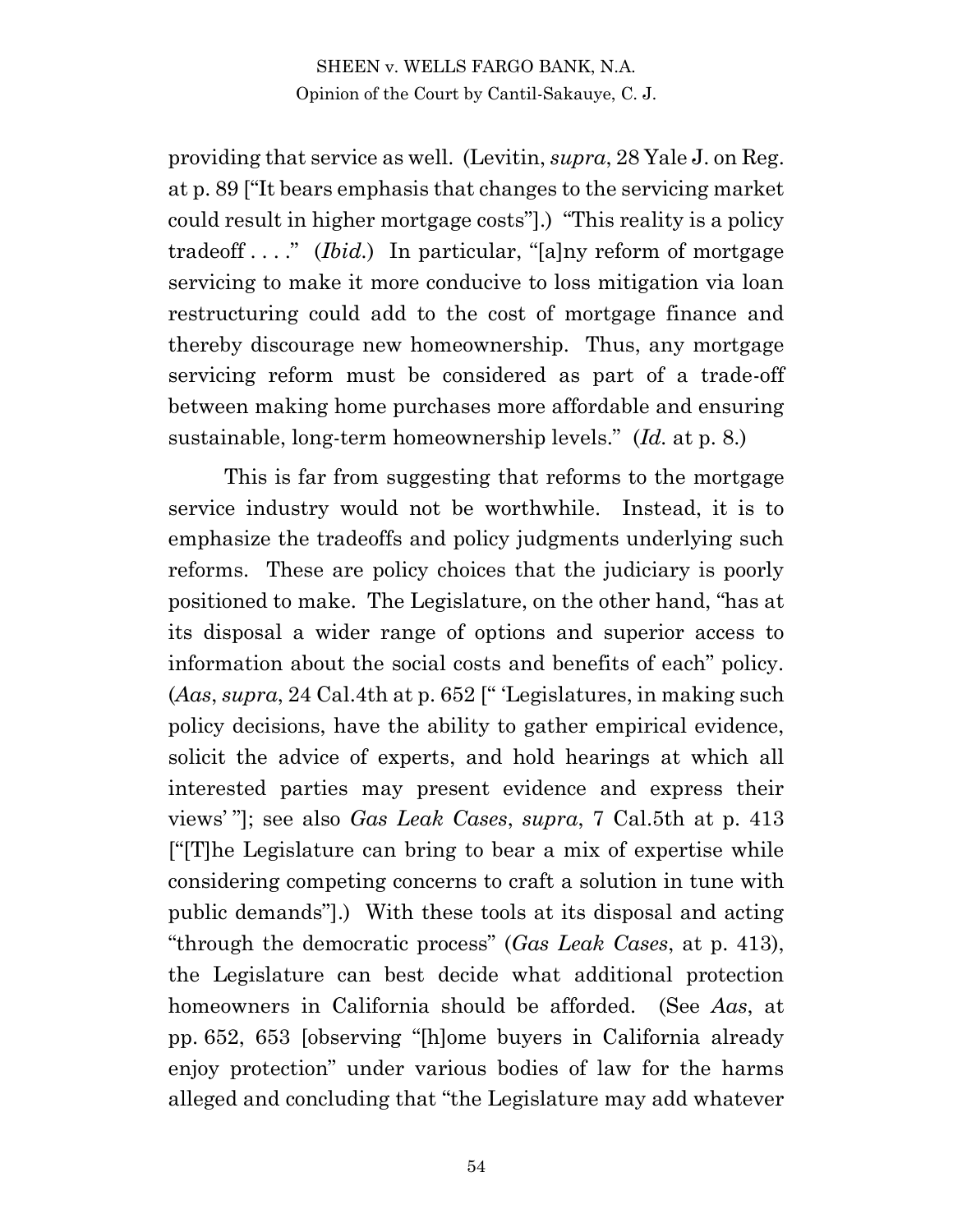additional protections it deems appropriate" but that we should not "preempt the legislative process with a judicially created rule of tort liability"].) In particular, should it choose to the Legislature can both prescribe whether a lender must act "reasonably" and (in some detail, if it chooses) what constitutes "reasonable" behavior within this sphere. Because such decisions carry "[t]he potential for . . . broad-ranging economic consequences," including the possibility of "increas[ing] the already prohibitively high cost of housing in California," "affect[ing] the availability of" cheap financing options for would-be homeowners, and "greatly diminish[ing] the supply of affordable housing," the task of making such policy decisions "should be left to the Legislature." (*Erlich*, *supra*, 21 Cal.4th at p. 560; see also *Cates Construction*, *supra*, 21 Cal.4th at pp. 60– 61; *Foley*, *supra*, 47 Cal.3d at p. 694.)

In sum, the Legislature is better situated than we are to tackle the "[s]ignificant policy judgments affecting social policies and commercial relationships" implicated in this case. (*Foley*, *supra*, 47 Cal.3d at p. 694; see also *Aas*, *supra*, 24 Cal.4th at p. 652.) In recognition of the institutional competence of our coequal branch of government, we decline plaintiff's invitation to become the first state high court to create a judicial rule imposing a duty on lenders to exercise due care in processing, reviewing and responding to loan modification applications.**<sup>12</sup>**

**<sup>12</sup>** To the extent they are inconsistent with our opinion, we disapprove of *Weimer v. Nationstar Mortgage, LLC*, *supra*, 47 Cal.App.5th 341; *Rossetta v. CitiMortgage, Inc.*, *supra*, 18 Cal.App.5th 628; *Daniels v. Select Portfolio Servicing, Inc.*, *supra*, 246 Cal.App.4th 1150; and *Alvarez v. BAC Home Loans Servicing, L.P.*, *supra*, 228 Cal.App.4th 941. We have no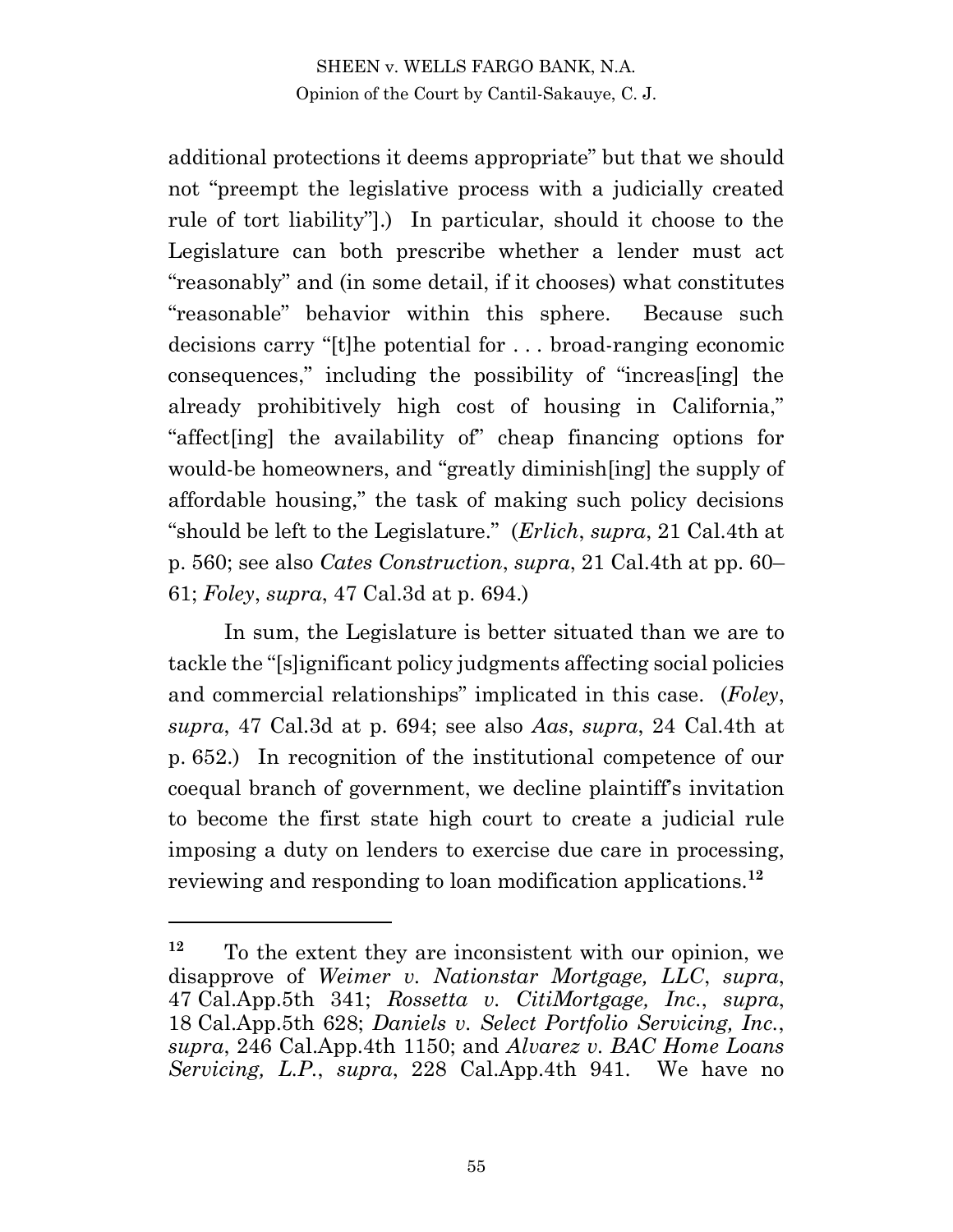#### **III. CONCLUSION**

We hold that when a borrower requests a loan modification, a lender owes no tort duty sounding in general negligence principles to "process, review and respond carefully and completely to" the borrower's application. Because the Court of Appeal's decision is in accord, we affirm the judgment below.

#### **CANTIL-SAKAUYE, C. J.**

**We Concur: CORRIGAN, J. LIU, J. KRUGER, J. GROBAN, J. JENKINS, J. McCONNELL, J. \***

occasion to consider the viability of claims other than the negligence cause of action presented in these cases. In particular, nothing we say should be understood to address whether some of the conduct considered by the Courts of Appeal would support negligent misrepresentation or promissory estoppel claims.

**<sup>\*</sup>** Administrative Presiding Justice of the Court of Appeal, Fourth Appellate District, Division One, assigned by the Chief Justice pursuant to article VI, section 6 of the California Constitution.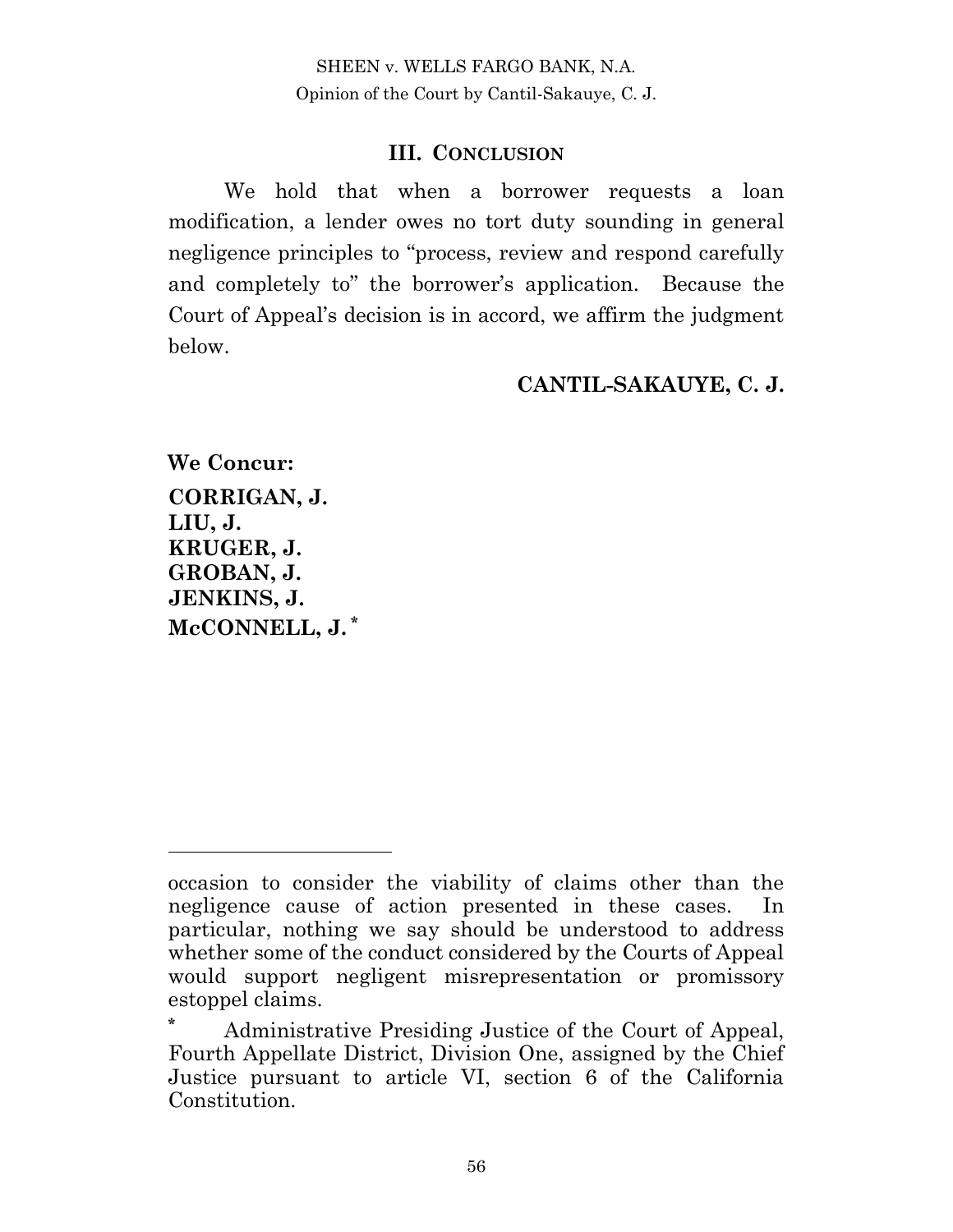# SHEEN v. WELLS FARGO BANK, N.A. S258019

#### Concurring Opinion by Justice Liu

The question in this case is whether defendant Wells Fargo Bank owed plaintiff Kwang K. Sheen a "duty of care to process, review and respond carefully and completely to the loan modification applications" Sheen submitted. The court answers no to this question, and I concur with this limited holding. Sheen sought modification of two junior loans from Wells Fargo, a lender that made no representations or assurances regarding the modification. Wells Fargo had no obligation to accept, consider, or approve the modification, and mere receipt of Sheen's application did not give rise to a tort duty of care in the circumstances here.

But this case calls our attention to an important area that may warrant further consideration by the Legislature. As many reported decisions detail, borrowers seeking mortgage loan modifications may be strung along by loan servicers' incompetence, pursuit of fees, or improper incentives over the course of years, leading borrowers to forgo other remedies. According to Sheen, the California Homeowner Bill of Rights (HBOR), designed "to ensure that . . . borrowers are considered for, and have a meaningful opportunity to obtain, available loss mitigation options" (Civ. Code, § 2923.4), "imposes a narrow set of duties on servicers"; its "protections are insufficient to cover the myriad ways in which a servicer's negligence can injure borrowers when it comes to loan modification." The frequency with which these issues are making their way through the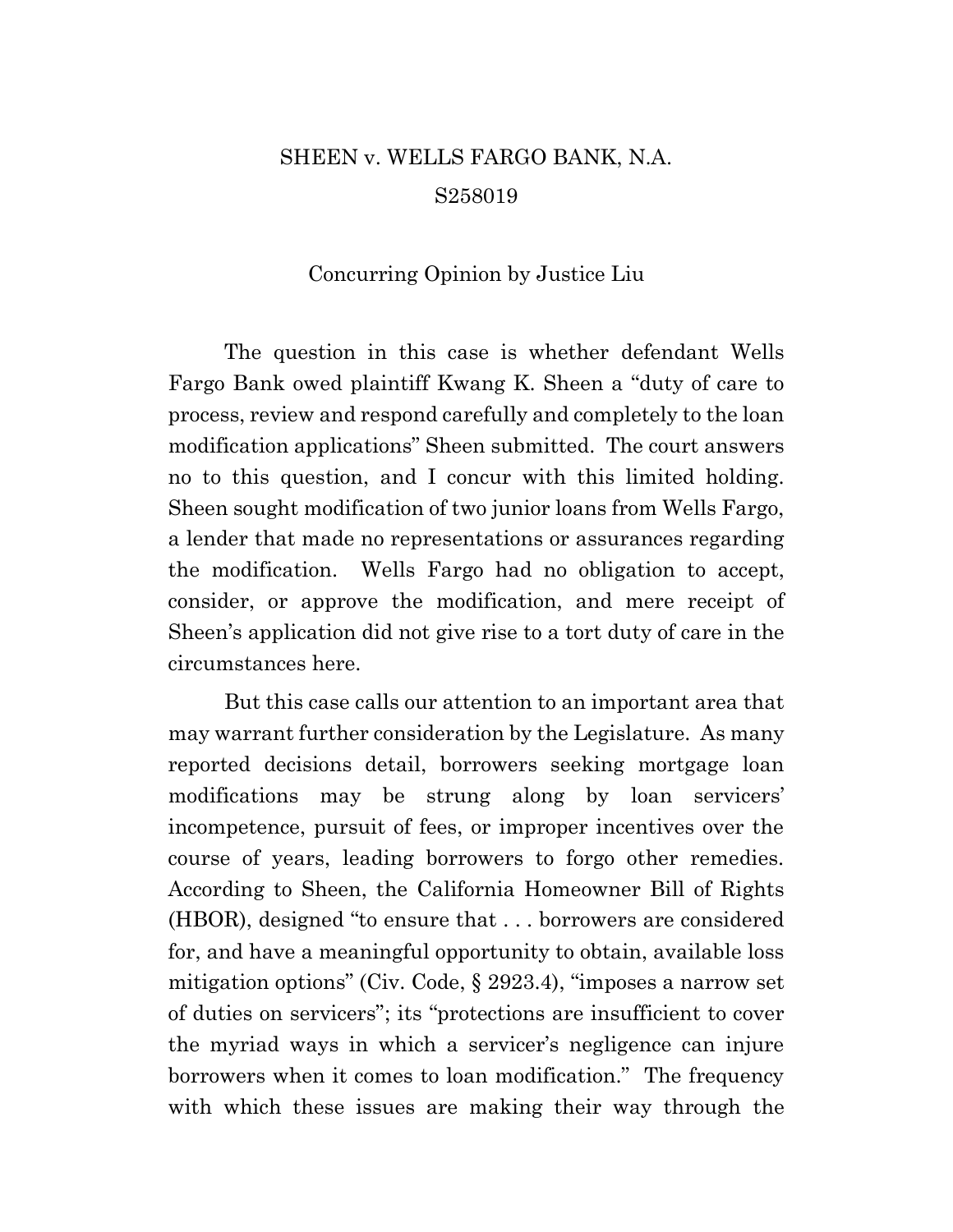courts — along with what the Civil Justice Association of California, California Chamber of Commerce, and Western Bankers Association as amici curiae call the "Damoclean repeat of the 2008–2012 foreclosure crisis [that] looms on the horizon" — suggests that legislative action may be warranted.

#### **I.**

Today's opinion holds that Wells Fargo owed Sheen no " 'duty of care to process, review and respond carefully and completely to the loan modification applications' " he submitted. (Maj. opn., *ante*, at p. 1.) Sheen alleged that "Wells Fargo never contacted [him] about the status of his mortgage modification applications, or to inform his as to whether his applications for modification . . . had been approved or rejected." He did not allege that Wells Fargo made the type of representations or exhibited the affirmative conduct relating to modification that courts have relied on in finding a duty in related contexts. (See, e.g., *Weimer v. Nationstar Mortgage, LLC* (2020) 47 Cal.App.5th 341, 348–350, 359, 362 (*Weimer*) [borrower alleged Nationstar, in order to continue collecting fees from servicing a delinquent account, forced him to submit the same applications and documents on multiple occasions and instructed him to apply for a program he was ineligible for]; *Rossetta v. CitiMortgage, Inc.* (2017) 18 Cal.App.5th 628, 643 (*Rossetta*) [borrower alleged CitiMortgage told her that she needed to be at least three months delinquent for it to assist her and required her to submit the same documents over and over again, lost or mishandled documents, misstated the status of various applications, and ultimately denied them for "bogus reasons"]; *Daniels v. Select Portfolio Servicing, Inc.* (2016) 246 Cal.App.4th 1150, 1158 [borrowers alleged Bank of America advised them to miss payments to qualify for modification, told them to make reduced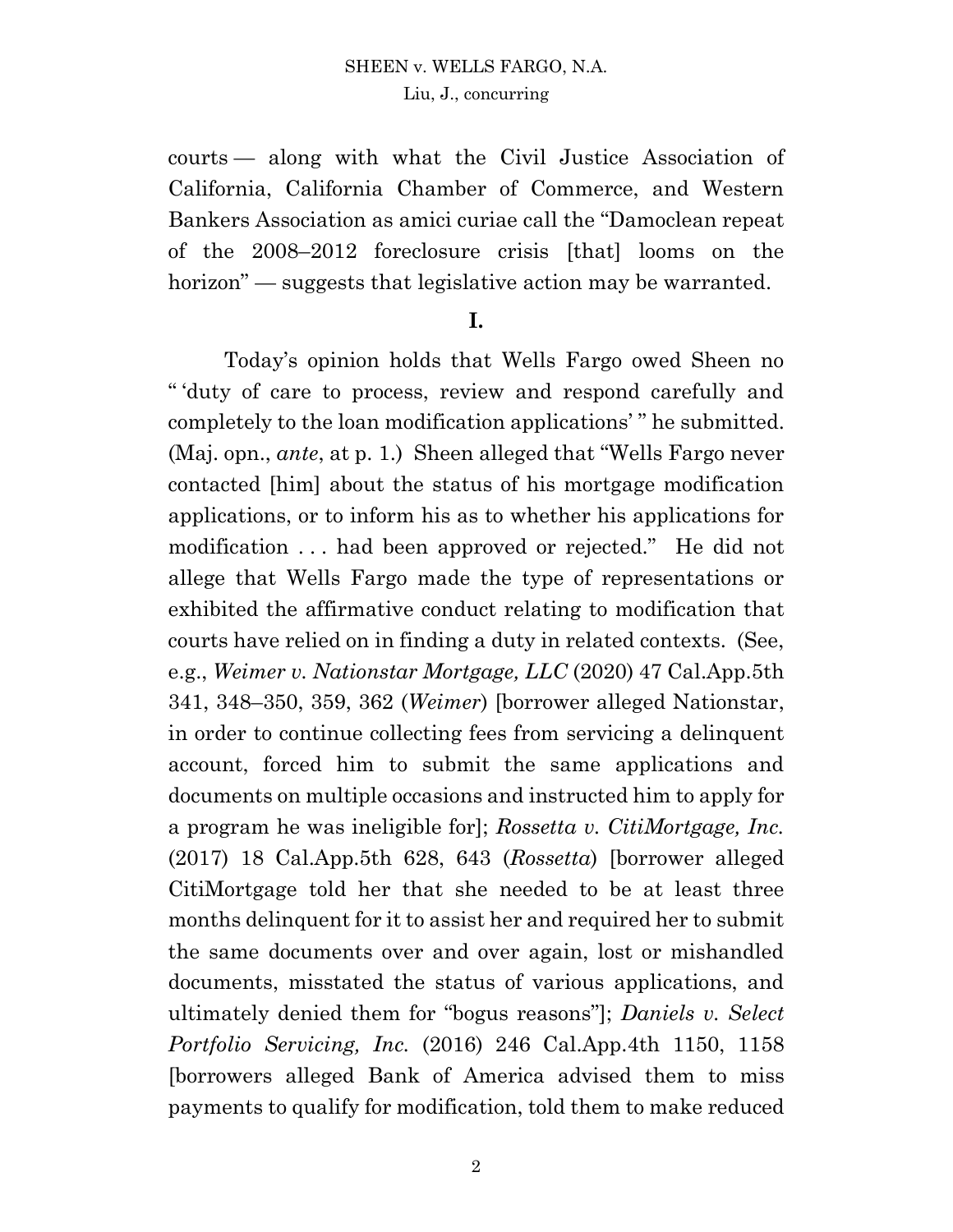monthly payments, assured them they would be granted a modification if they complied with the bank's instructions, and required them to submit duplicative documentation after assuring them that the necessary documents had been received]; *Alvarez v. BAC Home Loans Servicing, L.P.* (2014) 228 Cal.App.4th 941, 944–945, 948–949 (*Alvarez*) [borrowers alleged servicers agreed to consider their modification applications, relied on incorrect information and mishandled submitted documents, prevented the applications from being processed in a timely manner, and deterred borrowers from seeking other remedies]; see also *Jolley v. Chase Home Finance, LLC* (2013) 213 Cal.App.4th 872, 881 (*Jolley*) [borrower testified that Chase reassured him on many occasions that there was a high likelihood it would be able to modify the loan, which he relied on in borrowing heavily to finish the project].)

Instead, Sheen alleged that because Wells Fargo failed to respond to his applications, subsequent communication concerning the delinquency on his accounts led him to believe that his loans had been modified. (Maj. opn., *ante*, at pp. 4–6.) Sheen also alleged that Wells Fargo told his wife "there would be no more foreclosure sale" of the home. While these allegations may support a claim for negligent misrepresentation (maj. opn., *ante*, at p. 48), failure to respond to an application falls short of the type of affirmative conduct and ongoing interaction with lenders or servicers regarding modification that lead borrowers to believe they just need to keep working with servicers to secure modification and avoid foreclosure.

Recognizing a duty of care may well be justified where a lender or servicer makes assurances that an application is being considered or advises an applicant on a certain course of action, and then proceeds to mishandle documents, misstate the

3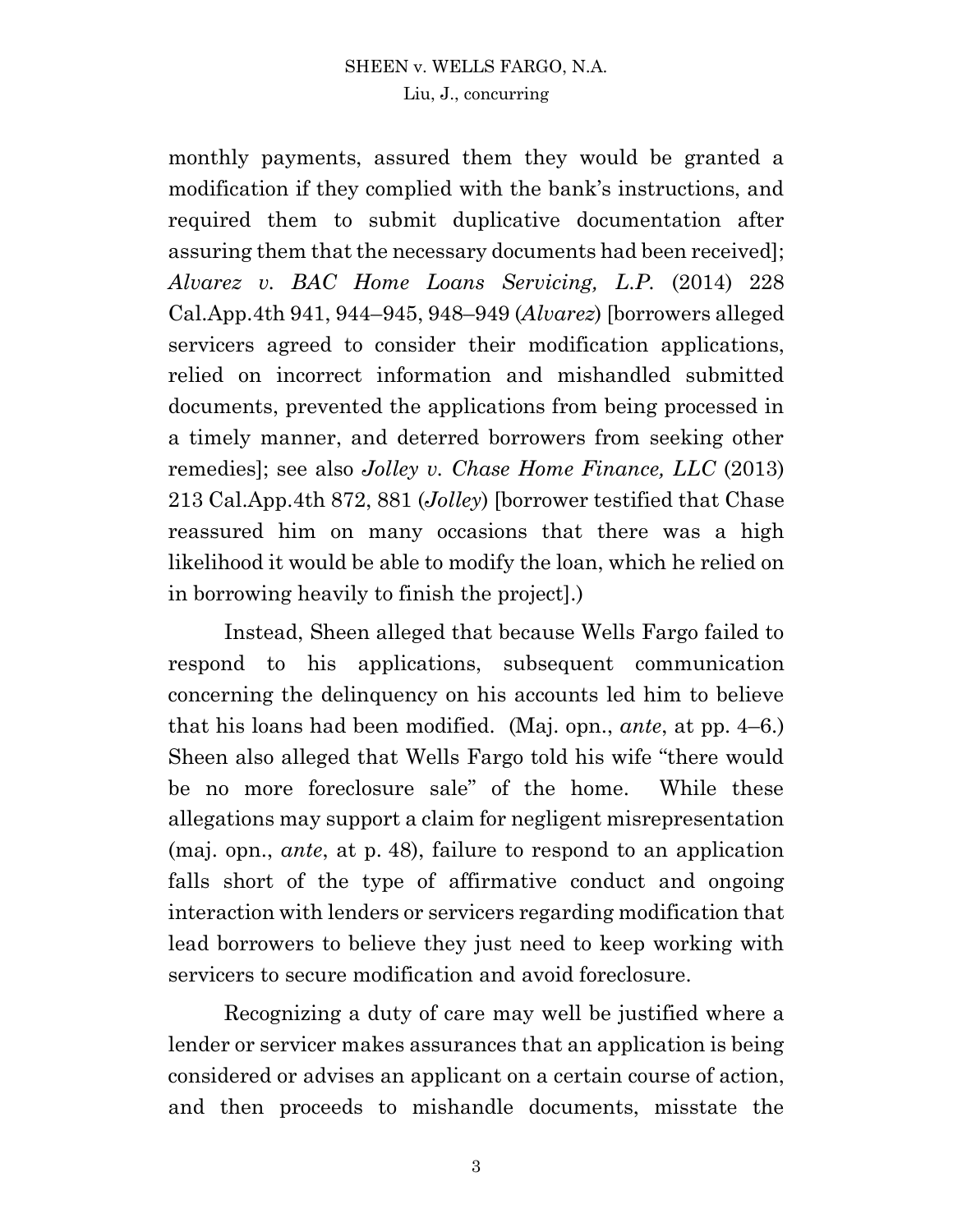application's status, require an applicant to submit duplicate or nonexistent documents, or otherwise string the applicant along and cause the applicant to forgo alternative remedies. (See *Rossetta*, *supra*, 18 Cal.App.5th at p. 645 (conc. opn. of Mauro, Acting P. J.) [emphasizing that the duty of care arose not from the "lender's mere receipt or review of [the] borrower's loan modification application" but from the allegations concerning CitiMortgage's conduct]; *Jolley*, *supra*, 213 Cal.App.4th at p. 898 ["where specific representations were made by a Chase representative as to the likelihood of a loan modification, a cause of action for negligence has been stated that cannot be properly resolved based on lack of duty alone"].) But such allegations are not before us in this case. While disapproving *Weimer*, *Rossetta*, *Daniels*, and *Alvarez* "to the extent they are inconsistent with" today's opinion (maj. opn., *ante*, at p. 55, fn. 12), the court does not address whether a lender's or servicer's affirmative conduct may give rise to a duty to process the application with due care.

Today's opinion also leaves for another day the applicability of other causes of action to servicer misconduct and the scope of related doctrines. The court highlights that negligent misrepresentation and promissory estoppel "may offer recourse to borrowers who suffer injury due to missteps by a lender (or loan servicer) in connection with the handling of a mortgage modification application." (Maj. opn., *ante*, at p. 47.) While Sheen did not seek leave to amend his complaint to state either of these causes of action, today's opinion makes clear that "nothing we say . . . should be understood to categorically foreclose those claims in the mortgage modification context." (*Id.* at p. 3; see *id.* at p. 48 ["we perceive no reason why such claims would be generally unavailable to borrowers"].) Nor does today's opinion consider whether the doctrine of promissory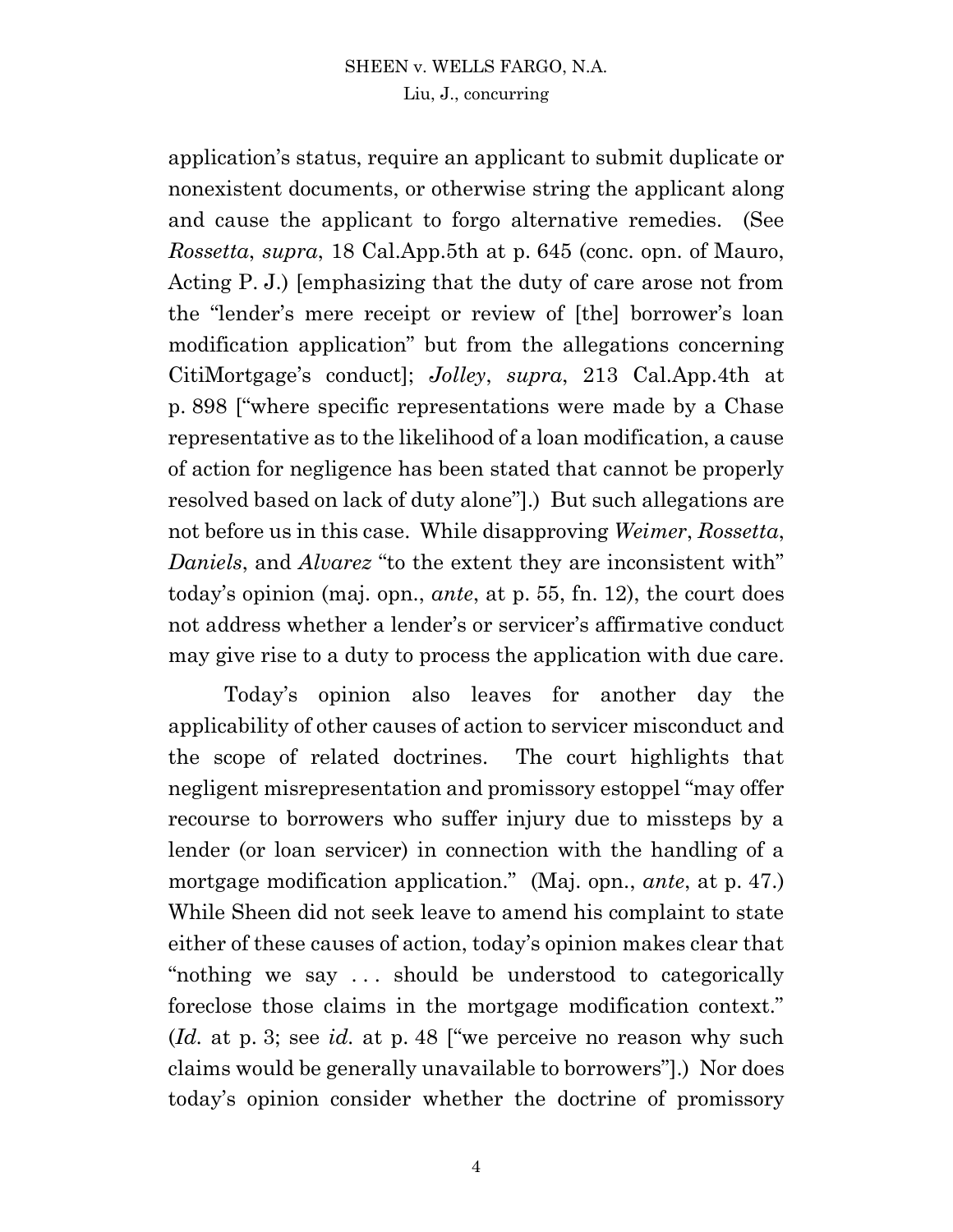estoppel or negligent misrepresentation may require clarification or reform to respond effectively in this context. (See Rest.3d Torts, Liability for Economic Harm (June 2020) § 3, com. d., p. 4 (Restatement) ["if denying relief to the plaintiff seems to produce an injustice," it may be necessary "to reconsider the application" of doctrines "responsible for the result"]; maj. opn., *ante*, at p. 32 [reciting the Restatement's view].)

Today's opinion also restates the " 'general rule' " that " 'a lender owes no duty of care to a borrower when the lender's involvement in the loan transaction does not exceed its customary role in arms-length lending and servicing.'" (Maj. opn., *ante*, at pp. 21–22; see *Nymark v. Heart Fed. Savings & Loan Assn.* (1991) 231 Cal.App.3d 1089, 1096.) The court states that "*without more*," a "lender's handling of a modification application" "does not 'exceed the scope of [an institution's] conventional role as a mere lender of money.' " (Maj. opn., *ante*, at p. 24, italics added.) But the court expresses no view on what constitutes " 'extraordinary advice . . . beyond that customary in arms-length lending and loan services transactions'" *(id.* at p. 21) such that it may give rise to a duty of care. (See, e.g., *Rossetta*, *supra*, 18 Cal.App.5th at p. 646 (conc. opn. of Mauro, Acting P. J.) ["agree[ing] with the majority that CitiMortgage engaged in acts and omissions that went beyond the scope of conventional lending"]; *Weimer*, *supra*, 47 Cal.App.5th at p. 362 [concluding that the type of lender activity alleged places it "beyond the mere consideration of [the borrower's] loan modification applications"]; see also *Jolley*, *supra*, 213 Cal.App.4th at p. 902 [" '*Nymark* . . . do[es] not purport to state a legal principle that a lender can never be held liable for negligence in its handling of a loan transaction within its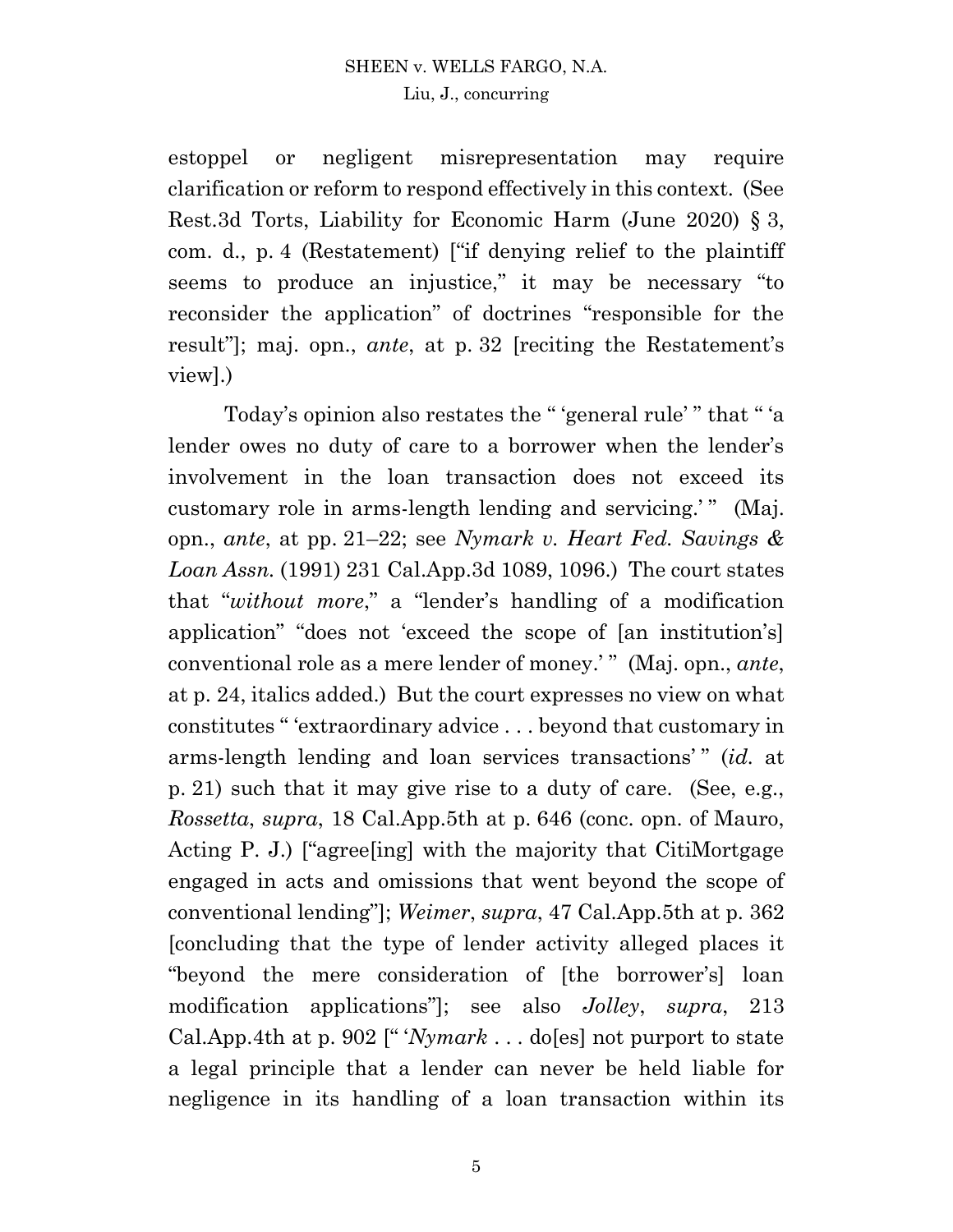conventional role as a lender of money.' "]; *Nymark*, at pp. 1098– 1099.)

The court today also restates the so-called economic loss rule. In a future case, we may need to grapple with the boundaries of the rule and its application to contexts where parties cannot "reliably be counted on to protect their interests." (Farnsworth, *The Economic Loss Rule* (2016) 50 Val.U. L.Rev. 545, 546 (Farnsworth); see Rest., § 3, com. c., p. 3 ["the purpose of this Section is to protect the bargain the parties made"].) Private ordering through contracts as an alternative to negligence liability through tort is generally more compelling with a " 'more sophisticated class of plaintiffs . . . e.g., business lenders and investors," as opposed to "the average home buyer" [who] is more akin to 'the "presumptively powerless consumer" '" with little to no means to alter the agreement in the first place. (*Beacon Residential Community Assn. v. Skidmore, Owings & Merrill LLP* (2014) 59 Cal.4th 568, 579, 584, quoting *Bily v. Arthur Young & Co.* (1992) 3 Cal.4th 370, 398, 403.) But today's opinion does not state a broad rule against recovery for pure economic loss in tort in the context of a contractual relationship (maj. opn., *ante*, at p. 15), and courts should not invoke the rule without considering the basis for its application. (See Farnsworth, *supra*, 50 Val.U. L.Rev. at p. 550 ["Stating a broad rule against recovery for pure economic loss in tort has [a] worrisome consequence ... [:] It creates a presumption against liability in cases that don't fit into one of the well-defined exceptions. This can cause legitimate claims to be snuffed out inadvertently by the sweep of the rule in the background. Trouble predictably results when a rule is recited and extended without attention to its rationale."]; see also, e.g., *Tiara Condo. Ass'n. v. Marsh & McLennan Co.* (Fla. 2013) 110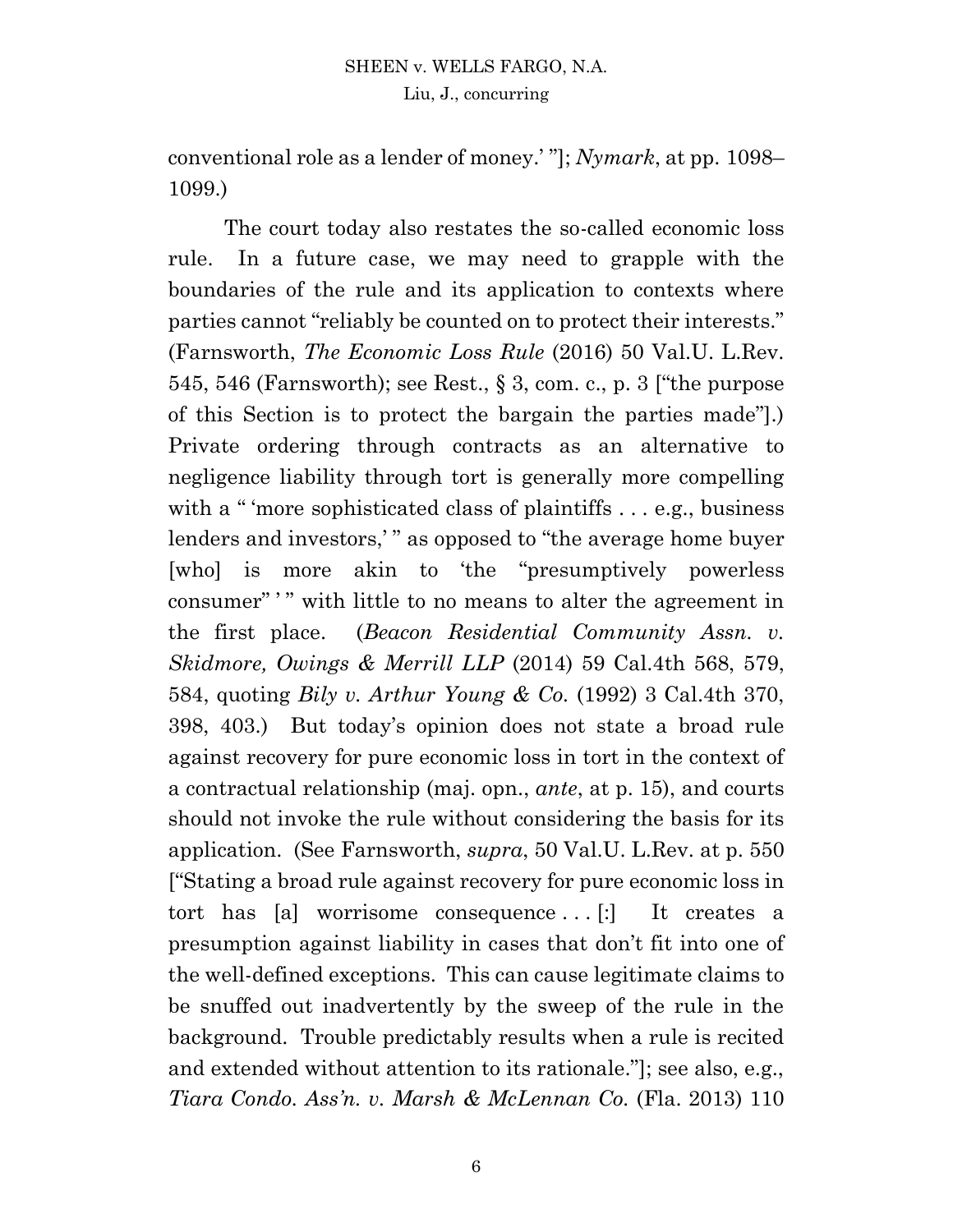So.3d 399, 407 ["limit[ing] the application of the economic loss rule to cases involving products liability" in light of "the unprincipled extension of the rule" to new domains].)

Moreover, in restating these general rules, today's opinion takes care to consider the policy concerns at play. (Maj. opn., *ante*, at pp. 46–53.) After recognizing that the factors set out in *Biakanja v. Irving* (1958) 49 Cal.2d 647, 650, do not provide the proper framework for considering the policy concerns present in this case (maj. opn., *ante*, at p. 46), the court proceeds to consider the relevant concerns, as we must in any case claiming a duty of care in tort. (See, e.g., *Southern California Gas Leak Cases* (2019) 7 Cal.5th 391, 399 ["the inquiry hinges . . . on a comprehensive look at ' "the sum total" ' of the policy considerations at play in the context before us"]; *Erlich v. Menezes* (1999) 21 Cal.4th 543, 552 [" ' "Whether a defendant owes a duty of care is a question of law. Its existence depends upon the foreseeability of the risk and a weighing of policy considerations for and against imposition of liability." ' "]; see also *Flagstaff Housing v. Design Alliance* (Ariz. 2010) 223 P.3d 664, 669 ["The economic loss doctrine may vary in its application depending on context-specific policy considerations."].)

## **II.**

Importantly, today's opinion recognizes that while "lawmakers at both the state and federal levels have been active in regulating the mortgage loan modification process" (maj. opn., *ante*, at p. 49), borrowers continue to face serious difficulties with servicers and the loan modification process (*id.* at p. 35).

When borrowers first seek a loan, they are generally able to choose among various lenders. But, practically speaking,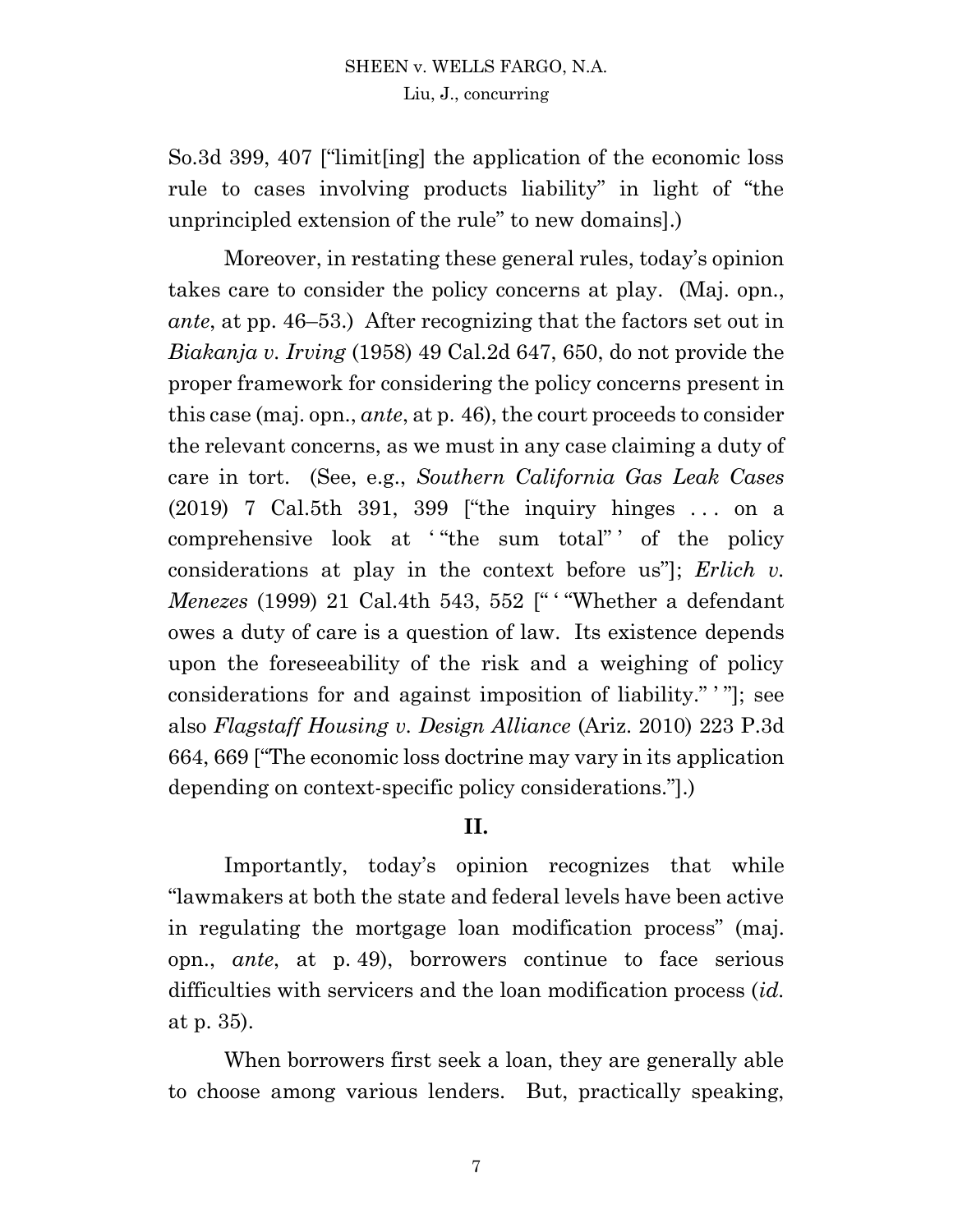they have little ability to negotiate terms. As the Attorney General appearing as amicus curiae states, "[m]ost homeowners do not have the technical knowledge of mortgage servicing that would be necessary to request meaningful, consumer-protective contract terms." And "[e]ven if homeowners are knowledgeable and concerned about management of their loan upon default, they cannot know or choose whether their loan will be securitized, who will be the servicer, and what contractual provisions will govern the servicing of their loan." (Levitin & Twomey, *Mortgage Servicing* (2011) 28 Yale J. on Reg. 1, 83 (Levitin).)

In this context, " 'borrowers are captive, with no choice of servicer, little information, and virtually no bargaining power. . . . Borrowers cannot pick their servicers or fire them for poor performance. The power to hire and fire is an important constraint on opportunism and shoddy work in most business relationships. But in the absence of this constraint, servicers may actually have positive incentives to misinform and underinform borrowers. Providing limited and low-quality information not only allows servicers to save money on customer service, but increases the chances they will be able to collect late fees and other penalties from confused borrowers.'" (*Alvarez*, *supra*, 228 Cal.App.4th at p. 949.)

As Sheen describes, "[d]uring the modification process, the homeowner has to rely entirely on information from the servicer both about whether the loan is likely to be modified, and on the status of the modification, to make life-changing decisions such as whether to file for bankruptcy, sell the home, or give up the home through foreclosure or deed in lieu of foreclosure." Alternatives to foreclosure may include obtaining alternate funding, refinancing, or receiving modification of other loans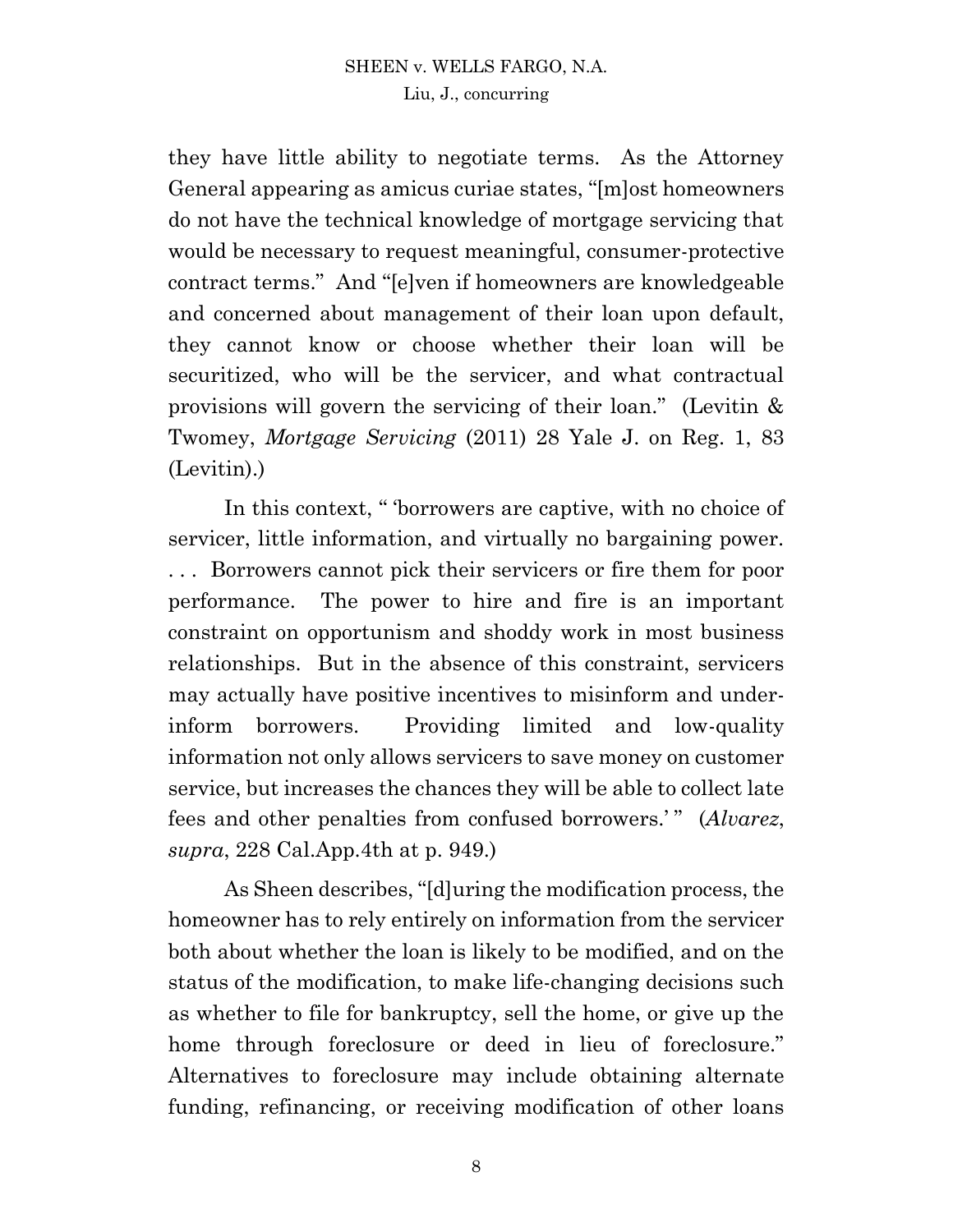# SHEEN v. WELLS FARGO, N.A.

Liu, J., concurring

under other programs or with other servicers. Some alternatives may also present less damage to a borrower's credit report than a foreclosure. But these alternatives can become more difficult or impossible to obtain if a servicer mishandles the modification application process. Borrowers have reported accruing "additional arrears, penalties, fees, and harm to [their] credit," potentially affecting their eligibility for alternatives they otherwise would have qualified for. (*Weimer*, *supra*, 47 Cal.App.5th at p. 361.) And at some point, it simply becomes too late to pursue alternatives. (See *Lueras v. BAC Home Loans Servicing, LP* (2013) 221 Cal.App.4th 49, 59 [borrower alleged Bank of America continued to make representations regarding modification within just two weeks of the foreclosure sale].)

It is questionable whether the relationship between lenders or investors and servicers is sufficient to ensure that servicers exercise due care and avoid "unnecessary home foreclosures, to the detriment of homeowners and mortgage investors alike." (Levitin, *supra*, 28 Yale J. on Reg. at p. 4; see *id.* at p. 1 [describing servicers' cost and income structure as "skewed toward foreclosure" and the dysfunctional nature of the loss mitigation component of servicing]; Thompson, *Foreclosing Modifications: How Servicer Incentives Discourage Loan Modifications* (2011) 86 Wash. L.Rev. 755, 761 ["the incentive structure for the servicers . . . generally favors foreclosures over modifications"]; Note, *Mortgage Loan Modification: Barriers to Use* (2009) 28 Rev. Banking & Fin. L. 426, 429–430 [describing servicers' and investors' incentives as not always aligned, leading to a suboptimal number of loan modifications even where there is an agreement requiring a servicer to take actions to maximize the net present value of a securitized portfolio].) Moreover, the loss to the lender or investor fails to reflect the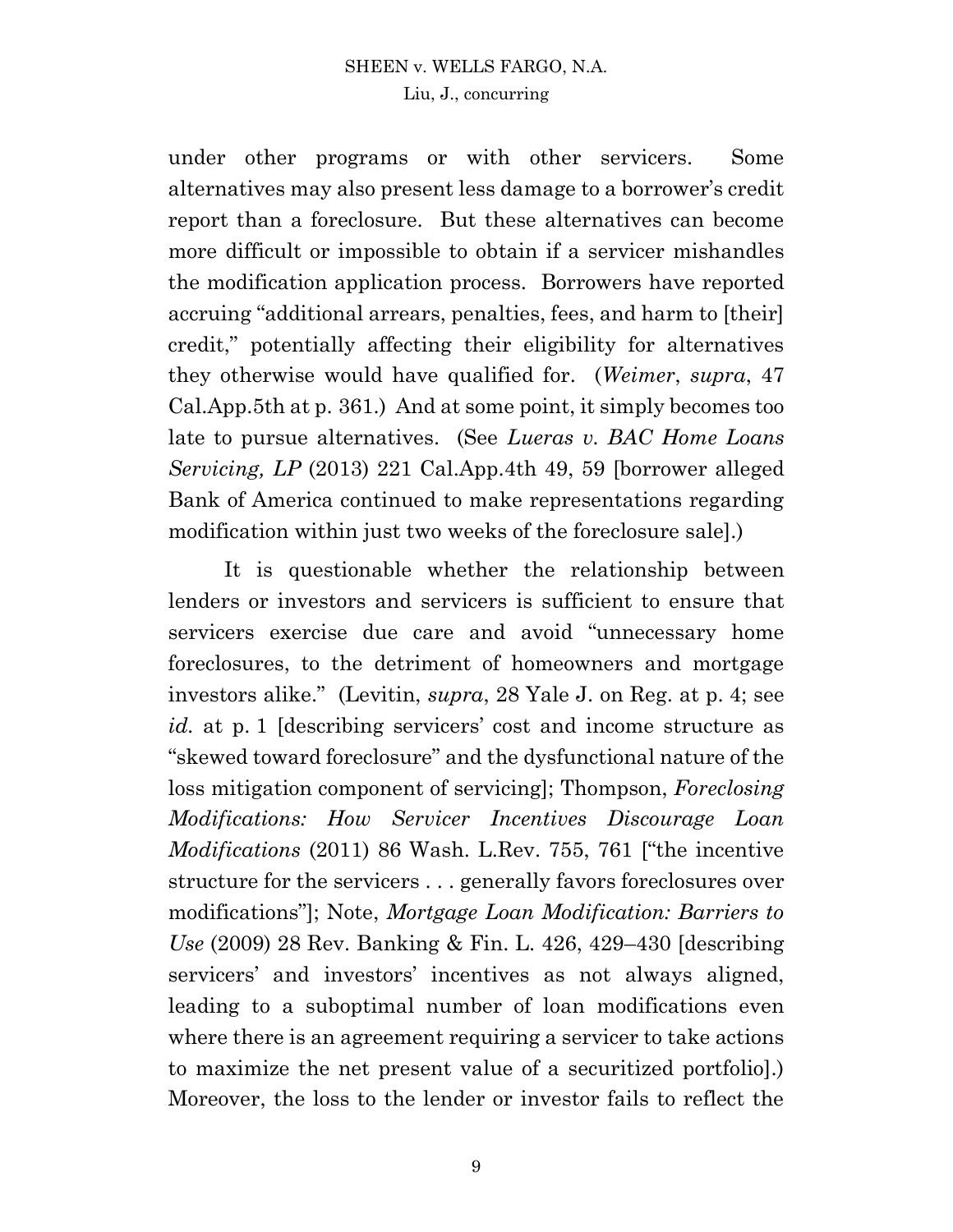magnitude of the potential harm foreclosure can have on the individual and broader community. (See, e.g., Sen. Rules Com., Off. of Sen. Floor Analyses, Conf. Rep. on Sen. Bill No. 900 (2011–2012 Reg. Sess.) as amended June 27, 2012, p. 14 ["Foreclosures blight neighborhoods, put financial pressure on families and drive down local real estate values, and consumers, made more cautious by a crippled housing market, spend less freely, curbing the economy's growth."].) Private ordering does not fully account for these externalities.

HBOR provides a number of procedural protections in the context of first-lien mortgage servicing. It prevents "dualtracking" of foreclosure and loan modification, and requires servicers to assign applicants a single point of contact who must communicate the process to apply for loan modification, notify the borrower of missing documents, adequately inform the borrower of the status of her or his application, and ensure the borrower is considered for all alternatives to foreclosure, if any, offered by the servicer. (Civ. Code, §§ 2923.6, 2923.7, 2924.18.) A servicer must also identify in writing reasons for a denial and give an applicant a chance to appeal before proceeding with a foreclosure. (*Id.*, § 2923.6.) The Legislature may wish to consider whether any of these standards should be extended to servicers of second- or third-lien mortgages. (See Sen. Rules Com., Off. of Sen. Floor Analyses, Conf. Rep. on Sen. Bill 900 (2011–2012 Reg. Sess.) as amended April 26, 2012, p. 26; U.S. Dept. of Treas., Making Home Affordable: Program Update (Apr. 28, 2009) p. 2, available at "Second Lien Program Fact Sheet" <https://www.treasury.gov/press-center/press-releases/ Pages/tg108.aspx> [as of Mar. 7, 2022] ["Even if a first lien is modified to create an affordable payment, second liens can contribute to much higher foreclosure rates if not addressed."];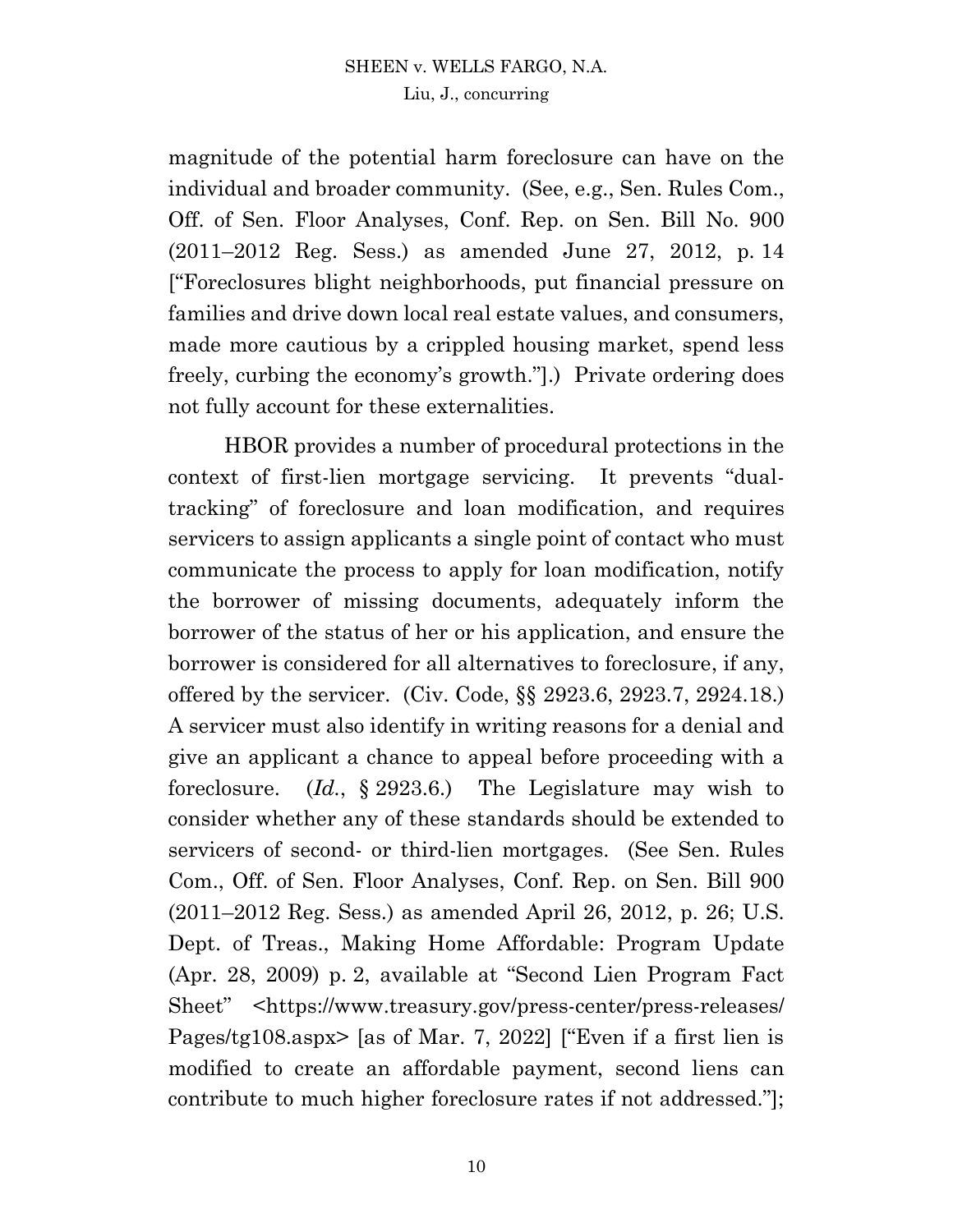the Internet citation in this opinion is archived by year, docket number, and case name at <http://www.courts.ca.gov/ 38324.htm>.)

In sum, numerous cases demonstrate "the difficulties borrowers face in the loan modification context." (Maj. opn., *ante*, at p. 35.) These difficulties have particular salience as pandemic relief programs wane and foreclosure rates rise. In some instances, a judicial remedy may be available. But given the limitation on common law negligence claims explained in today's opinion, whether the mortgage market and affected communities would benefit from additional protections for borrowers against manipulative practices and "bargaining or information asymmetries" (*ibid.*) continues to be ripe for legislative consideration.

**LIU, J.**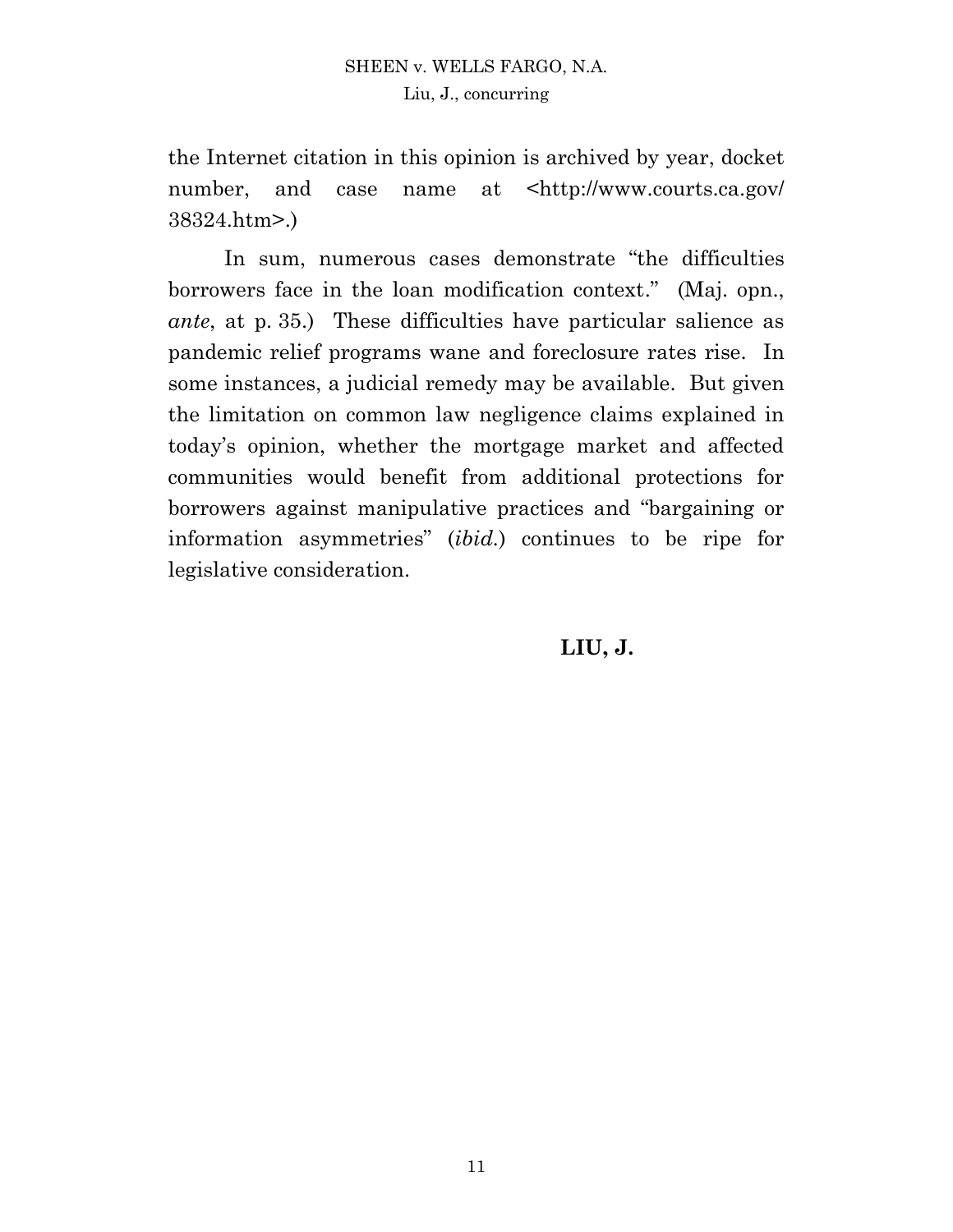# SHEEN v. WELLS FARGO BANK, N.A. S258019

#### Concurring Opinion by Justice Jenkins

I write separately to address my participation in *Alvarez v. BAC Home Loans Servicing, L.P.* (2014) 228 Cal.App.4th 941 (*Alvarez*), a Court of Appeal opinion I joined, but which the court now, following a robust discussion of the economic loss rule and the scope of *Biakanja v. Irving* (1958) 49 Cal.2d 647, partially disapproves.

In *Alvarez*, plaintiff borrowers alleged their loan servicers owed them "a duty to exercise reasonable care in the review of their loan modification applications once they had agreed to consider them." (*Alvarez*, *supra*, 228 Cal.App.4th at p. 944.) The servicers, after they "undertook to review" loan modifications available under the federal Home Affordable Modification Program (HAMP), allegedly breached a duty of care by "(1) failing to review plaintiffs' applications in a timely manner, (2) foreclosing on plaintiffs' properties while they were under consideration for a HAMP modification and (3) mishandling plaintiffs' applications by relying on incorrect information." (*Alvarez*, at p. 945.) "Much of th[is]" was "conduct now regulated by the HBOR" — that is, the then recently enacted California Homeowner Bill of Rights. (*Alvarez*, at p. 951; see maj. opn., *ante*, at pp. 11–12.)

*Alvarez* recognized a duty of care. In doing so, it first restated the general rule of *Nymark v. Heart Fed. Savings & Loan Assn.* (1991) 231 Cal.App.3d 1089, that "a financial institution owes no duty of care to a borrower when the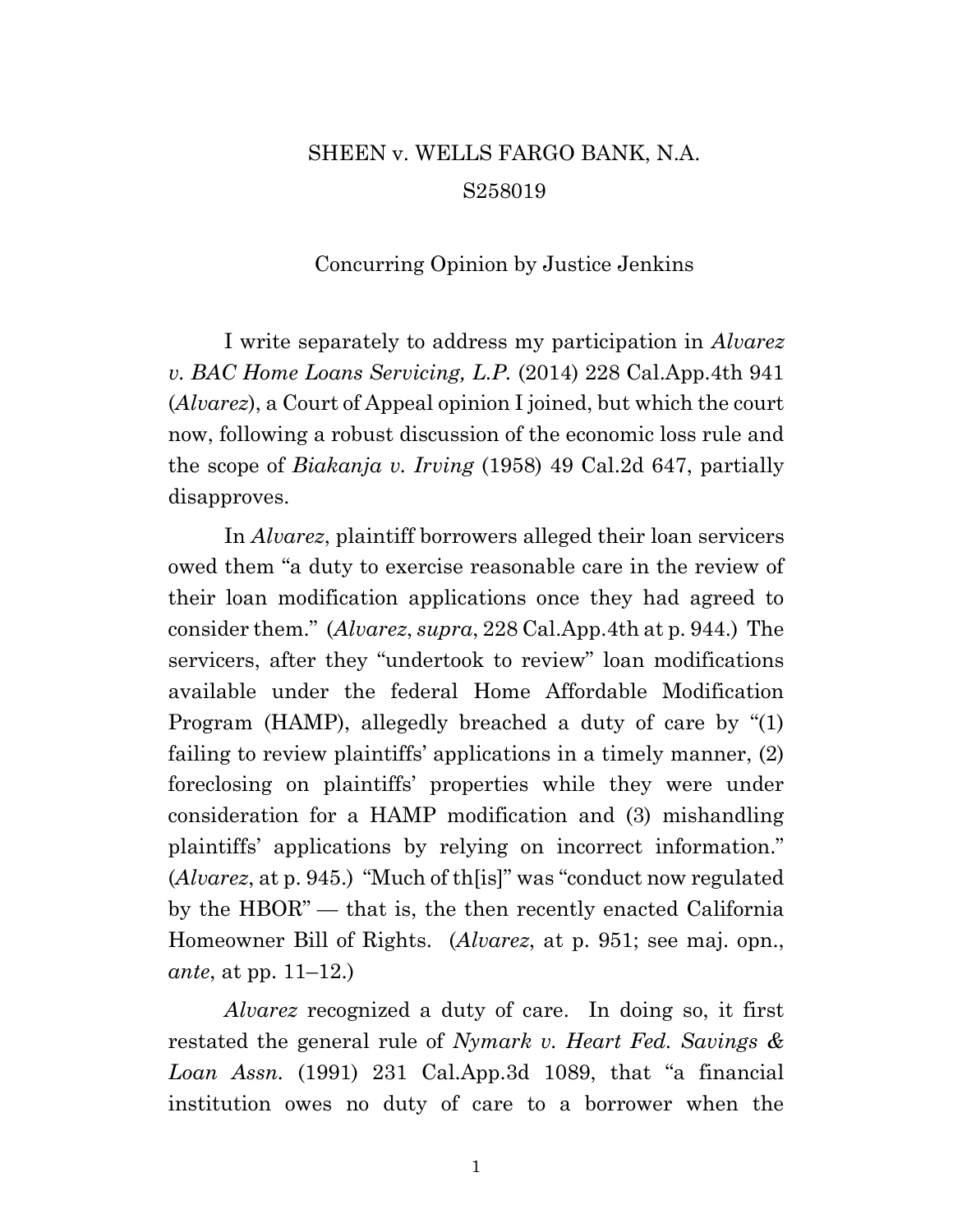#### SHEEN v. WELLS FARGO BANK, N.A. Jenkins, J., concurring

institution's involvement in the loan transaction does not exceed the scope of its conventional role as a mere lender of money." (*Alvarez*, *supra*, 228 Cal.App.4th at p. 945.) After citing *Nymark* and *Jolley v. Chase Home Finance, LLC* (2013) 213 Cal.App.4th 872, *Alvarez* noted an exception to the general no-duty rule if the factors set forth in *Biakanja* pointed towards a duty. (*Alvarez*, at p. 945; see *Nymark*, at p. 1098 [California's "test for determining whether a financial institution owes a duty of care to a borrower-client ' "involves the balancing of [the *Biakanja*] factors" ' "]; see maj. opn., *ante*, at p. 22.) *Alvarez* concluded the *Biakanja* factors, given the plaintiffs' allegations, favored a duty. (*Id.* at p. 948–951.)

*Alvarez* discussed the *Biakanja* factors at length but did not scrutinize on what basis that multifactor test should apply, if at all, in determining a lender's or servicer's duties towards borrowers. Critically, *Alvarez* did not have occasion to address the contractual economic loss rule or *Biakanja*'s relationship to that rule. In light of the parties' arguments here that crystalize the significance of these important preliminary questions, I agree with the resolution the court reaches today.

Furthermore, the duty Kwang K. Sheen here seeks to impose on Wells Fargo Bank, N.A. — to reasonably "process, review, and respond" to loan modification applications — is not premised on a lender or servicer first agreeing to do those things, which was part of the analysis in *Alvarez*. (*Alvarez*, *supra*, 228 Cal.App.4th at p. 948 ["because defendants allegedly agreed to consider modification of the plaintiffs' loans, the *Biakanja* factors clearly weigh in favor of a duty"].) The court, today, does not address what liability might ensue, whether for negligence or some other theory such as negligent misrepresentation or promissory estoppel, if a lender or servicer more than merely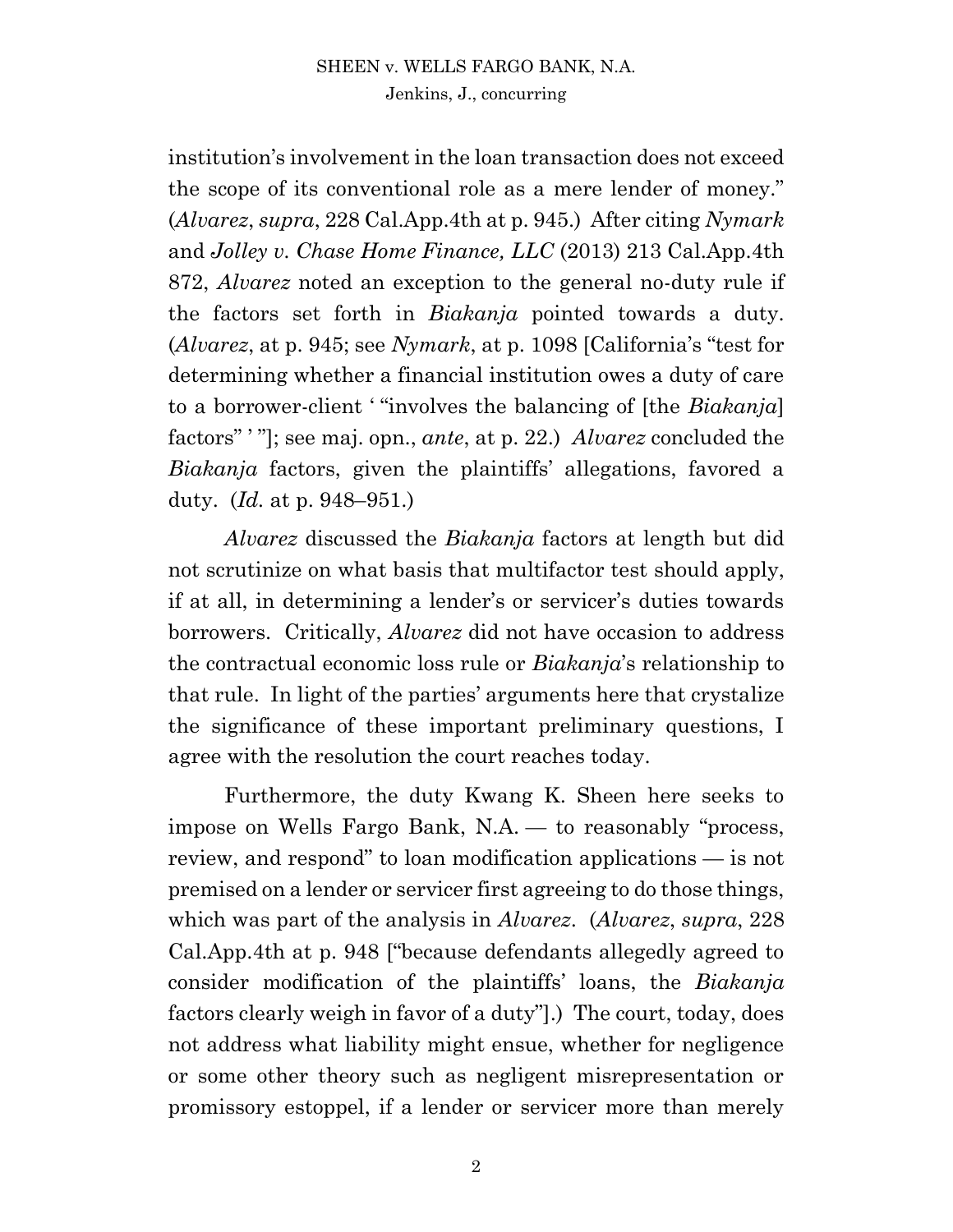## SHEEN v. WELLS FARGO BANK, N.A. Jenkins, J., concurring

agrees to consider a loan modification. (Maj. opn., *ante*, at pp. 16–17, fn. 4, 47–48.)

With these observations, I concur in the well-reasoned majority opinion.

## **JENKINS, J.**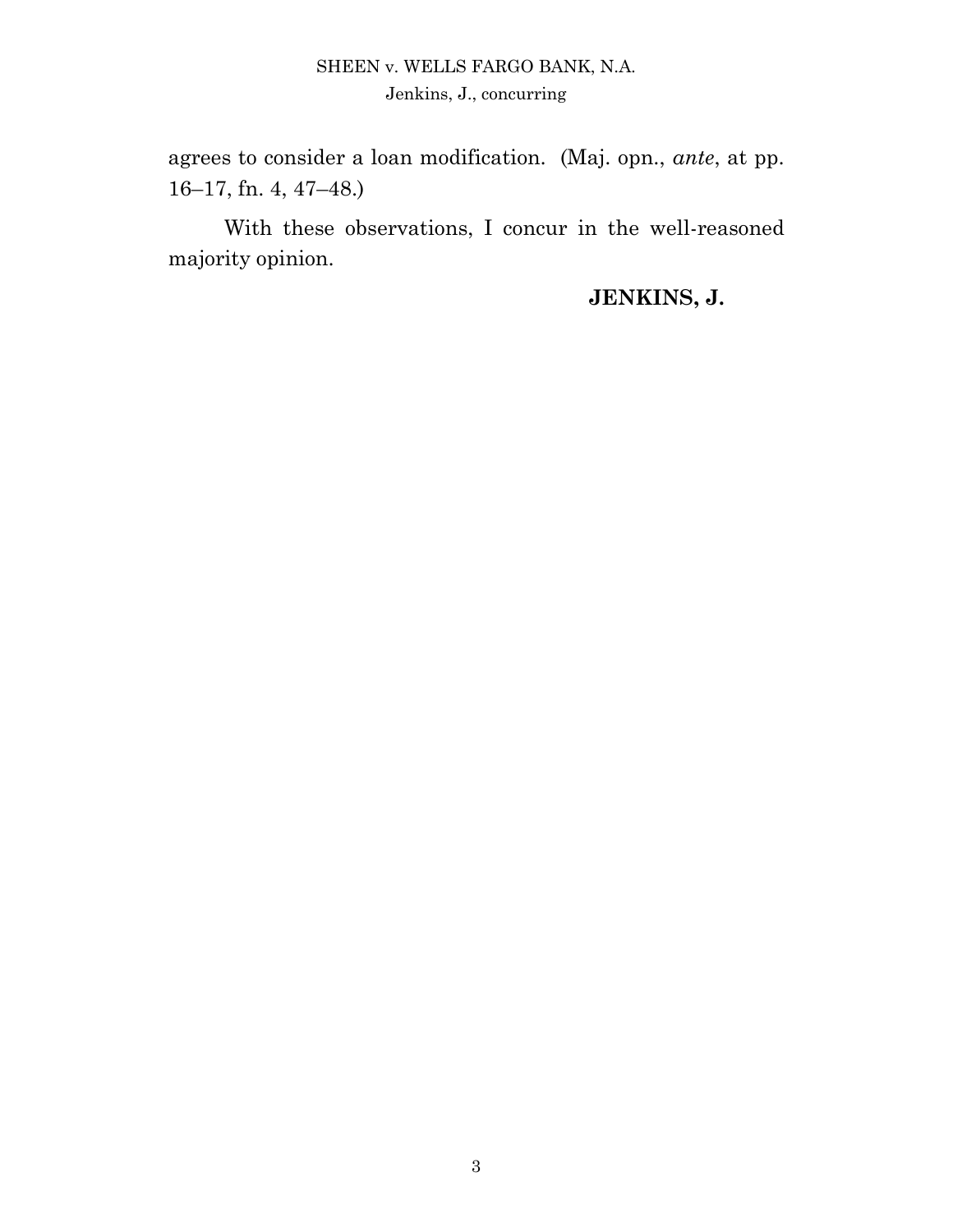*See next page for addresses and telephone numbers for counsel who argued in Supreme Court.*

**\_\_\_\_\_\_\_\_\_\_\_\_\_\_\_\_\_\_\_\_\_\_\_\_\_\_\_\_\_\_\_\_\_\_\_\_\_\_\_\_\_\_\_\_\_\_\_\_\_\_\_\_\_\_\_\_\_\_** 

**\_\_\_\_\_\_\_\_\_\_\_\_\_\_\_\_\_\_\_\_\_\_\_\_\_\_\_\_\_\_\_\_\_\_\_\_\_\_\_\_\_\_\_\_\_\_\_\_\_\_\_\_\_\_\_\_\_\_** 

**\_\_\_\_\_\_\_\_\_\_\_\_\_\_\_\_\_\_\_\_\_\_\_\_\_\_\_\_\_\_\_\_\_\_\_\_\_\_\_\_\_\_\_\_\_\_\_\_\_\_\_\_\_\_\_\_\_\_** 

**\_\_\_\_\_\_\_\_\_\_\_\_\_\_\_\_\_\_\_\_\_\_\_\_\_\_\_\_\_\_\_\_\_\_\_\_\_\_\_\_\_\_\_\_\_\_\_\_\_\_\_\_\_\_\_\_\_\_** 

**Name of Opinion** Sheen v. Wells Fargo Bank, N.A.

**Procedural Posture** (see XX below) **Original Appeal Original Proceeding Review Granted (published)** XX 38 Cal.App.5th 346 **Review Granted (unpublished) Rehearing Granted**

**Opinion No.** S258019 **Date Filed:** March 7, 2022

**Court:** Superior **County:** Los Angeles **Judge:** Robert Leslie Hess

#### **Counsel:**

Los Angeles Center for Community Law and Action, Noah Grynberg; Public Justice, Leslie A. Brueckner and Adrienne H. Spiegel for Plaintiff and Appellant.

Huddleston & Sipos Law Group and Robert A. Huddleston for John A. Phillips as Amicus Curiae on behalf of Plaintiff and Appellant.

Xavier Becerra, Attorney General, Nicklas A. Akers, Assistant Attorney General, Michele Van Gelderen and Amy Chmielewski, Deputy Attorneys General, for Attorney General as Amicus Curiae on behalf of Plaintiff and Appellant.

Arbogast Law, David M. Arbogast; Smoger & Associates and Gerson H. Smoger for Consumer Attorneys of California as Amicus Curiae on behalf of Plaintiff and Appellant.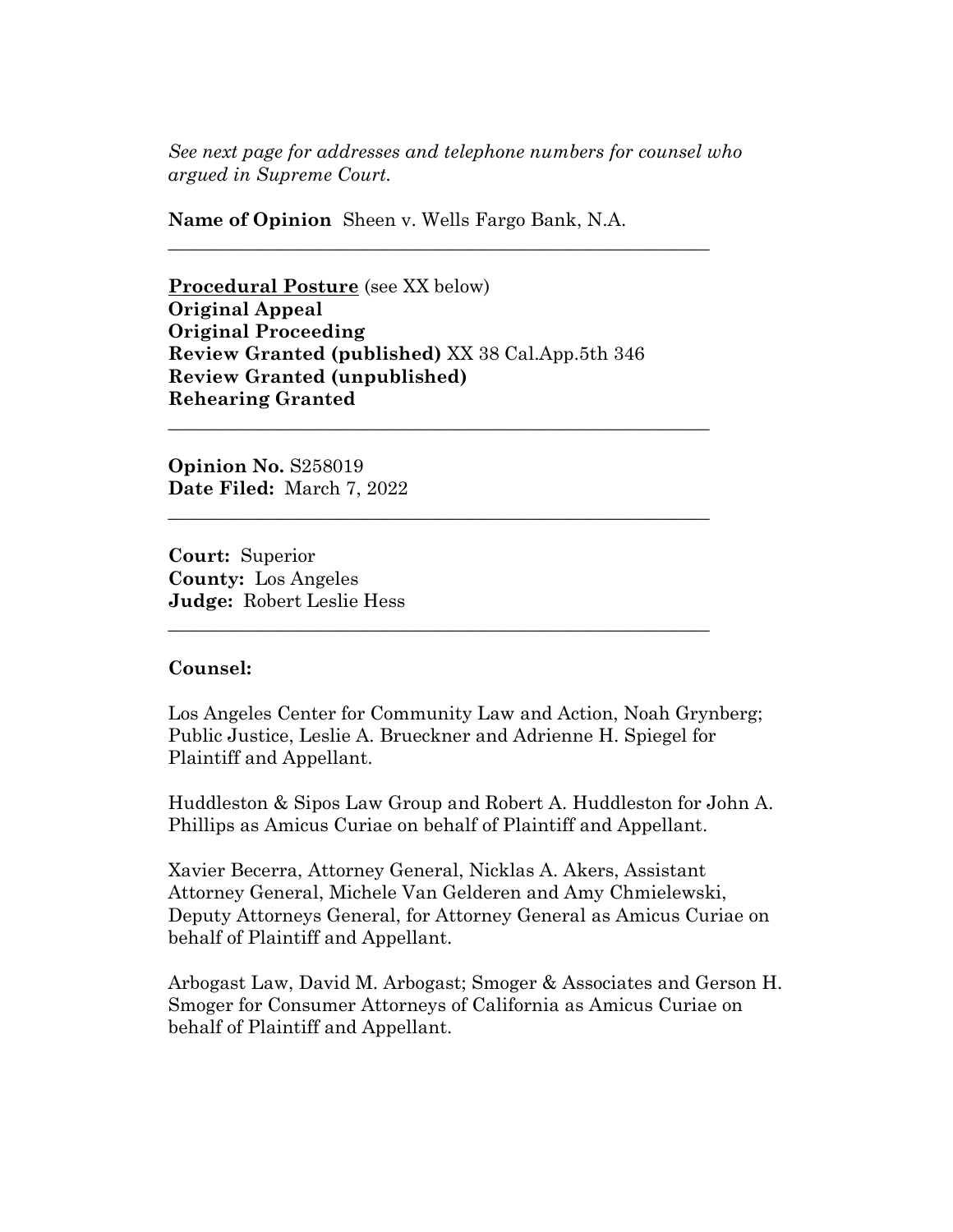Lisa Sitkin; Law Office of Eric Andrew Mercer and Eric Mercer for National Housing Law Project and Eric Mercer as Amici Curiae on behalf of Plaintiff and Appellant.

Kutak Rock, Jeffrey S. Gerardo, Steven M. Dailey; Munger, Tolles & Olson, David H. Fry, Benjamin J. Horwich and Rachel G. Miller-Ziegler for Defendant and Respondent.

Fred J. Hiestand for the Civil Justice Association of California, the California Chamber of Commerce and the Western Bankers Association as Amici Curiae on behalf of Defendant and Respondent.

Wright, Finlay & Zak, Jonathan D. Fink, T. Robert Finlay; Kirby & McGuinn, Martin T. McGuinn and Michael R. Pfeifer for California Mortgage Association, California Mortgage Bankers Association, Mortgage Bankers Association and United Trustees Association as Amici Curiae on behalf of Defendant and Respondent.